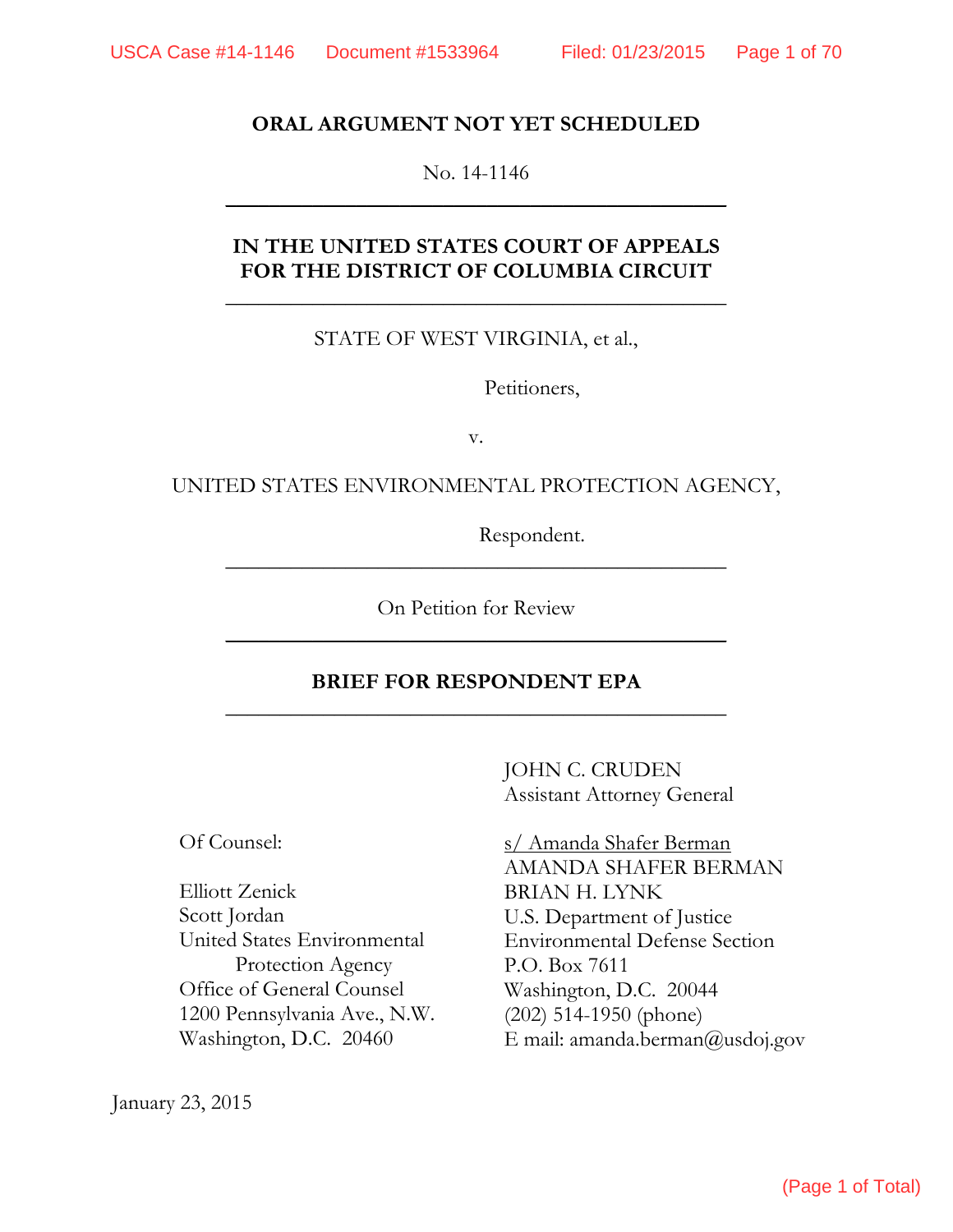### **Certificate as to Parties, Rulings, and Related Cases**

 Pursuant to Circuit Rules 28(a)(1)(A) and 21(d), Respondent the United States Environmental Protection Agency states as follows:

### **Parties and Amici:**

All parties appearing in this Court are listed by Petitioners, except:

 Amici for Petitioners: The American Chemistry Council; the American Coatings Ass'n; the American Fuel and Petrochemical Manufacturers; the American Iron and Steel Institute; the Chamber of Commerce; the Council of Industrial Boiler Owners; the Independent Petroleum Ass'n of America; the Metals Service Center Institute; and the Pacific Legal Foundation.

 Amicus for Respondent: The Institute for Policy Integrity at New York University School of Law.

### **Rulings under Review**:

 Petitioners purport to challenge a settlement agreement executed in 2010 and finalized by EPA on March 2, 2011, but ask the Court enjoin EPA from finalizing the following proposed rule: *Carbon Pollution Emission Guidelines for Existing Stationary Sources: Electric Utility Generating Units*, 79 Fed. Reg. 34, 380 (June 18, 2014).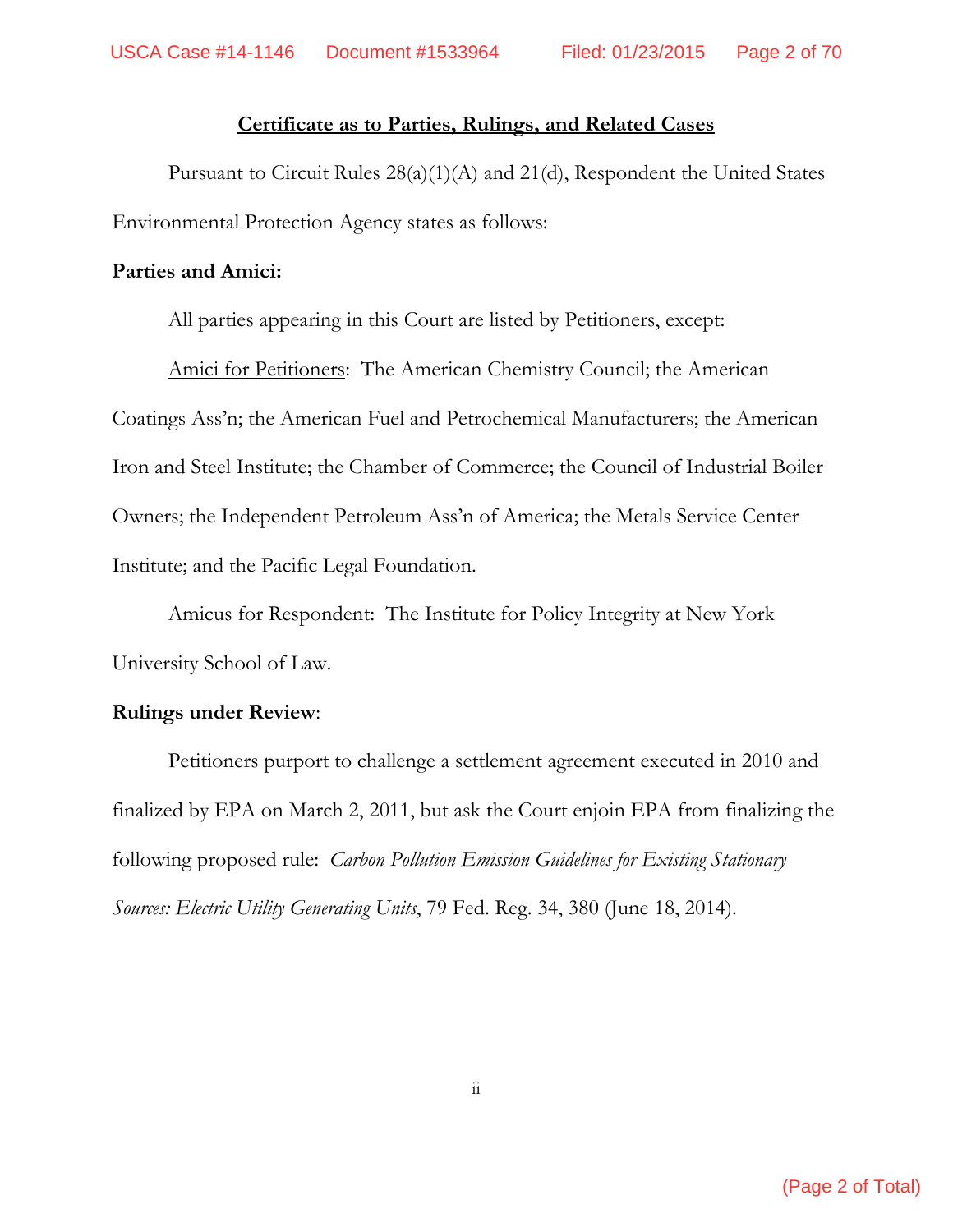## **Related Cases**:

This case is related to, and has been designated by the Court for argument on the same day as, the following two consolidated cases:

(1) Murray Energy Corp. v. EPA, No. 14-1112 (D.C. Cir. filed June 18, 2014)

(petition for extraordinary writ to "prohibit" ongoing rulemaking); and

(2) Murray Energy Corp. v. EPA, No. 14-1151 (D.C. Cir. filed Aug. 15, 2014)

(challenging proposed rule *Carbon Pollution Emission Guidelines for Existing Stationary* 

*Sources: Electric Utility Generating Units*, 79 Fed. Reg. 34,380 (June 18, 2014)).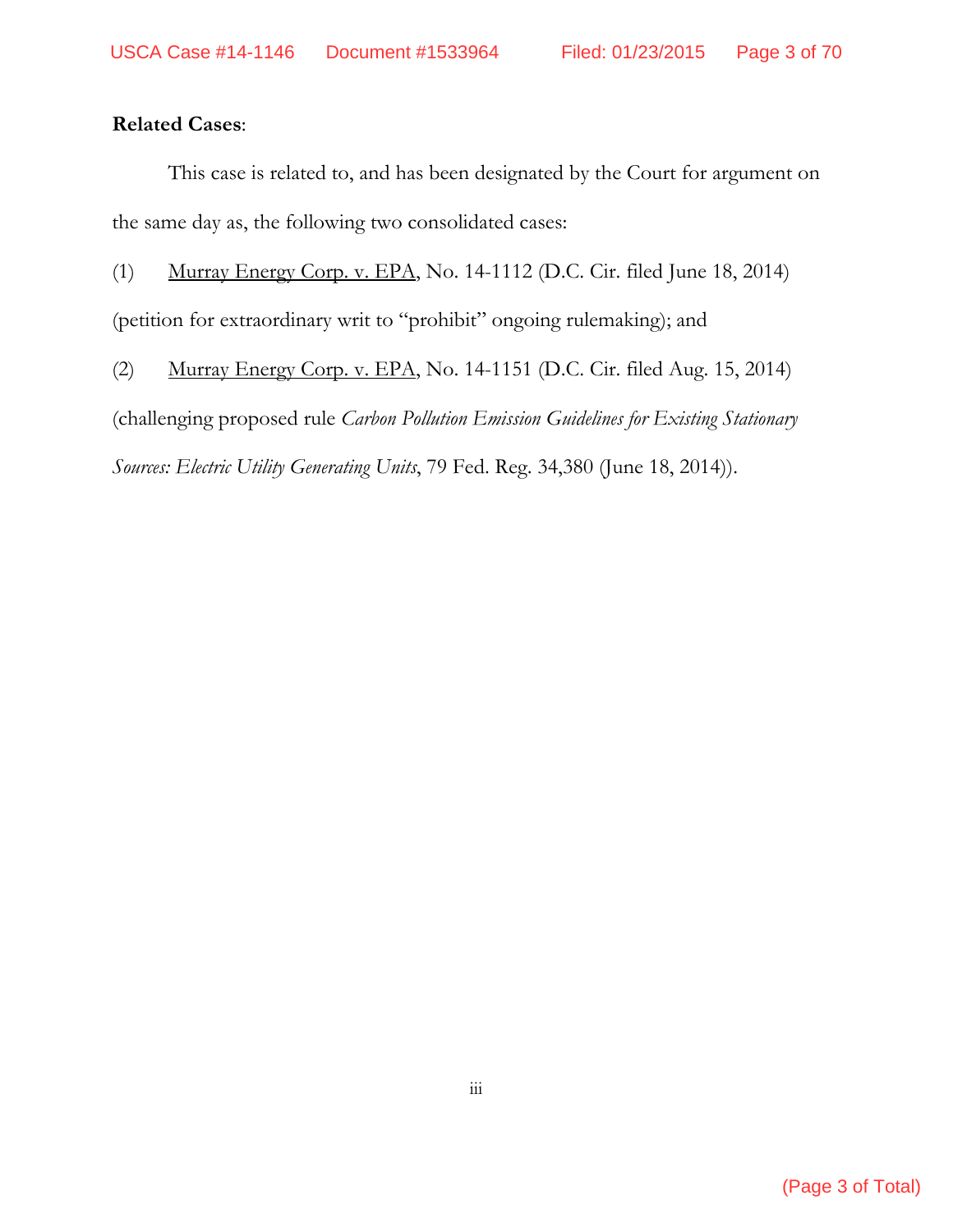# **TABLE OF CONTENTS**

| Ι.   |                 |                                                              |
|------|-----------------|--------------------------------------------------------------|
| II.  |                 |                                                              |
| III. |                 |                                                              |
| IV.  |                 |                                                              |
| V.   |                 |                                                              |
|      |                 |                                                              |
|      |                 |                                                              |
| I.   |                 |                                                              |
|      | А.              | EPA's Entry Into the Settlement Agreement Caused No Injury11 |
|      | <b>B.</b>       | Petitioners' Claims Of Injury From Publication               |
|      | $\mathcal{C}$ . |                                                              |
| II.  |                 | THE SETTLEMENT AGREEMENT IS NOT A "FINAL ACTION."22          |
| III. |                 | PETITIONERS' CHALLENGE TO THE AGREEMENT IS MOOT 25           |
| IV.  |                 |                                                              |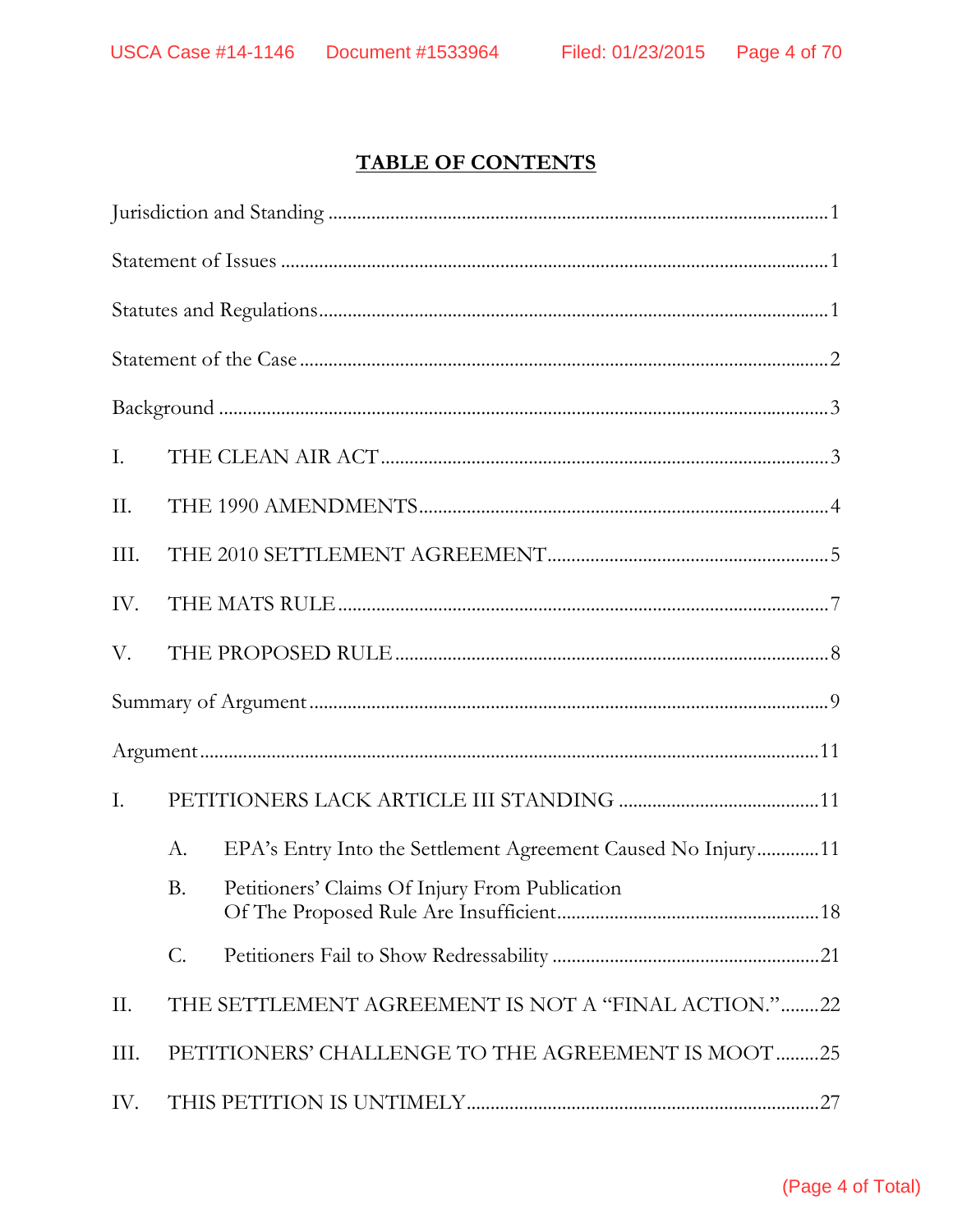USCA Case #14-1146 Document #1533964 Filed: 01/23/2015 Page 5 of 70

| V.  |                 |    | THE PENDENCY OF AN ONGOING RULEMAKING PROCESS<br>RENDERS THIS PETITION UNRIPE FOR JUDICIAL REVIEW 28                              |
|-----|-----------------|----|-----------------------------------------------------------------------------------------------------------------------------------|
| VI. |                 |    | PETITIONERS' CHALLENGE FAILS ON THE MERITS 32                                                                                     |
|     | A.              |    | The Text of §7411(d) Does not Mandate Petitioners' Reading 33                                                                     |
|     |                 | 1. | There are multiple "literal" readings of 42 U.S.C. § 7411(d)35                                                                    |
|     |                 | 2. | 42 U.S.C. § 7411(d) is replete with ambiguous terminology 38                                                                      |
|     |                 | 3. | The Senate Amendment compounds the ambiguity40                                                                                    |
|     | <b>B.</b>       |    | The Legislative History Does Not Support Petitioners' Reading 45                                                                  |
|     |                 | 1. | Congress sought to broaden EPA's authority in 1990,                                                                               |
|     |                 | 2. | The legislative history is far more consistent with an intent<br>to preserve the scope of section $7411(d)$ – or to broaden it 47 |
|     |                 | 3. | Congress was not seeking to avoid "double regulation,"<br>and none results from regulating different pollutants under             |
|     | $\mathcal{C}$ . |    | The Statutory Context Does Not Support Petitioners' Theory  49                                                                    |
|     | D.              |    | EPA Has Never Adopted Petitioner's Interpretation of §7411(d)51                                                                   |
|     |                 |    |                                                                                                                                   |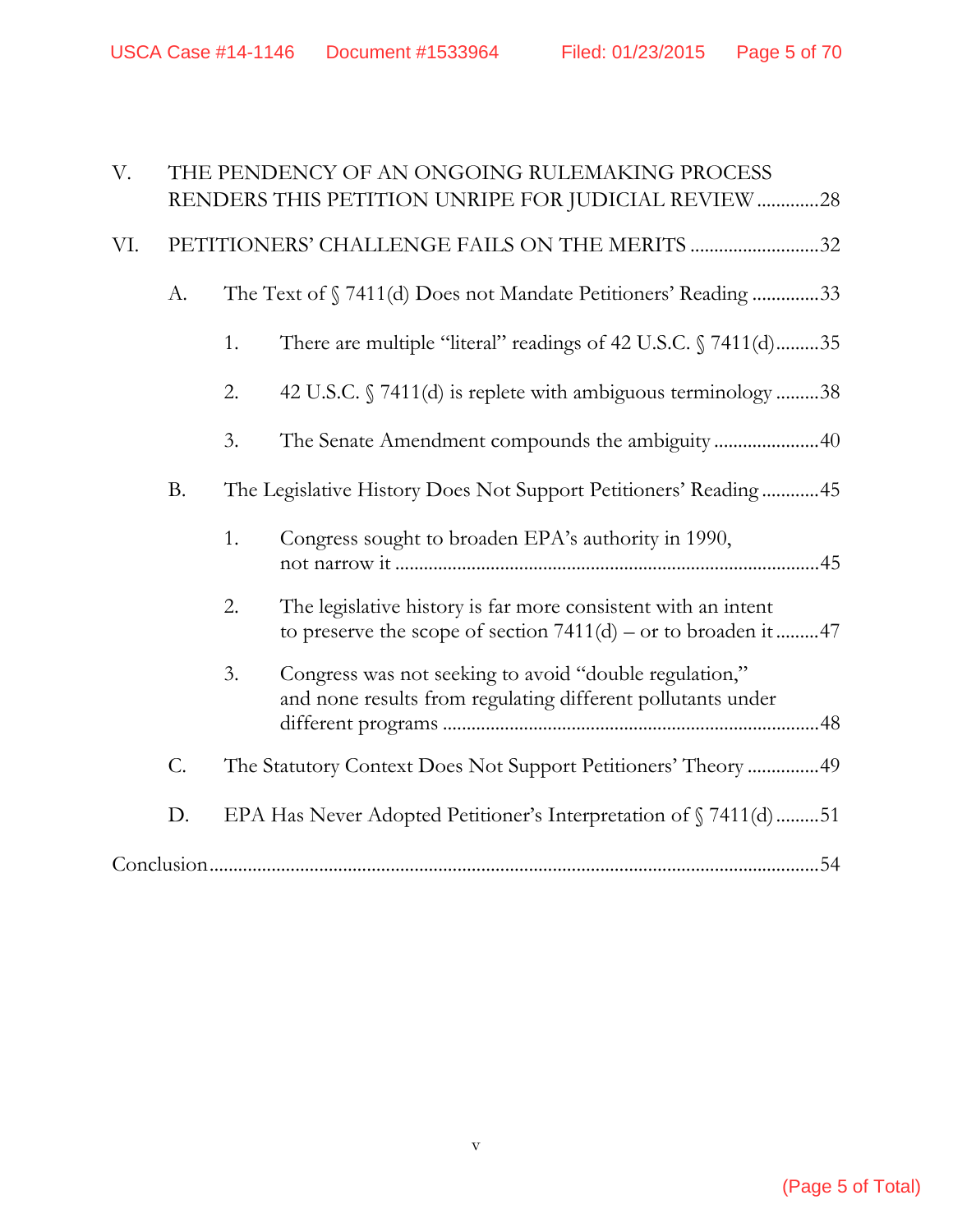# **TABLE OF AUTHORITIES**

## **CASES**

| Abbott Labs. v. Gardner,                      |        |
|-----------------------------------------------|--------|
|                                               |        |
| Action on Smoking & Health v. Dep't of Labor, |        |
|                                               |        |
| Ala. Power Co. v. Costle,                     |        |
|                                               |        |
| Alt. Research & Dev. Found. v. Veneman,       |        |
|                                               |        |
| Am. Elec. Power Co. v. Connecticut,           |        |
|                                               |        |
| Am. Sec. Vanlines, Inc. v. Gallagher,         |        |
|                                               |        |
| *API v. EPA,                                  |        |
|                                               |        |
| $API$ v. SEC,                                 |        |
|                                               |        |
| Ass'n of Irritated Residents v. EPA,          |        |
|                                               |        |
| Atl. States Legal Found. v. EPA,              |        |
|                                               | 29, 31 |
| *Bennett v. Spear,                            |        |
|                                               |        |
| Burgess v. United States,                     |        |
|                                               |        |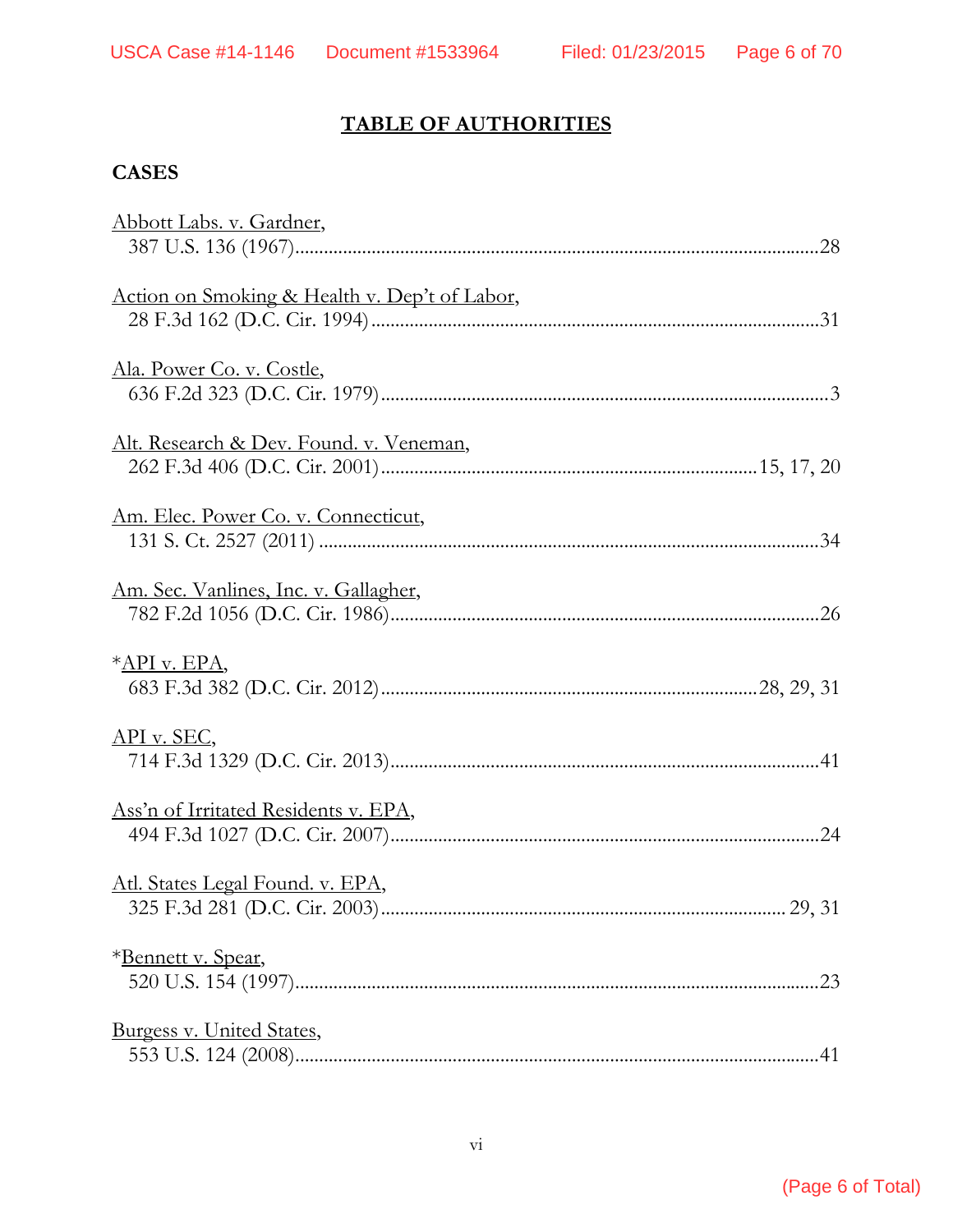| CBS, Inc. v. FCC,                                         |
|-----------------------------------------------------------|
| Ctr. for Biological Diversity v. EPA,                     |
| *Chevron U.S.A. Inc. v. Natural Res. Def. Council,        |
| Citizens to Save Spencer Cnty. v. U.S. EPA,               |
| Clapper v. Amnesty Int'l USA,                             |
| Clean Water Action Council of Ne. Wis., Inc. v. EPA,      |
| Conserv. Nw. v. Sherman,                                  |
| Daimler Trucks N. Am. L.L.C. v. EPA,                      |
| *Defenders of Wildlife v. Perciasepe,                     |
| Devon Energy Corp. v. Kempthorne,                         |
| Envtl. Def. v. Leavitt,                                   |
| Exec. Bus. Media, Inc. v. United States Dep't of Defense, |
| Five Flags Pipe Line Co. v. DOT,                          |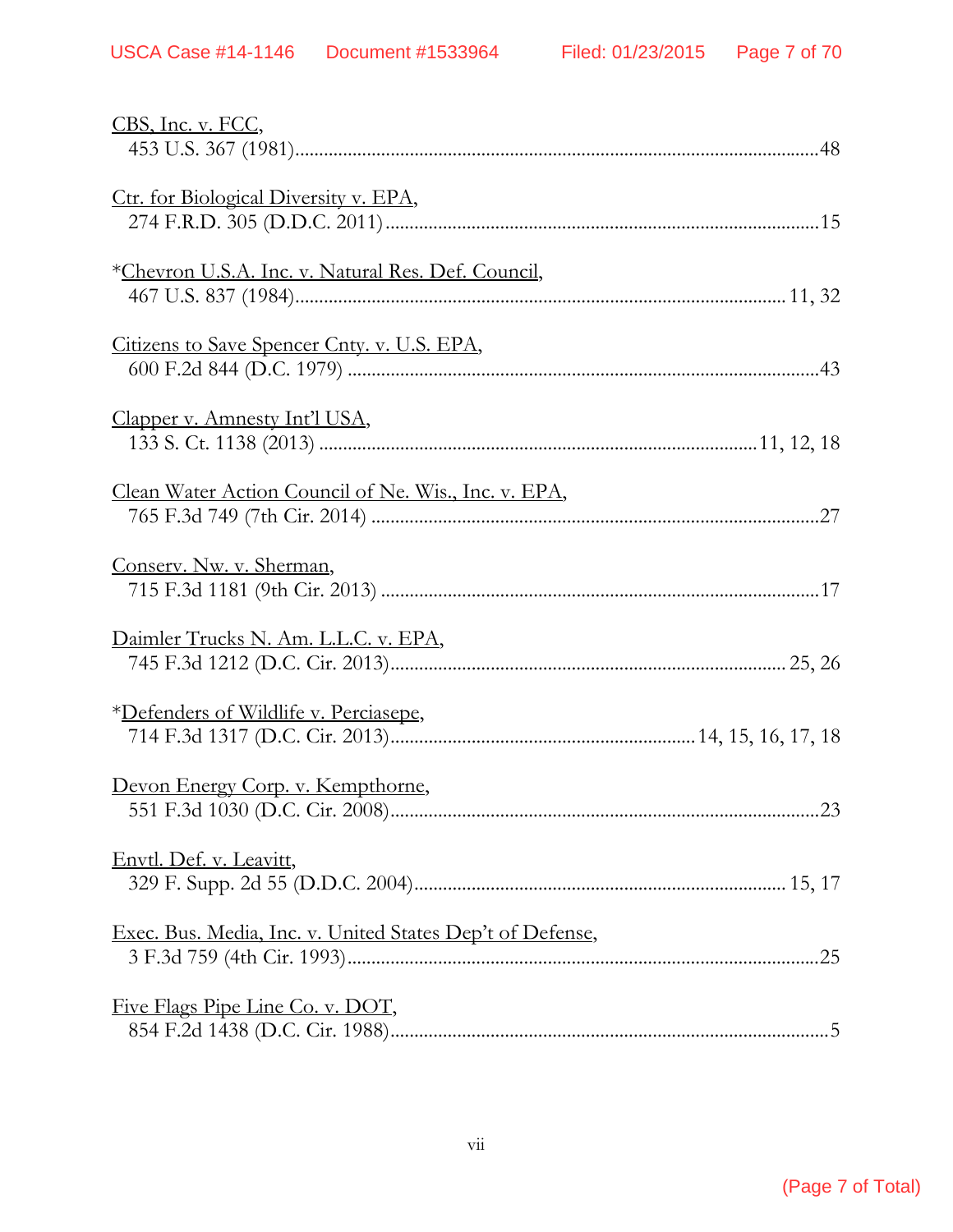| Grocery Mfrs. Ass'n v. EPA,                               |  |
|-----------------------------------------------------------|--|
| 693 F.3d 169 (D.C. Cir. 2012),                            |  |
|                                                           |  |
|                                                           |  |
| Holistic Candlers & Consumers Ass'n v. FDA,               |  |
|                                                           |  |
| In re Endangered Species Act Section 4 Deadline Litig.,   |  |
|                                                           |  |
|                                                           |  |
| Local No. 93, Int'l Ass'n of Firefighters v. Cleveland,   |  |
|                                                           |  |
| Makins v. District of Columbia,                           |  |
|                                                           |  |
|                                                           |  |
| Marks v. United States,                                   |  |
|                                                           |  |
| Mass. v. EPA,                                             |  |
|                                                           |  |
|                                                           |  |
| Med. Waste Inst. & Energy Recovery Council v. EPA,        |  |
|                                                           |  |
| Michigan v. EPA,                                          |  |
|                                                           |  |
|                                                           |  |
| Minard Run Oil Co. v. U.S. Forest Serv.,                  |  |
|                                                           |  |
| Nat'l Ass'n of Clean Air Agencies v. EPA,                 |  |
|                                                           |  |
|                                                           |  |
| * <u>Nat'l Ass'n of Home Builders v. EPA</u> ,            |  |
|                                                           |  |
| <u>Nat'l Envtl. Dev. Ass'ns Clean Air Project v. EPA,</u> |  |
| 686 F.3d 803 (D.C. Cir. 2012),                            |  |
|                                                           |  |
|                                                           |  |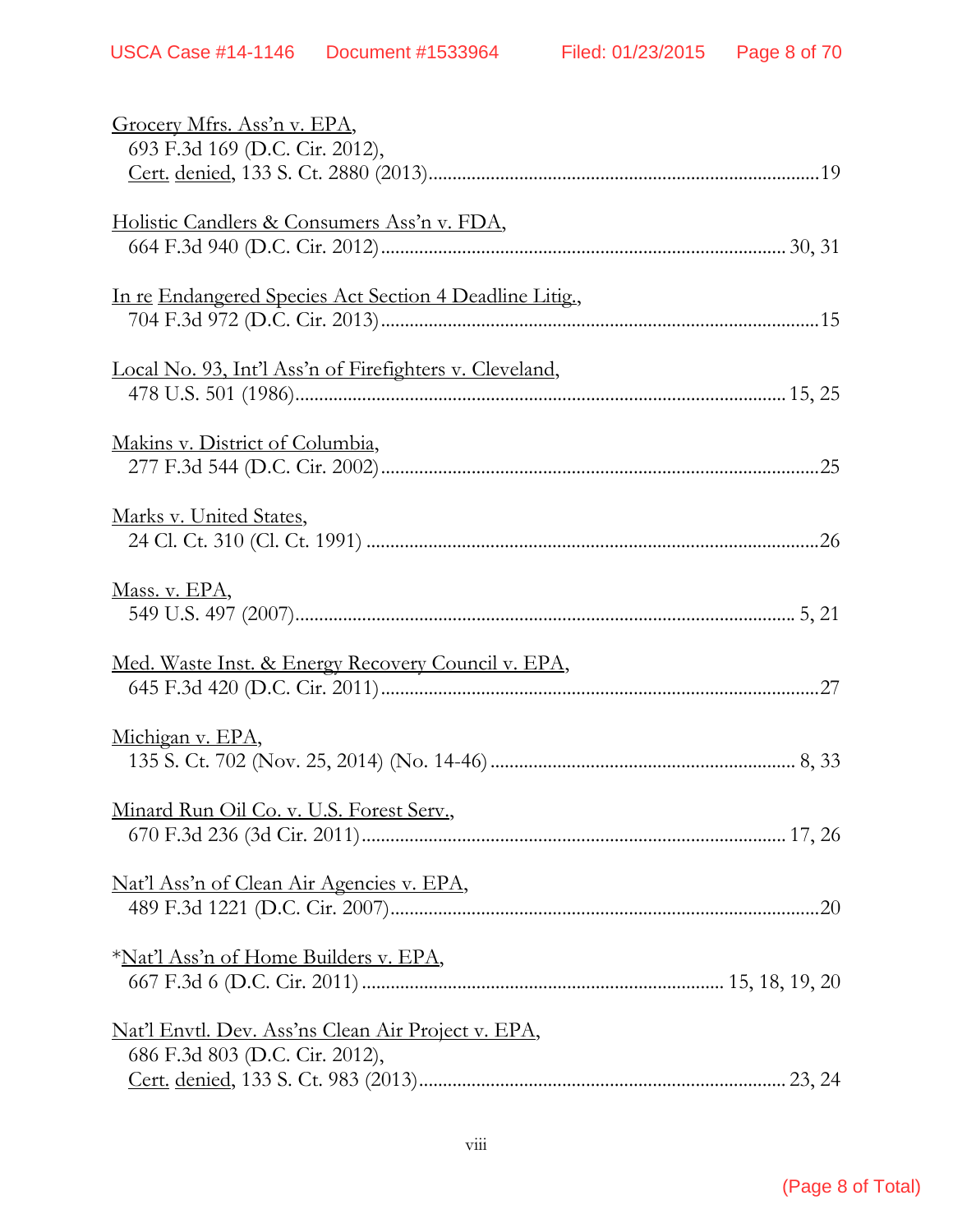| New Jersey v. EPA,                          |
|---------------------------------------------|
| Natural Res. Def. Council v. Costle,        |
| <u>Ne. Md. Waste Disposal Auth. v. EPA,</u> |
| Oklahoma Dep't of Envtl. Quality v. EPA,    |
| Reiter v. Sonotone Corp.,                   |
| Rush Prudential HMO, Inc. v. Moran,         |
| Scialabba v. Cuellar de Osorio.,            |
| Toilet Goods Ass'n v. Gardner,              |
| Tozzi v. HHS,                               |
| United States v. Carpenter,                 |
| <u>United States v. Neville,</u>            |
| United States v. Welden,                    |
| UNUM Life Ins. Co. of Am. v. Ward,          |
| <u>Utah v. EPA</u> ,                        |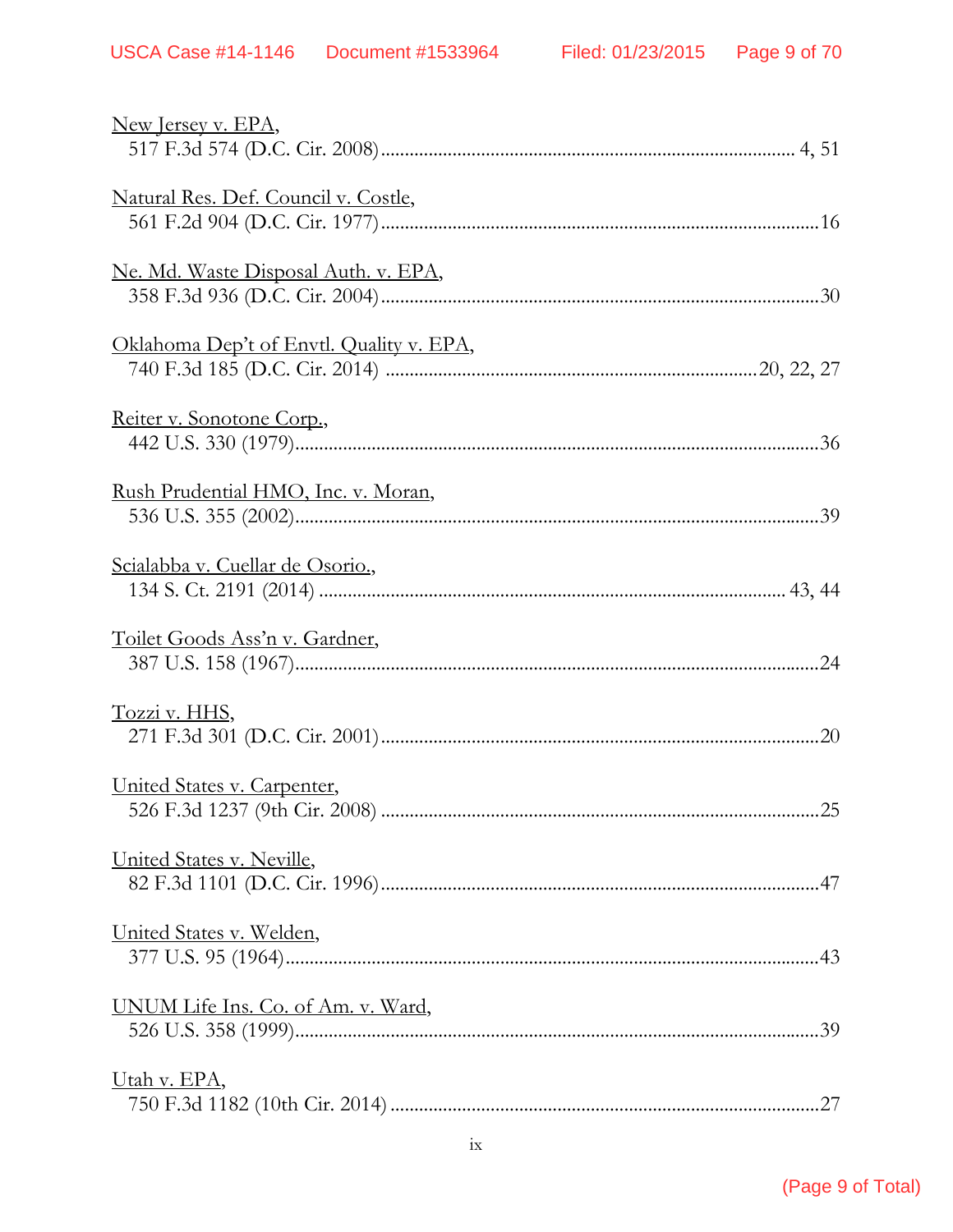| Util. Air Regulatory Group v. EPA,                                |
|-------------------------------------------------------------------|
| *Util. Air Regulatory Group v. EPA,                               |
| Util. Air Regulatory Group v. EPA,                                |
| <u>Village of Kaktovik v. Watt,</u>                               |
| White Stallion Energy Center, L.L.C. v. EPA,                      |
| <u>Wash. Hosp. Center v. Bowen,</u>                               |
| West Virginia v. EPA,                                             |
| *Whitman v. Am. Trucking Ass'ns, Inc.,                            |
| Young v. Cmty. Nutrition Inst.,                                   |
| <b>STATUTES</b>                                                   |
| $\begin{minipage}{.4\linewidth} 1 U.S.C. \S\ 112. \end{minipage}$ |
|                                                                   |
|                                                                   |
|                                                                   |
|                                                                   |
|                                                                   |

### (Page 10 of Total)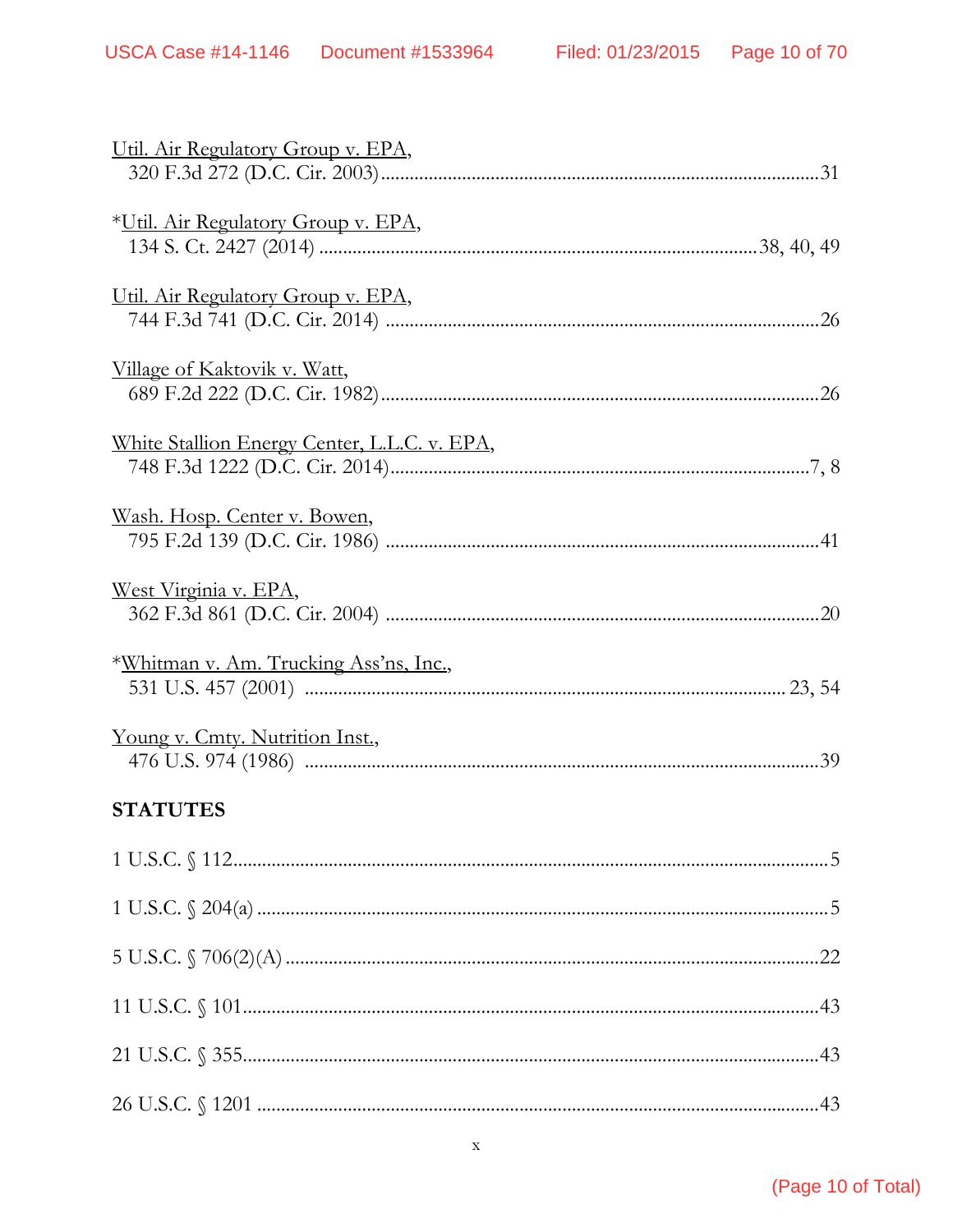| *42 U.S.C. § 7411(d) 1, 2, 4, 8, 11, 13, 27, 32, 34, 35, 38, 40, 44, 47, 50, 51 |
|---------------------------------------------------------------------------------|
|                                                                                 |
|                                                                                 |
|                                                                                 |
|                                                                                 |
|                                                                                 |
|                                                                                 |
|                                                                                 |
|                                                                                 |
|                                                                                 |
|                                                                                 |
|                                                                                 |
|                                                                                 |
|                                                                                 |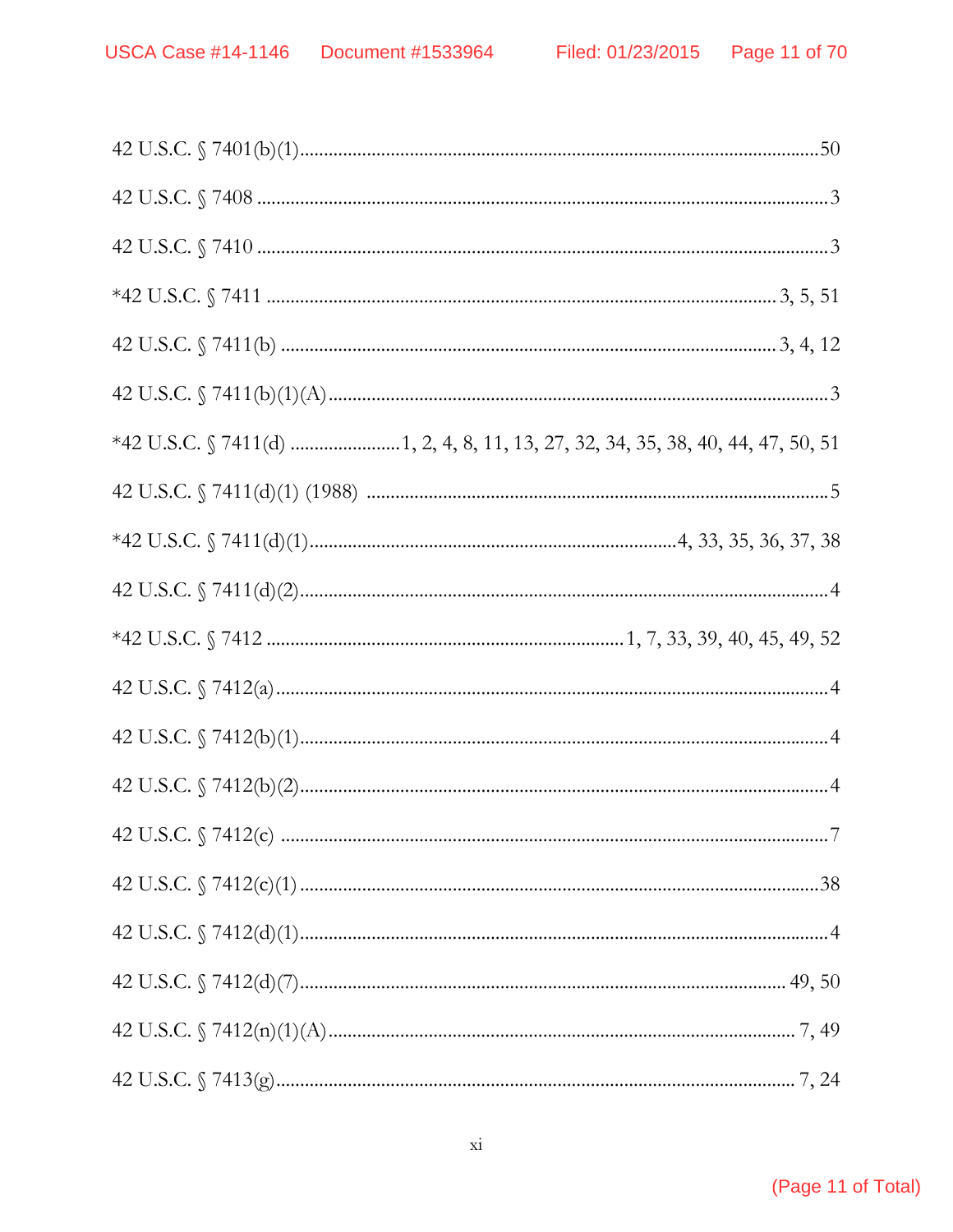## **FEDERAL REGISTER**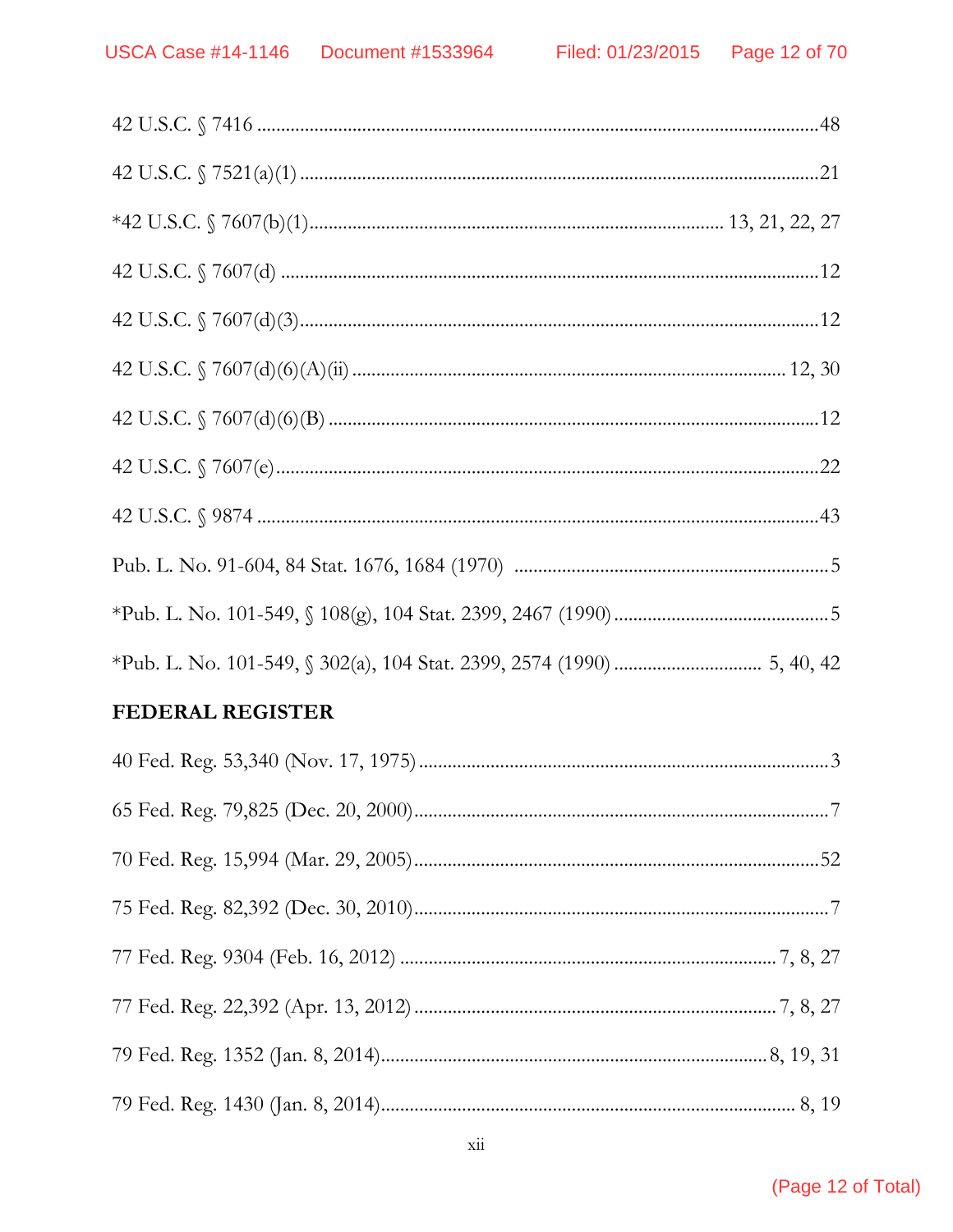# **LEGISLATIVE HISTORY**

| S. Rep. No. 101-228 at 14, 123, 133, reprinted in 5 A Legislative History of the Clean |
|----------------------------------------------------------------------------------------|
| Air Act Amendments of 1990 ("Legis. Hist.") 8338, 8354, 8463, 8473 (Comm. Print        |
|                                                                                        |
| H.R. Rep. No. 101-952 at 355, 336, 340, 345 & 347, reprinted in 5 Legis. Hist. at      |
|                                                                                        |
|                                                                                        |
|                                                                                        |
|                                                                                        |
| <b>TREATISES</b>                                                                       |
|                                                                                        |
| Strunk & White, The Elements of Style, p.3 (The Penguin Press, 2003) 37                |
| ELECTRONIC DATABACEC                                                                   |

## **ELECTRONIC DATABASES**

|--|--|--|--|

\*Authorities chiefly relied on are marked with asterisks.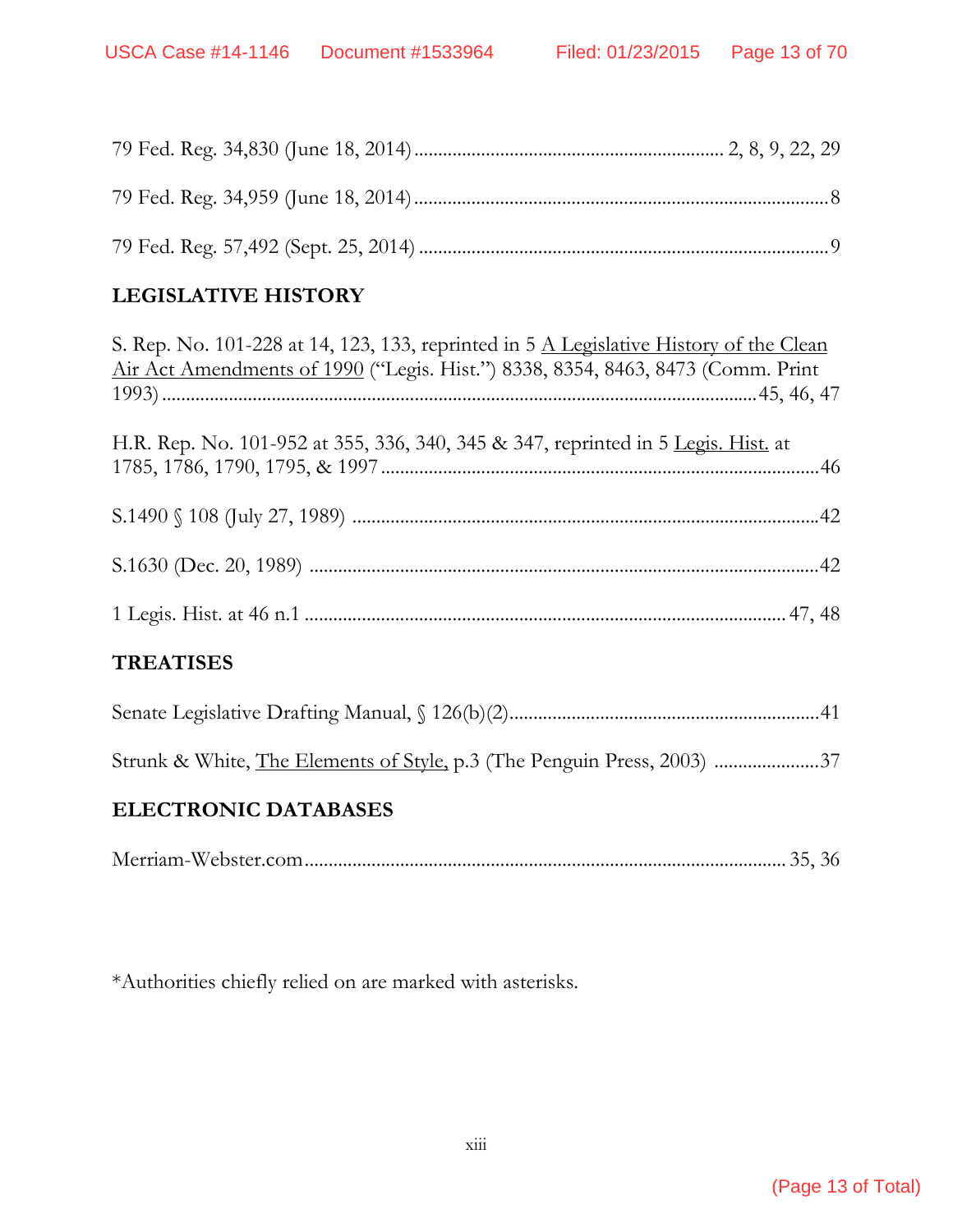## **GLOSSARY**

- **CO2** Carbon dioxide
- **EPA** United States Environmental Protection Agency
- **NAAQS** National Ambient Air Quality Standards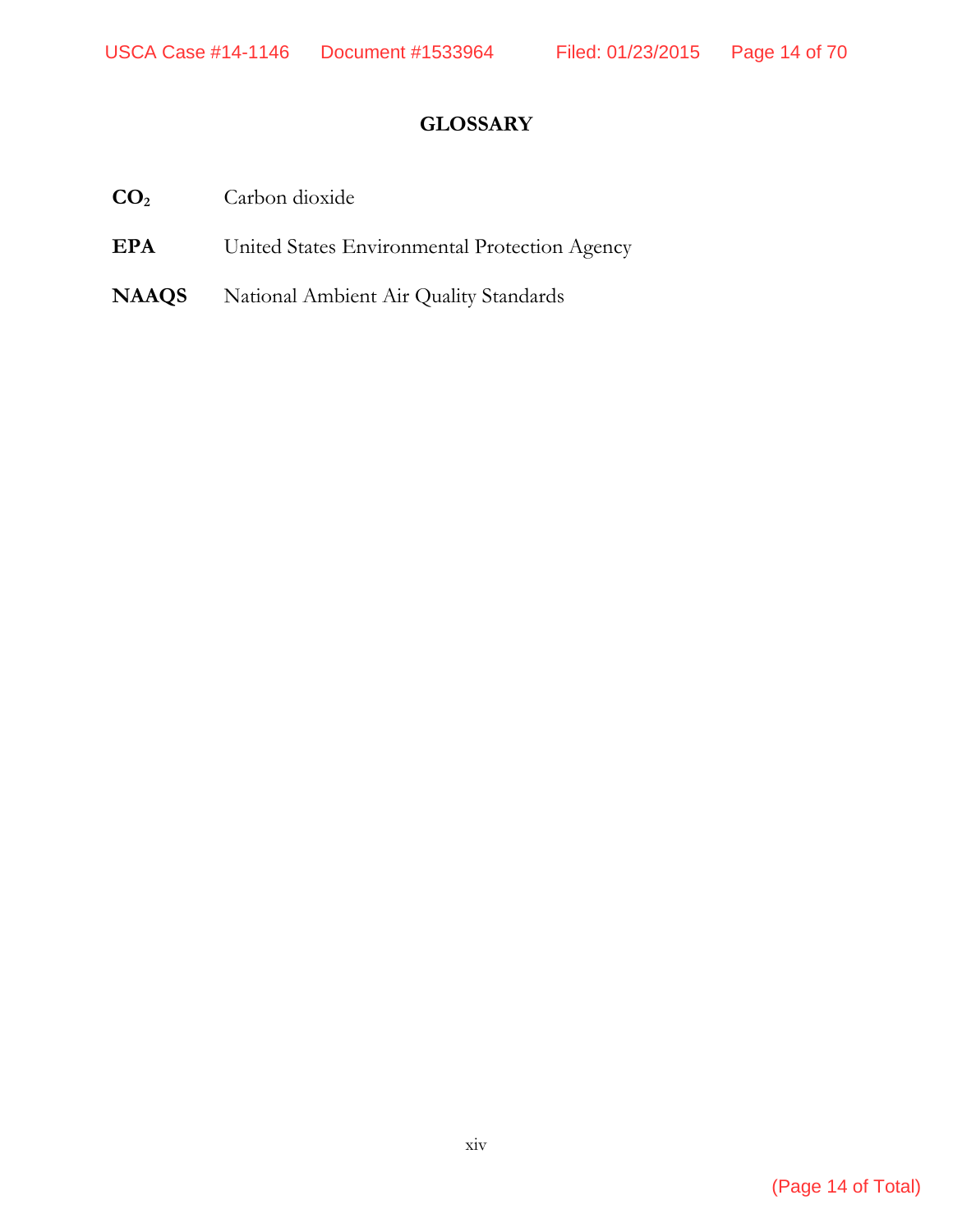### **Jurisdiction and Standing**

 As explained in Arguments I through V below, Petitioners lack standing and the Court lacks jurisdiction over this challenge to a 2010 settlement agreement.

### **Statement of Issues**

1. Whether Petitioners lack Article III standing to seek declaratory and injunctive relief in connection with a settlement agreement that sets rulemaking deadlines but does not limit EPA's discretion over the final rulemaking action;

2. Whether the Court also lacks jurisdiction because the settlement itself is not a final action, because the challenge to the settlement is both moot and untimely, and because the pendency of an ongoing rulemaking that will consider the same legal questions renders the asserted dispute unripe for review; and

3. Whether Petitioners' interpretation of 42 U.S.C. § 7411(d) as barring EPA from addressing harmful carbon dioxide ("CO<sub>2</sub>") emissions from existing power plants because EPA previously regulated, under 42 U.S.C. § 7412, different pollutants emitted by these plants is the only permissible interpretation of that text.

### **Statutes and Regulations**

 All relevant statutes and regulations are set forth in Respondent's Statutory Addendum.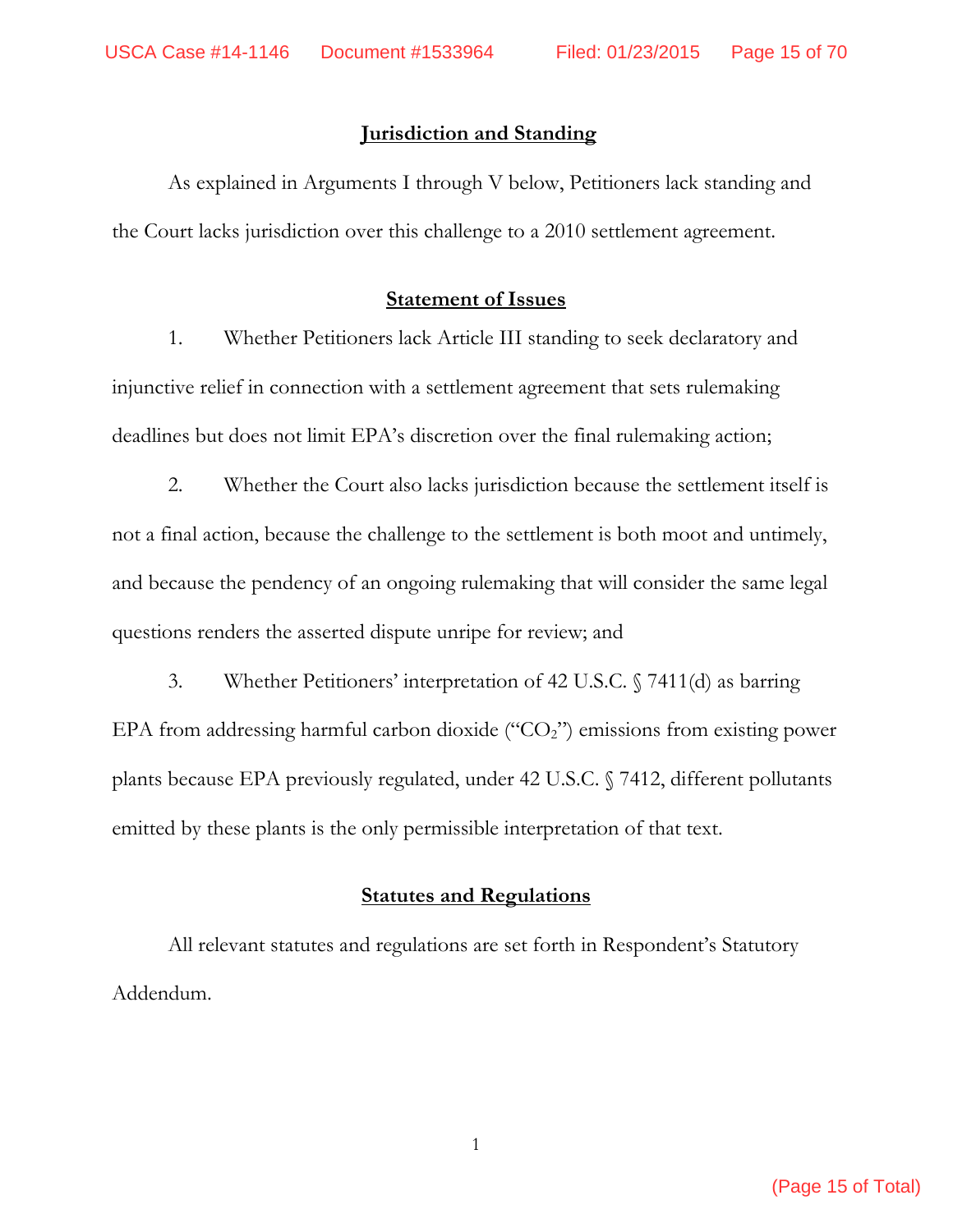#### **Statement of the Case**

Greenhouse gas pollution threatens Americans' welfare by causing "damaging and long-lasting changes in our climate that can have a range of severe negative effects on human health and the environment." 79 Fed. Reg. 34,830, 34,833 (June 18, 2014) ("Proposed Rule"). Fossil fuel-fired power plants are "by far, the largest emitters" of greenhouse gases – primarily  $CO<sub>2</sub>$  – among U.S. stationary sources. Id. Last year, EPA took a historic step towards addressing those emissions, proposing that states submit plans for achieving  $CO<sub>2</sub>$  emissions goals under section 111(d) of the Clean Air Act ("Act"), 42 U.S.C. § 7411(d). Id. at 34,832-35.

 Petitioners seek to stop this ongoing rulemaking. To avoid the requirement that a rule be final before judicial review occurs, they purport to challenge an obsolete 2010 settlement agreement wherein EPA agreed to propose a rule addressing power plant greenhouse gas emissions by mid-2011, arguing that EPA's regulation of power plants' *hazardous* pollutant emissions in 2012 rendered that prior agreement unlawful.

The premise of Petitioners' suit is wrong; the Proposed Rule is not the result of that settlement agreement, but rather part of an Administration initiative to address the most critical environmental problem of our time. Petitioners are also wrong on the merits; section 7411(d) need not be read to have the illogical result of barring regulation of CO2 because power plants' emissions of *other* pollutants have been regulated under section 7412. Above all, Petitioners are wrong to think that they can preempt a rulemaking. This Court has never so allowed, and it should not do so now.

(Page 16 of Total)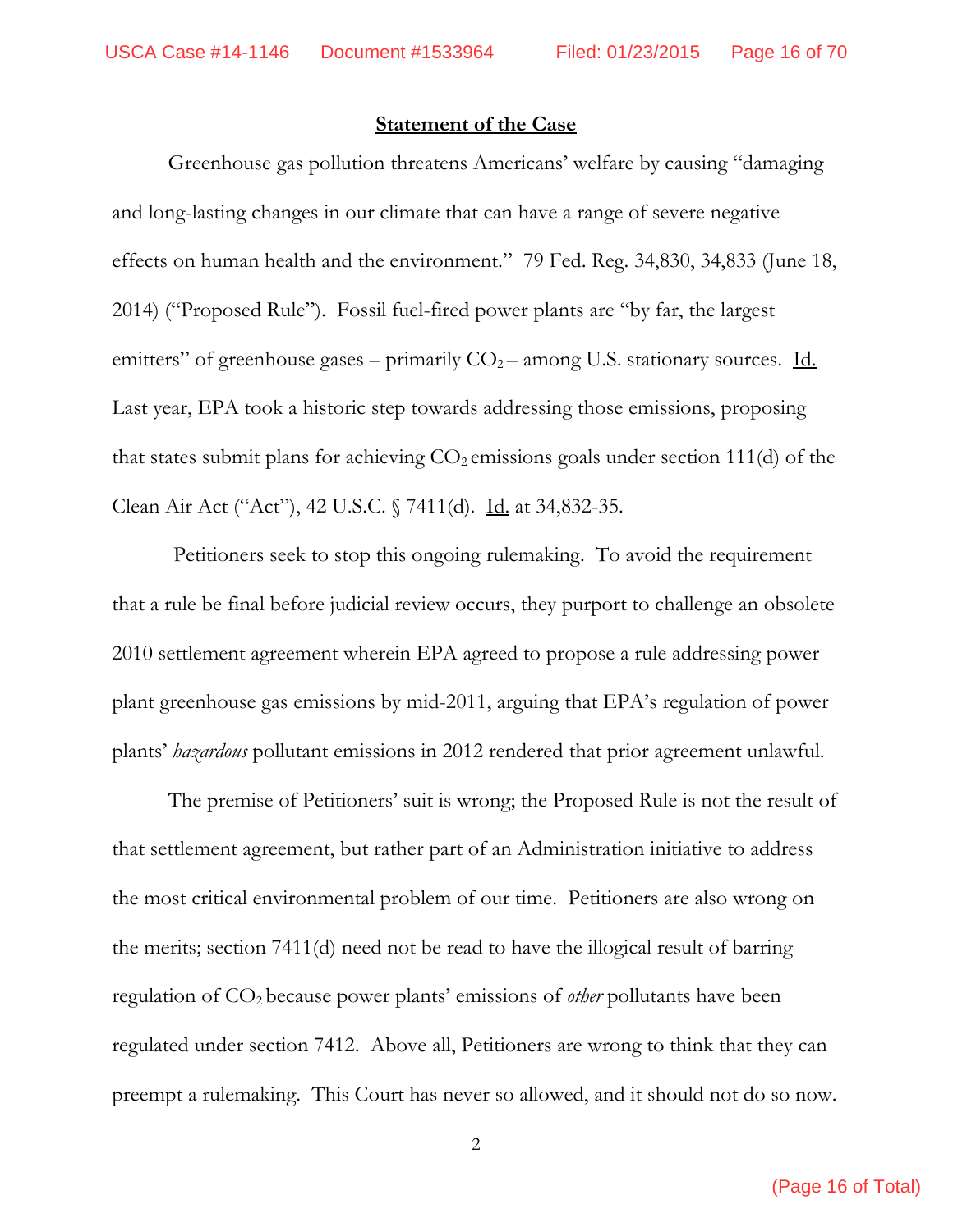#### **Background**

### **I. THE CLEAN AIR ACT**

The Act was enacted in 1970 to "[r]espond[] to the growing perception of air pollution as a serious national problem." Ala. Power Co. v. Costle, 636 F.2d 323, 346 (D.C. Cir. 1979). It sets out a comprehensive scheme for air pollution control, "address[ing] three general categories of pollutants emitted from stationary sources": (1) criteria pollutants; (2) hazardous pollutants; and (3) "pollutants that are (or may be) harmful to public health or welfare but are not" hazardous or criteria pollutants "or cannot be controlled under" those programs. 40 Fed. Reg. 53,340 (Nov. 17, 1975).

Pollutants in the first category (criteria pollutants) are regulated under the National Ambient Air Quality Standards (NAAQS) program. See 42 U.S.C. §§ 7408 & 7410. Pollutants in the second category (hazardous pollutants) are regulated under 42 U.S.C. § 7412. Other harmful pollutants not regulated under the NAAQS or hazardous pollutant programs fall into the third category, and are subject to regulation under 42 U.S.C. § 7411. Together, these three programs establish a comprehensive scheme for protecting the nation's air quality and public health and welfare.

The section 7411 program has two main components. First, section 7411(b) requires EPA to promulgate federal "standards of performance" addressing *new* stationary sources that cause or contribute significantly to "air pollution which may reasonably be anticipated to endanger public health or welfare." 42 U.S.C. § 7411(b)(1)(A). Once EPA has set new source standards addressing emissions of a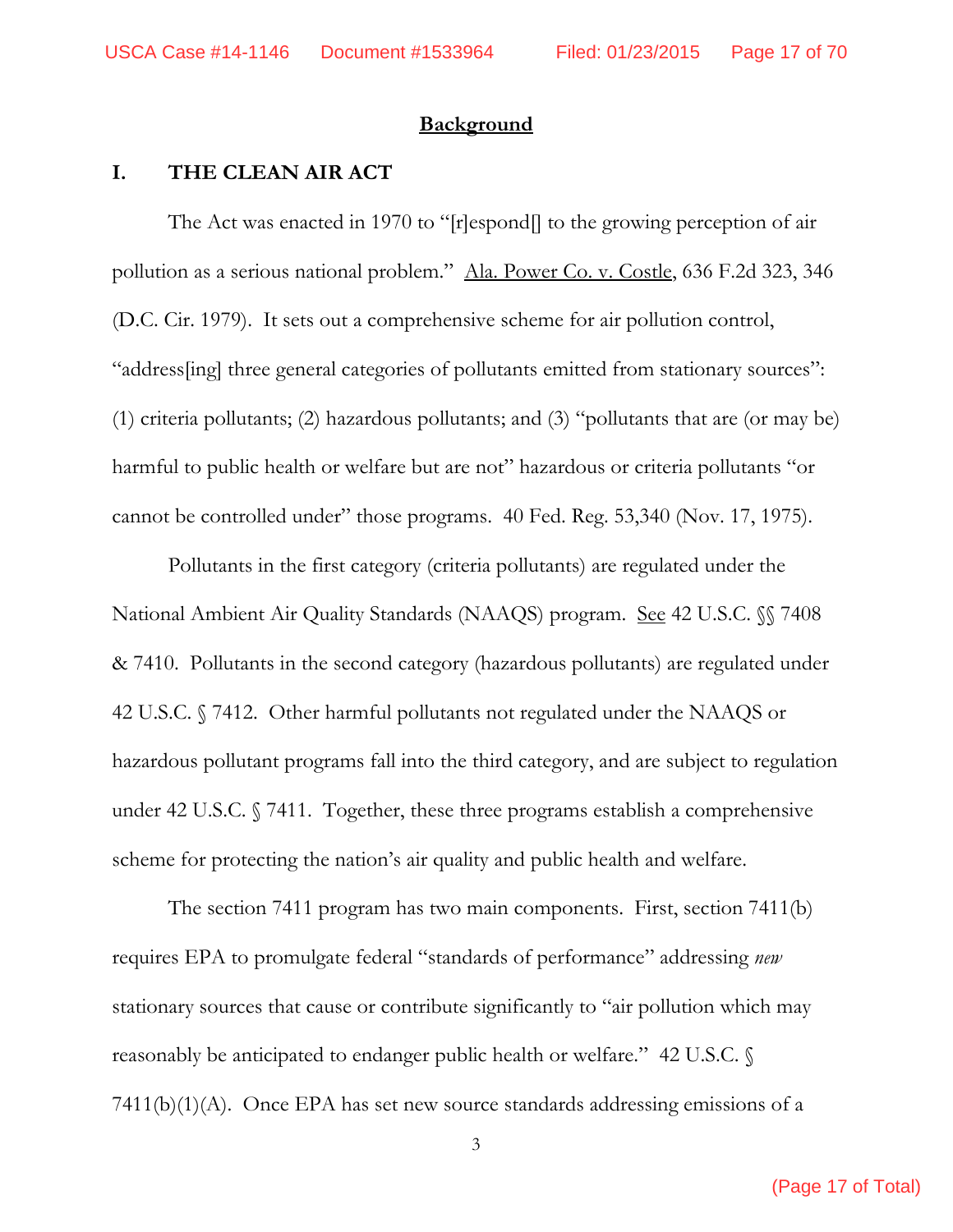particular pollutant under section 7411(b), section 7411(d) obligates EPA to promulgate regulations requiring *states* to establish standards of performance for existing stationary sources of the same pollutant. 42 U.S.C.  $\sqrt{7411(d)(1)}$ . If a state fails to submit a satisfactory plan, EPA is authorized to prescribe a plan for the state, and also to enforce plans where states fail to do so.  $\underline{Id.} \$  7411(d)(2).

#### **II. THE 1990 AMENDMENTS**

The Act was amended extensively in 1990. Among other things, Congress wanted to address EPA's slow progress in regulating hazardous air pollutants under section 7412. See New Jersey v. EPA, 517 F.3d 574, 578 (D.C. Cir. 2008) (prior to 1990, "EPA listed only eight [hazardous pollutants]" and "addressed only a limited selection of possible pollution sources"). To that end, Congress established a comprehensive list of hazardous air pollutants; set criteria for listing different "source categories" of such pollutants; and required EPA to "establish[] emission standards for each category or subcategory of major sources and area sources of hazardous air pollutants listed for regulation." 42 U.S.C.  $\sqrt{7412(a)}$ , (b)(1) & (2), & (d)(1). These changes were intended to "eliminate[] much of EPA's discretion" in regulating hazardous pollutant emissions. 517 F.3d at 578.

 In the course of overhauling the regulation of hazardous air pollutants under section 7412, Congress also edited section 7411(d), which cross-referenced a provision of old section 7412 that was to be eliminated. Specifically, the pre-1990 version of section 7411(d) obligated EPA to require standards of performance: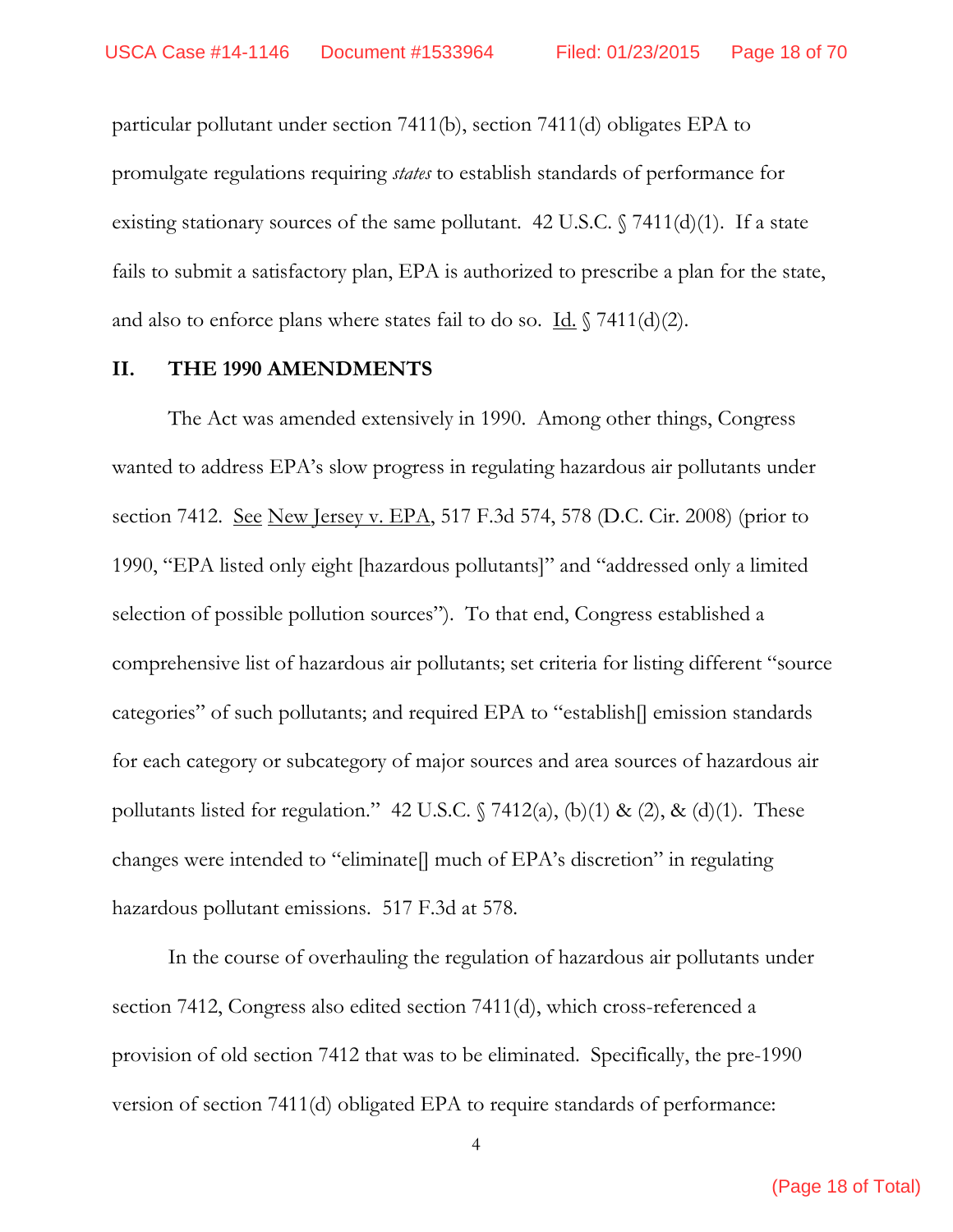for any existing source for any air pollutant (i) for which air quality criteria have not been issued or which is not included on a list published under section  $[7408(a)]$  or  $[7412(b)(1)(A)] \ldots$ .

42 U.S.C. § 7411(d)(1) (1988); Pub. L. No. 91-604, 84 Stat. 1676, 1684 (1970).

To address the obsolete cross-reference to section 7412(b)(1)(A), Congress passed two differing amendments – one from the House and one from the Senate – that were never reconciled in conference. The House amendment replaced the crossreference with the phrase "emitted from a source category which is regulated under section [7412]." Pub. L. No. 101-549, § 108(g), 104 Stat. 2399, 2467 (1990). The Senate amendment replaced the same text with a simple cross-reference to new section 7412. Pub. L. No. 101-549, § 302(a), 104 Stat. 2399, 2574 (1990). Both amendments were included in the Statutes at Large, which supersedes the U.S. Code if there is a conflict. 1 U.S.C.  $\sqrt{\ }$  112 & 204(a); Five Flags Pipe Line Co. v. Dep't of Transp., 854 F.2d 1438, 1440 (D.C. Cir. 1988).

## **III. THE 2010 SETTLEMENT AGREEMENT**

In New York v. EPA, D.C. Cir. No. 06-1322 (ECF No. 1068502), states and environmental groups petitioned for judicial review of a final rule issued under 42 U.S.C. § 7411, contending that the rule should have included standards of performance for greenhouse gas emissions from power plants. Following Massachusetts v. EPA, 549 U.S. 497, 558 (2007) (holding that greenhouse gases are "air pollutants" as defined in the Act), this Court granted EPA's requested remand for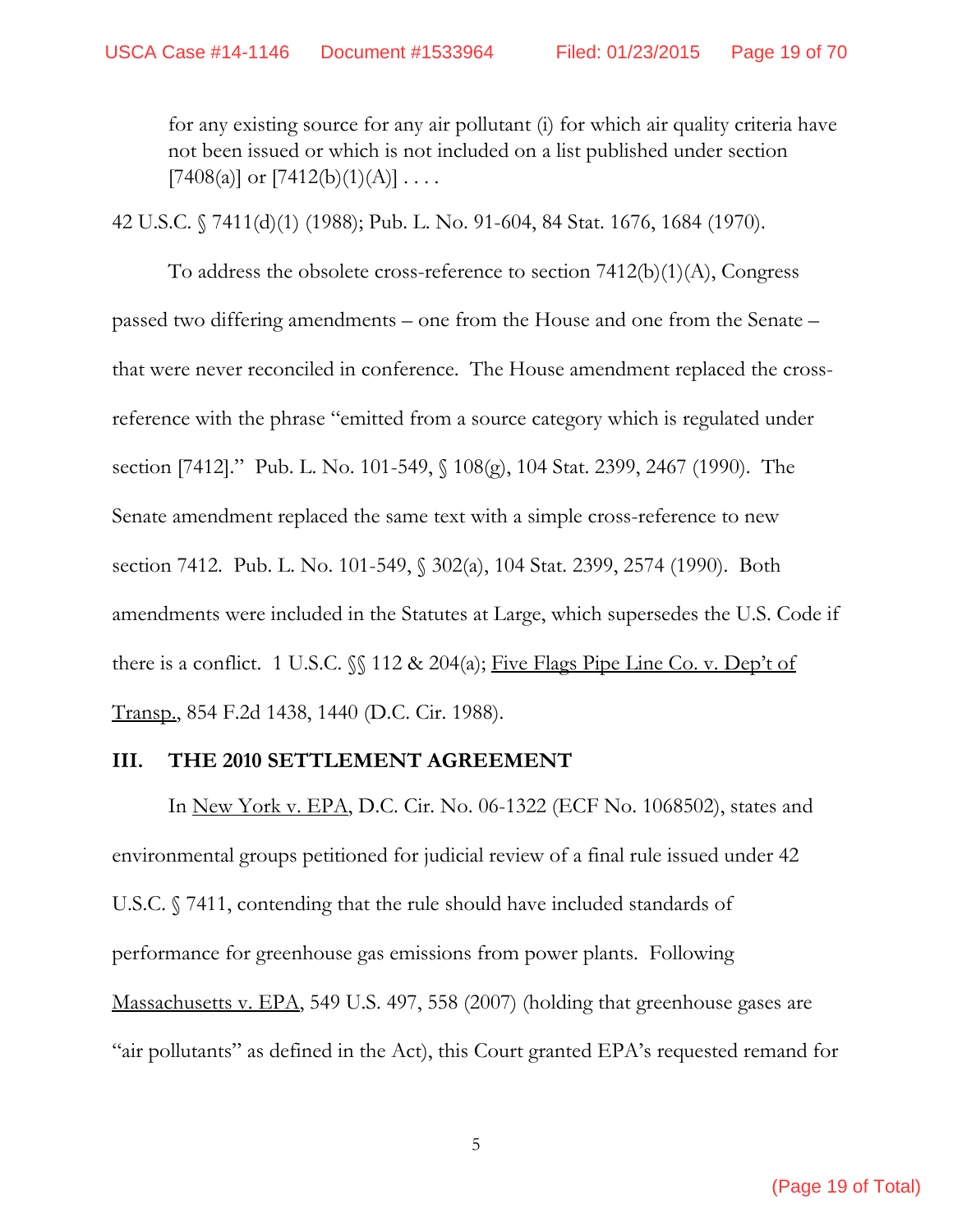further consideration of the issues related to greenhouse gas emissions in light of that decision. ECF No. 1068502, September 24, 2007 Order (Case No. 06-1322).

After the remand, EPA executed a settlement agreement in December 2010 with the <u>New York v. EPA</u> petitioners ("Settlement Agreement" or "Agreement"). EPA agreed, *inter alia*, to sign "a proposed rule under [Clean Air Act] section 111(d) that includes emissions guidelines" for greenhouse gases for existing electric utility steam generating units ("power plants") by July 26, 2011. Agreement ¶ 2 (JA XX). EPA further agreed that, *if* it separately elected to finalize standards of performance for new and modified sources, and after considering any comments, it would take final action with respect to the proposed rule by May 26, 2012. Id.  $\P$  4 (JA XX). The Agreement was modified in June 2011, changing the date by which EPA was to sign a proposed rule addressing greenhouse gas emissions from existing power plants to September 30, 2011. JA XX ("Modification Agreement").

In the Settlement Agreement, EPA preserved all discretion accorded to it by the Act and general principles of administrative law, <u>see</u> Agreement  $\P$  9 (JA XX), including the discretion to withdraw the proposed guidelines for existing power plants. The deadlines set forth in the Agreement were not strictly enforceable. The sole remedy provided in the event EPA did not take action by the deadlines was for the other settling parties to file a motion or petition, or initiate a new action, seeking to compel EPA to take action in response to this Court's remand order in New York v. EPA, No. 06-1322 (ECF No. 1068502). Agreement ¶ 7 (JA XX).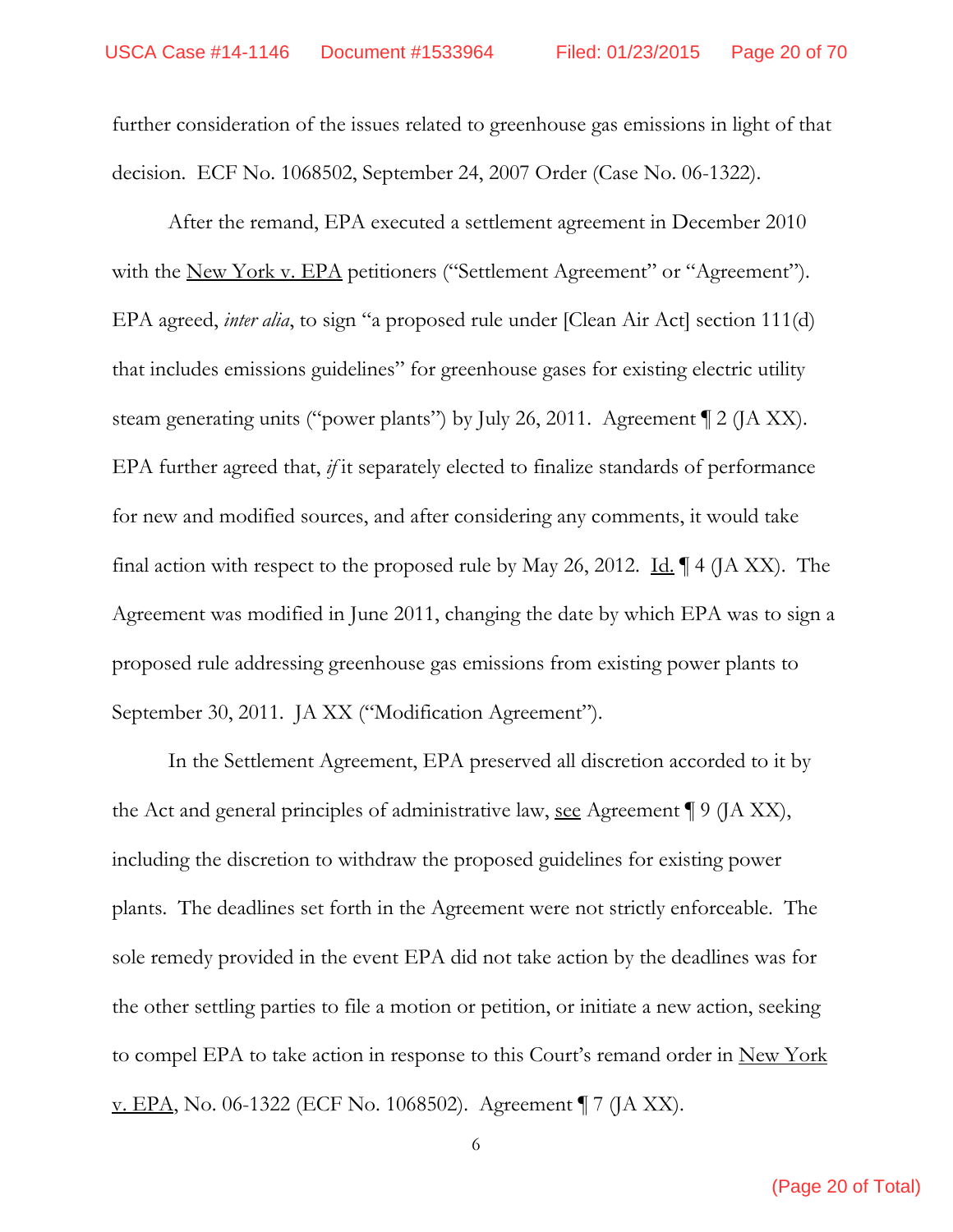Prior to finalizing its entry into the Settlement Agreement, EPA published the Agreement in the Federal Register for public comment, as required by 42 U.S.C.  $\Diamond$ 7413(g). <u>See</u> 75 Fed. Reg. 82,392 (Dec. 30, 2010) (notice soliciting comments). EPA did not receive any comments questioning its authority to conduct a section 7411(d) rulemaking for power plants as a consequence of having listed them as a source category regulated under section 7412 (infra Section IV). Petitioners submitted no comments at all. After considering the comments it did receive, EPA finalized the Agreement on March 2, 2011. See Modification Agreement at 1 (JA XX) (noting date Agreement was finalized); 77 Fed. Reg. 22,392, 22,404 (Apr. 13, 2012) (publicly announcing finalization).

EPA did *not* issue a proposed or final rule under section 7411(d) concerning greenhouse gas emissions from existing power plants by the deadlines in the Settlement Agreement. The other parties to the Agreement did not seek relief.

#### **IV. THE MATS RULE**

In 2000, EPA found, under 42 U.S.C.  $\sqrt{7412(n)(1)(A)}$ , "that regulation of [hazardous pollutant] emissions from coal- and oil-fired [power plants] under section 112 of the [Act] is appropriate and necessary," and added those power plants to the section 7412(c) list of source categories. 65 Fed. Reg. 79,825, 79,826-30 (Dec. 20, 2000). EPA promulgated a final rule regulating power plants' emissions of mercury and other hazardous pollutants in 2012. 77 Fed. Reg. 9304 (Feb. 16, 2012) ("MATS Rule"). This Court upheld the MATS Rule in White Stallion Energy Center, LLC v.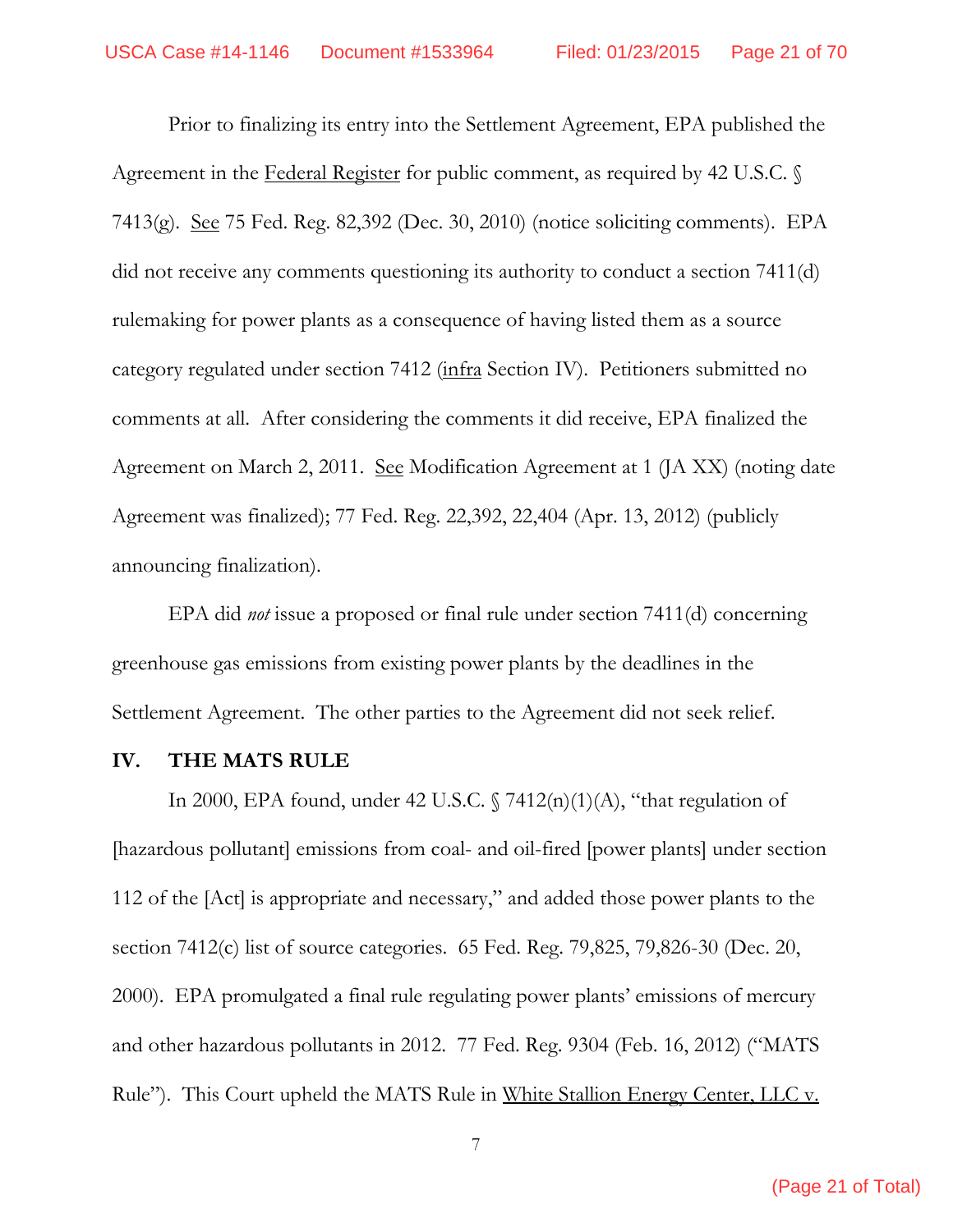EPA, 748 F.3d 1222 (D.C. Cir. 2014). The Supreme Court has granted certiorari to address one issue raised by that decision. See Michigan v. EPA*,* 135 S. Ct. 702 (U.S. Nov. 25, 2014) (No. 14-46).

The MATS Rule regulates only coal and oil-fired plants; thus, it does not cover all of the power plants addressed by the Proposed Rule, which covers natural gas-fired plants as well. Compare 77 Fed. Reg. 9304 with 79 Fed. Reg. at 34,855.

#### **V. THE PROPOSED RULE**

Independent of the Settlement Agreement, and over a year after EPA was supposed to have taken any *final* action under that Agreement, the President announced his "Climate Action Plan," wherein he directed EPA to work expeditiously to promulgate  $CO<sub>2</sub>$  emission standards for fossil fuel-fired power plants. In accordance with the President's directive, EPA proposed performance standards for new power plants on January 8, 2014.1 79 Fed. Reg. 1430. On June 18, 2014, EPA proposed rate-based emissions guidelines for states to follow in developing state plans to address  $CO_2$  emissions from existing power plants under 42 U.S.C. § 7411(d).<sup>2</sup> 79 Fed. Reg. at 34,830-34. Petitioners challenge the latter proposal.

 $1$  EPA proposed  $CO_2$  standards for new power plants in 2012, but withdrew the proposal after taking comment. 77 Fed. Reg. 22,392 (Apr. 13, 2012); 79 Fed. Reg. 1352 (Jan. 8, 2014).

<sup>&</sup>lt;sup>2</sup> EPA also proposed standards for modified and reconstructed sources. 79 Fed. Reg. 34,959 (June 18, 2014).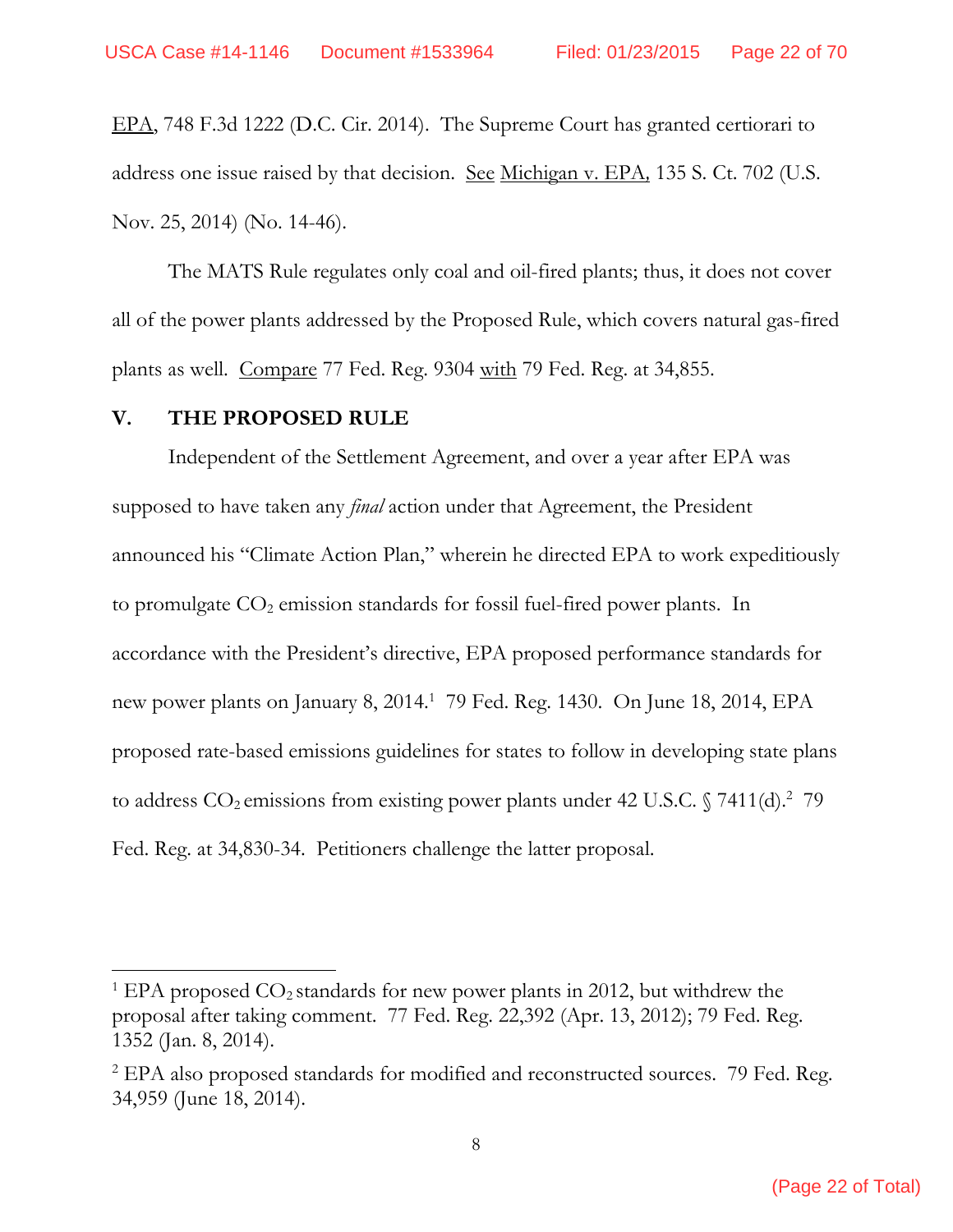The Proposed Rule has two main elements: (1) state-specific emission ratebased  $CO<sub>2</sub>$  goals, to be achieved collectively by all of a state's regulated coal- and natural gas-fired sources; and (2) guidelines for the development, submission, and implementation of state plans. 79 Fed. Reg. at 34,833. While the proposal lays out individualized  $CO<sub>2</sub>$  goals for each state, it does not prescribe how a state should meet its goal. Id. Rather, each state would have the flexibility to design a program that reflects its circumstances and energy and environmental policy objectives. Id.

EPA solicited comments on all aspects of the Proposed Rule. 79 Fed. Reg. at 34,830. The comment period closed on December 1, 2014. <u>See</u> 79 Fed. Reg. 57,492 (Sept. 25, 2014). More than two million comments were submitted, and EPA is currently reviewing those comments. EPA intends to take final action later this year.<sup>3</sup>

### **Summary of Argument**

 No matter how urgent Petitioners believe their concerns regarding EPA's legal authority to be, they have chosen both the wrong context and the wrong time in which to raise them. First, their challenge to the Settlement Agreement is not justiciable because the Agreement does not "injure" Petitioners in any way that could give rise to Article III standing. The Agreement sets dates for rulemaking, but does not limit EPA's discretion concerning what final action to take, alter any applicable

<sup>&</sup>lt;sup>3</sup> EPA Fact Sheet: Clean Power Plan and Carbon Pollution Standards Key Dates, at http://www2.epa.gov/carbon-pollution-standards/fact-sheet-clean-power-plancarbon-pollution-standards-key-dates (JA XX).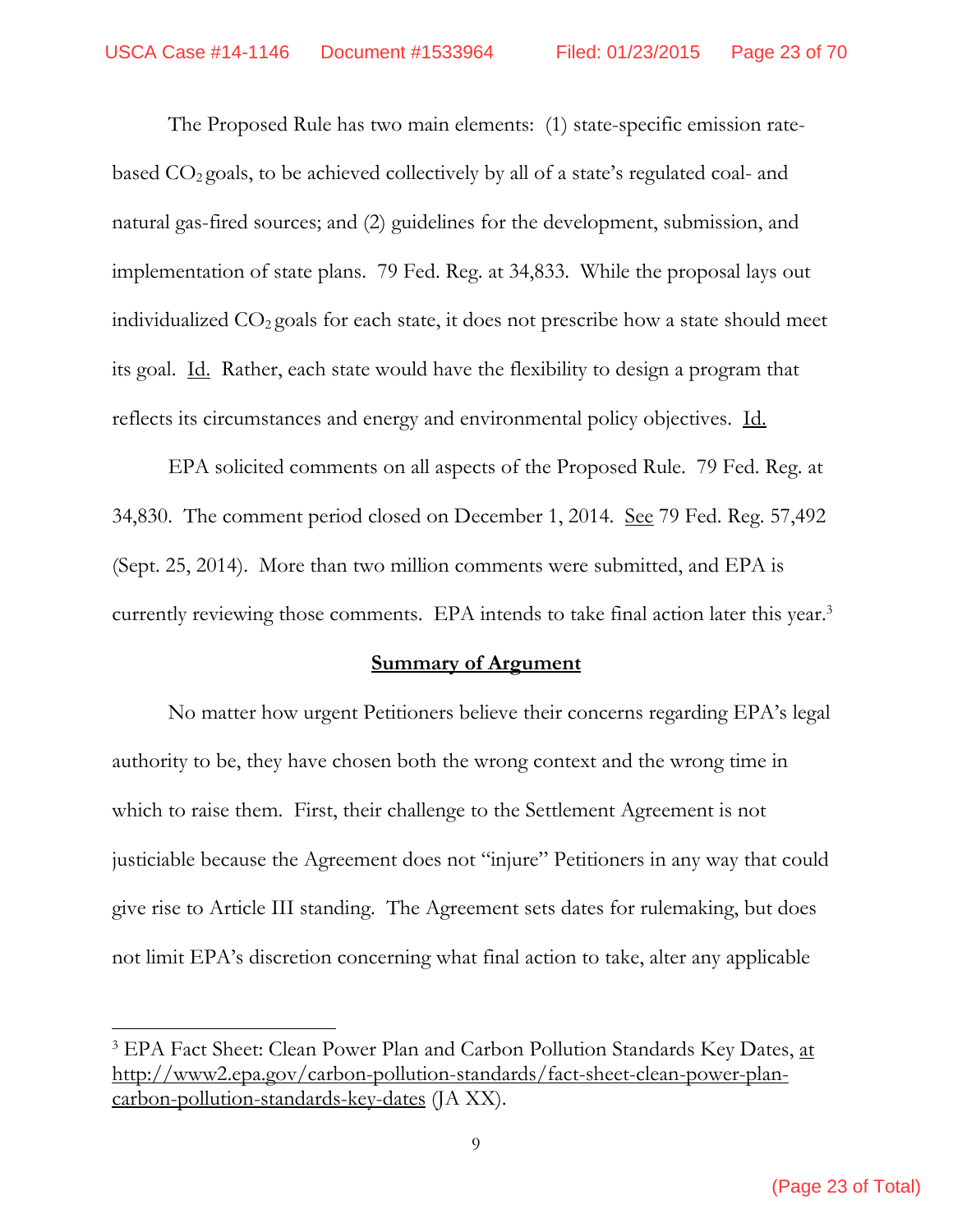rulemaking procedures, or purport to make any change in a regulatory program. Nor does the Agreement, standing alone, impose obligations on Petitioners or any other entity. This Court has long held that non-settlors lack Article III standing to seek judicial review for the purpose of blocking or setting aside such settlements.

Second, for related reasons, the Settlement Agreement cannot be considered a "final agency action." It does not determine the rights or obligations of, or impose legal consequences on, any non-party to the Agreement. Rather, legal consequences could be imposed only if EPA promulgates a final regulation following notice and comment, which would then be reviewable in this Court.

Third, any challenge concerning the Settlement Agreement has become moot. EPA already has published the "proposed" rule that was due under the Agreement, and the Agreement does not require final *promulgated* standards because EPA retains its discretion to decide what final action to take.

Fourth, the Act requires that petitions for review be brought within sixty days after the relevant Federal Register publication, which in this case occurred on April 23, 2012. Petitioners waited more than two years after that date to file this case, and that time limit is jurisdictional.

Finally, because EPA is currently in the midst of a notice-and-comment rulemaking process in which it will evaluate and respond to comments on the very issue Petitioners would have this Court prematurely decide, this petition is not "fit" for a judicial decision and must be dismissed as unripe.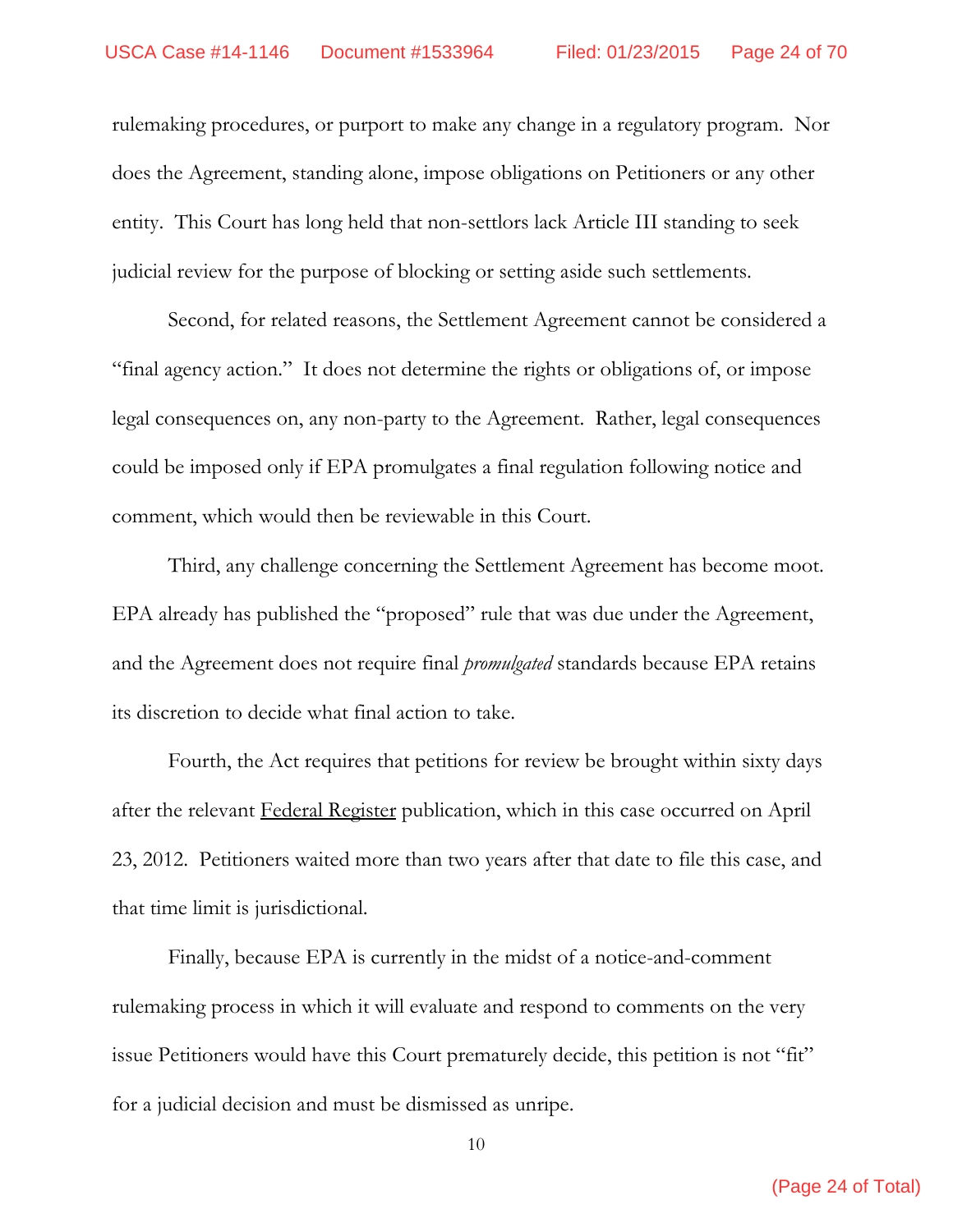If this Court reaches the merits, it should conclude that Petitioners' interpretation of section 7411(d) as barring regulation of all pollutants under that section once a source category has been regulated in regard to hazardous pollutants under section 7412 is not the only way to read the convoluted text at issue. That text – which includes both the House's and Senate's 1990 amendments – is ambiguous and can be read multiple ways, allowing for reasonable Agency interpretation. See Chevron U.S.A., Inc. v. Natural Res. Def. Council, 467 U.S. 837, 843-44 (1984). One reasonable interpretation is that EPA may regulate, under section 7411(d), any pollutant that is not a "hazardous" or "criteria" pollutant regulated elsewhere under the Act. Unlike Petitioners' contrary reading, such an interpretation of section 7411(d) would be consistent with the statutory context and legislative history. Thus, the Court cannot conclude at this preliminary stage of the rulemaking process that Petitioners' reading of section 7411(d) is the only permissible reading.

#### **Argument**

### **I. PETITIONERS LACK ARTICLE III STANDING.**

### **A. EPA's Entry Into the Settlement Agreement Caused No Injury.**

"The law of Article III standing, which is built on separation-of-powers principles, serves to prevent the judicial process from being used to usurp the powers of the political branches." Clapper v. Amnesty Int'l USA, 133 S. Ct. 1138, 1146 (2013). "To establish Article III standing, an injury must be concrete, particularized, and actual or imminent [referred to as "injury-in-fact"]; fairly traceable to the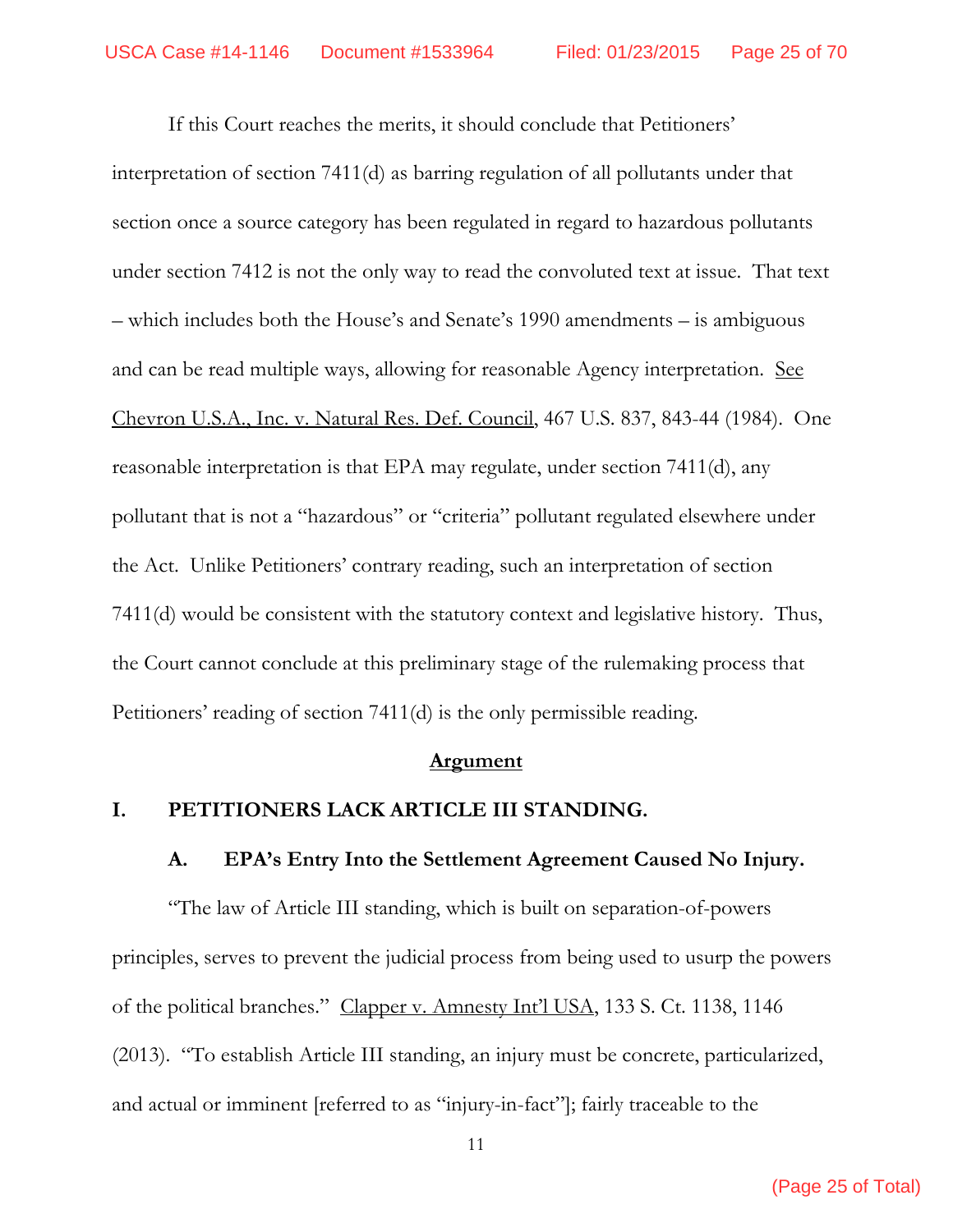challenged action; and redressable by a favorable ruling." Id. at 1147 (internal quotation and citations omitted). "[A]llegations of *possible* future injury are not sufficient." Id. (emphasis in original; internal quotation omitted).

The Settlement Agreement contains no provision that could credibly be deemed to cause "concrete, particularized, and actual or imminent" injury to Petitioners or any other entity. To begin with, although the Agreement set a schedule for EPA to conduct rulemakings pursuant to section 7411, it does not limit EPA's administrative discretion in deciding, at the end of that rulemaking process: (1) whether to promulgate final standards; and (2) if EPA does so promulgate, what the form or content of the final standards should be.

For example, while Paragraphs 1 and 2 of the Settlement Agreement established deadlines for "*proposed* rule[s] [under sections 7411(b) and (d), respectively] that include[] standards of performance for GHGs," Paragraphs 3 and 4 do *not* similarly state that EPA "shall promulgate" such standards by the identified dates. Agreement ¶¶ 1-4 (JA XX). Instead, the latter paragraphs provide only that EPA "will sign . . . a final rule [by each respective date] that *takes final action with respect to* the proposed rule<sup>[5]</sup> described in [Paragraphs 1 and 2, respectively]." <u>Id.</u>  $\P$  3, 4 (JA XX) (emphasis added).4 Paragraph 11 further states that, "[e]xcept as expressly provided

<sup>4</sup> The Act distinguishes "proposed rules" from "promulgated" regulations in its general rulemaking provision, 42 U.S.C. § 7607(d), which expressly applies to rules issued under section 7411. Compare id.  $\sqrt{7607(d)(3)}$ , with id.  $\sqrt{7607(d)(6)(A)(ii)}$ , (B). Judicial review, in turn, is authorized (in relevant part) for action "*promulgating* . . . any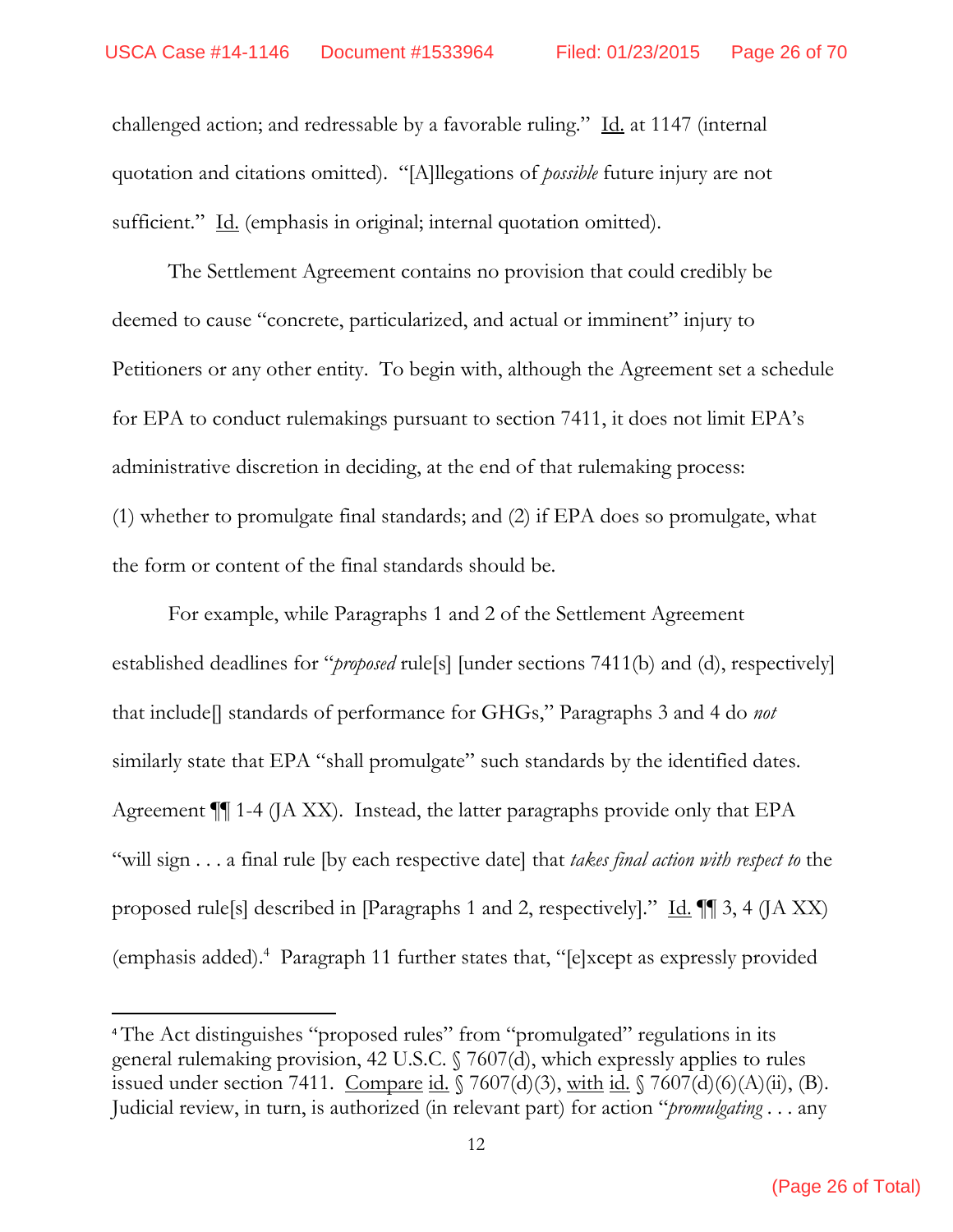herein, nothing in the terms of this Settlement Agreement shall be construed to limit or modify the discretion accorded EPA by the [Act] or by general principles of administrative law." Agreement ¶ 11 (JA XX). Thus, the Agreement sets rulemaking deadlines but does not limit EPA's discretion, after considering the comments on a proposed rule, to make a final decision *not* to promulgate it.

 Additionally, EPA's obligation under Paragraph 4 to "take final action" under section 7411(d) is conditional – it only arises "*if* EPA finalizes standards of performance for GHGs [for new and modified sources] pursuant to Paragraph 3." Agreement  $\P$  4 (JA XX) (emphasis added). Thus, not only does EPA retain its discretion regarding what final action to take, it need not take final action under section 7411(d) *at all* unless it promulgates standards under section 7411(b).

 The Agreement, moreover, contains no provision that purports to alter notice and comment requirements or any other procedures applicable to EPA rulemaking under the Act or other authority. Nor does it prescribe any other change in any regulatory program. Rather, it does nothing more than set deadlines for the rulemakings referred to in Paragraphs 1 through 4, with EPA retaining its administrative discretion regarding the substance of final action as shown above.

standard of performance or requirement under [42 U.S.C.  $\sqrt{7411}$ ." Id.  $\sqrt{7607(b)(1)}$ (emphasis added).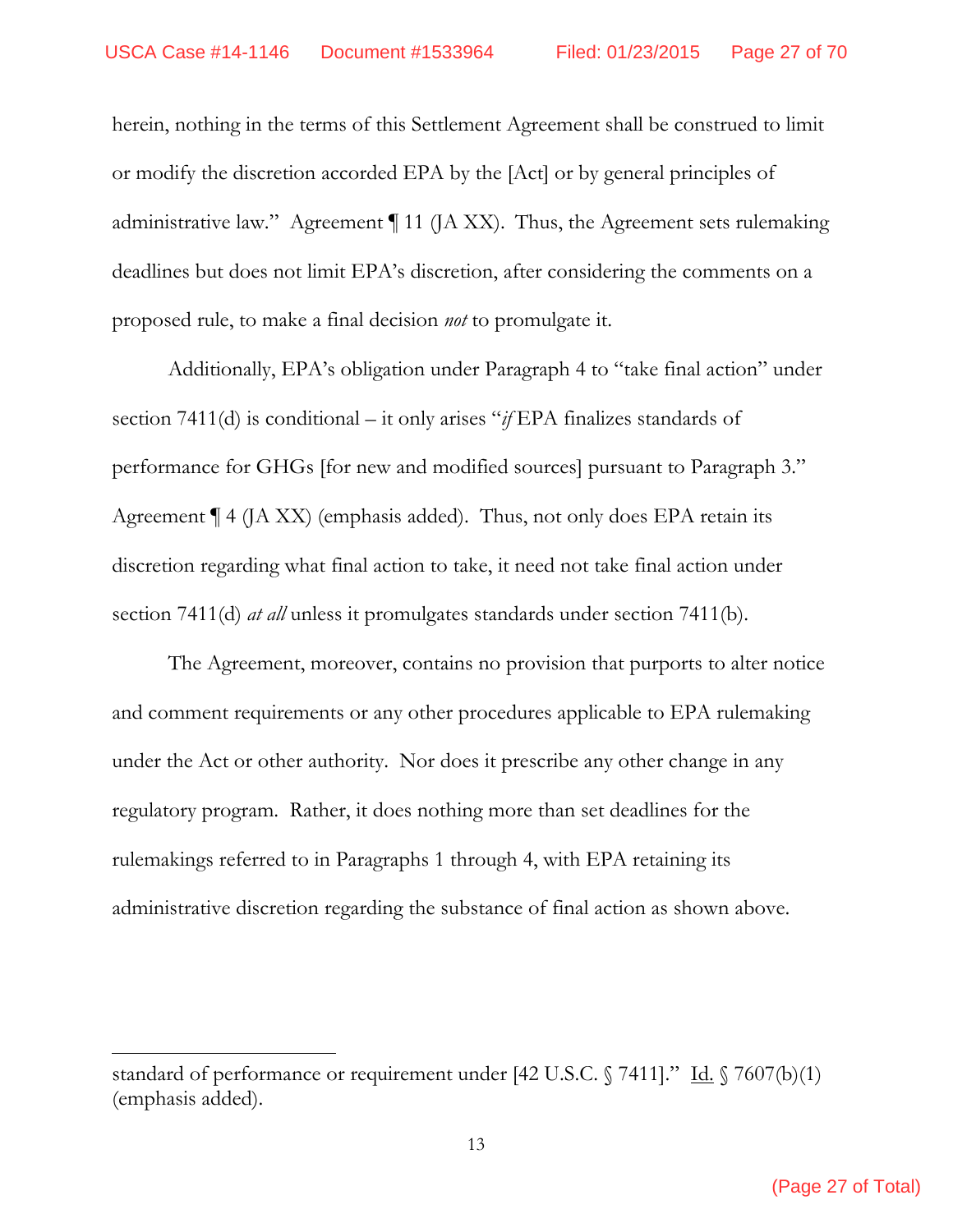Under both longstanding and recent decisions of this Court, non-settling parties lack standing to seek judicial review of settlements that set schedules for federal agency rulemaking without limiting the agency's administrative discretion concerning the substance of final action. Just two years ago, the Court considered this question in <u>Defenders of Wildlife v. Perciasepe</u>, 714 F.3d 1317 (D.C. Cir. 2013), where non-settlors asserted standing to oppose a consent decree establishing a schedule for rulemaking "pertaining to revisions to . . . Effluent Guidelines under the Clean Water Act." Id. at 1321. Using language essentially identical to that employed by the Settlement Agreement here, the consent decree in Perciasepe established a deadline for "a notice of proposed rulemaking pertaining to [such] revisions," followed by a second deadline for "a decision *taking final action* following notice and comment rulemaking pertaining to [such] revisions." Id. (emphasis added). The consent decree also mirrored this Agreement by expressly providing that it did not "limit or modify the discretion accorded EPA by the Clean Water Act or by general principles of administrative law." Id. at 1322. This Court concluded that the nonsettlors lacked standing. Id. at 1323-26. In particular, the Court observed that the consent decree "merely requires that EPA conduct a rulemaking and then decide whether to promulgate a new rule – the content of which is not in any way dictated by the consent decree – using a specific timeline."  $\underline{Id}$  at 1324. The Court explained that such an agreement cannot "injure" any third party, because "Article III standing requires more than the *possibility* of potentially adverse regulation." Id. at 1324-25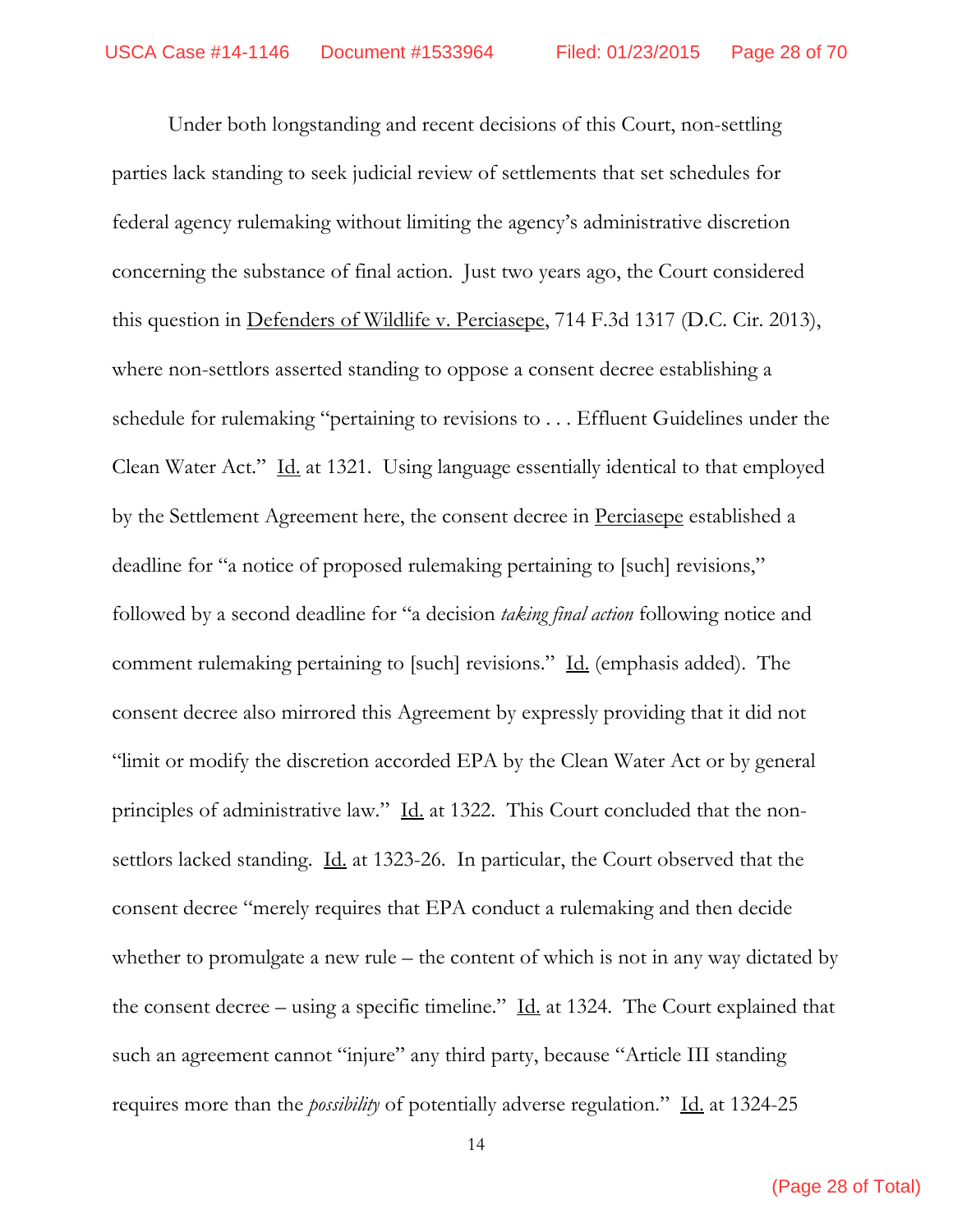(emphasis added) (citing Nat'l Ass'n of Home Builders ("NAHB") v. EPA, 667 F.3d 6, 13 (D.C. Cir. 2011)) (other citations omitted).

Perciasepe is consistent with earlier cases likewise holding that third parties lacked standing to bring suits attempting to prevent federal agencies from agreeing to negotiated rulemaking schedules. See Alternative Research & Dev. Found. v. Veneman, 262 F.3d 406, 411 (D.C. Cir. 2001) (non-settling party's rights not impaired by stipulation of dismissal requiring U.S. Department of Agriculture to conduct rulemaking, because it "will not be precluded from participating in the rulemaking and, if USDA decides to issue a final rule, [it] is not precluded from challenging that rule"); In re Endangered Species Act Section 4 Deadline Litig. – MDL No. 2165, 704 F.3d 972, 976-79 (D.C. Cir. 2013) (no standing to oppose consent decree); **Envt'l** Defense v. EPA, 329 F. Supp. 2d 55, 67-69 (D.D.C. 2004) (same); cf. Ctr. for Biological Diversity v. EPA, 274 F.R.D. 305, 309-12 (D.D.C. 2011) (aircraft engine manufacturers lacked standing to intervene in lawsuit to compel agency action relating to regulation of greenhouse gas air emissions). Indeed, "[i]t has never been supposed that one party . . . could preclude other parties from settling their own disputes and thereby withdrawing from litigation." Local No. 93, Int'l Ass'n of Firefighters, AFL-CIO v. City of Cleveland, 478 U.S. 501, 528-29 (1986).

This Court has found it appropriate, however, to reach the merits of such a claim in the highly unusual circumstance – not present here – of a proposed settlement that expressly purported to limit EPA's discretion to decide *not* to regulate.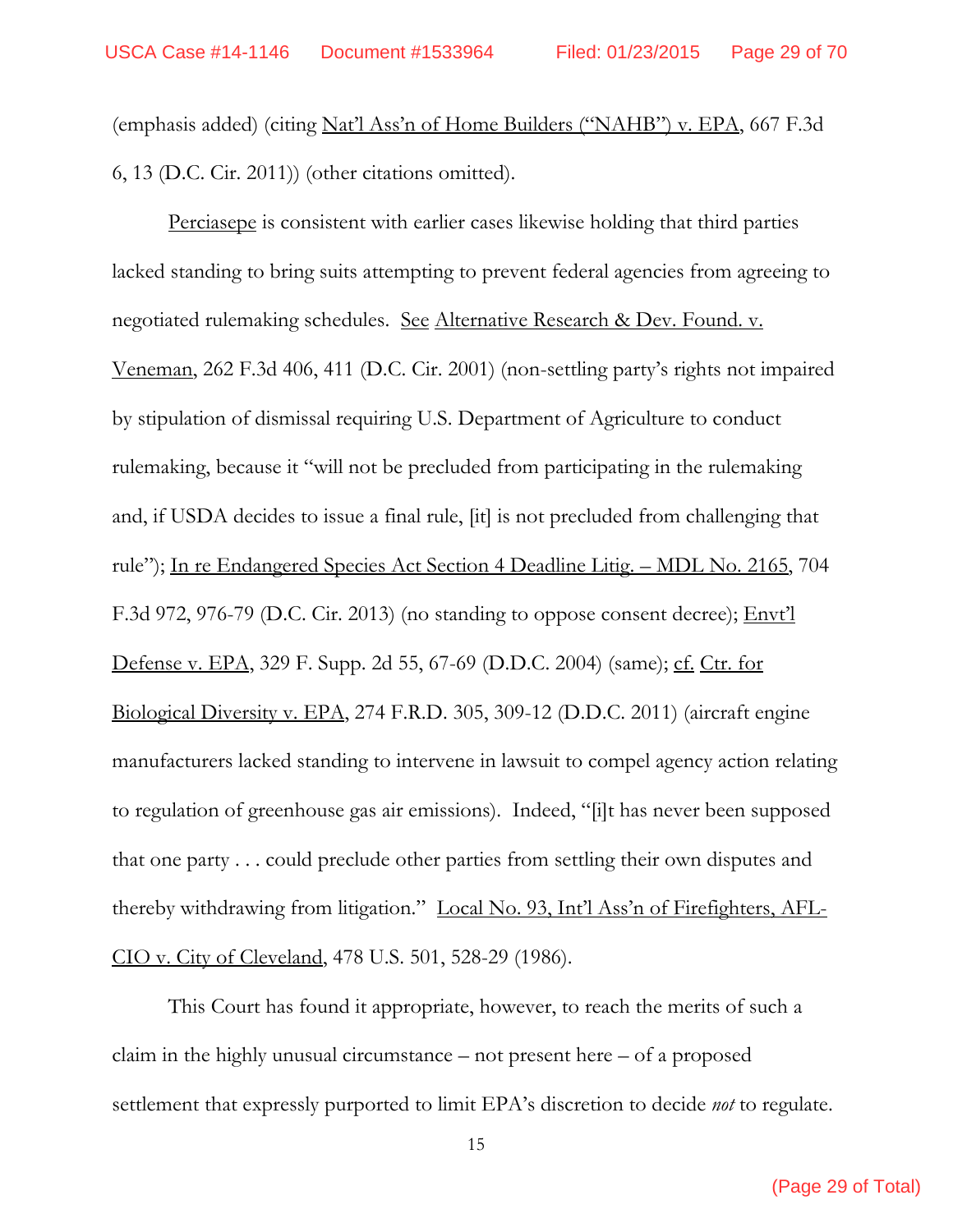See Natural Res. Def. Council ("NRDC") v. Costle, 561 F.2d 904, 908-10 (D.C. Cir. 1977). In Perciasepe, the Court found Costle distinguishable because the settlement agreement in Costle, unlike the consent decree in Perciasepe, "permitted EPA to decline to issue any new rule . . . only if it met certain requirements set forth in the agreement and 'promptly submit[ted] a statement under oath to the parties explaining and justifying the exclusion,'" which was then subject to district court enforcement proceedings if NRDC disagreed with EPA's explanation. Perciasepe, 714 F.3d at 1325 (quoting Costle, 561 F.2d at 909); see also 714 F.3d at 1326 (stipulated dismissal in Alternative Research did not resemble Costle settlement because the stipulated dismissal "d[id] not bind the agency in its rulemaking"). Because of these distinctions, the Court in Perciasepe concluded that Costle "does not dictate the outcome here." Id. at 1325. The Court further observed that Costle did not address standing "and therefore has no precedential effect on th[at] jurisdictional question." Id.

As shown above, the Settlement Agreement here mirrors the provisions of the consent decree in Perciasepe and the stipulated dismissal in Alternative Research by referring only to deadlines to "take final action" at the conclusion of the rulemaking schedules, thus preserving EPA's administrative discretion. Agreement ¶¶ 3-4 (JA XX). Such language "does not *require* EPA to promulgate" standards under section 7411, but instead merely requires EPA to meet a rulemaking schedule "and then *decide* whether to promulgate a new rule." Perciasepe, 714 F.3d at 1324 (emphasis added). Moreover, the Agreement does not even require a "final action" under section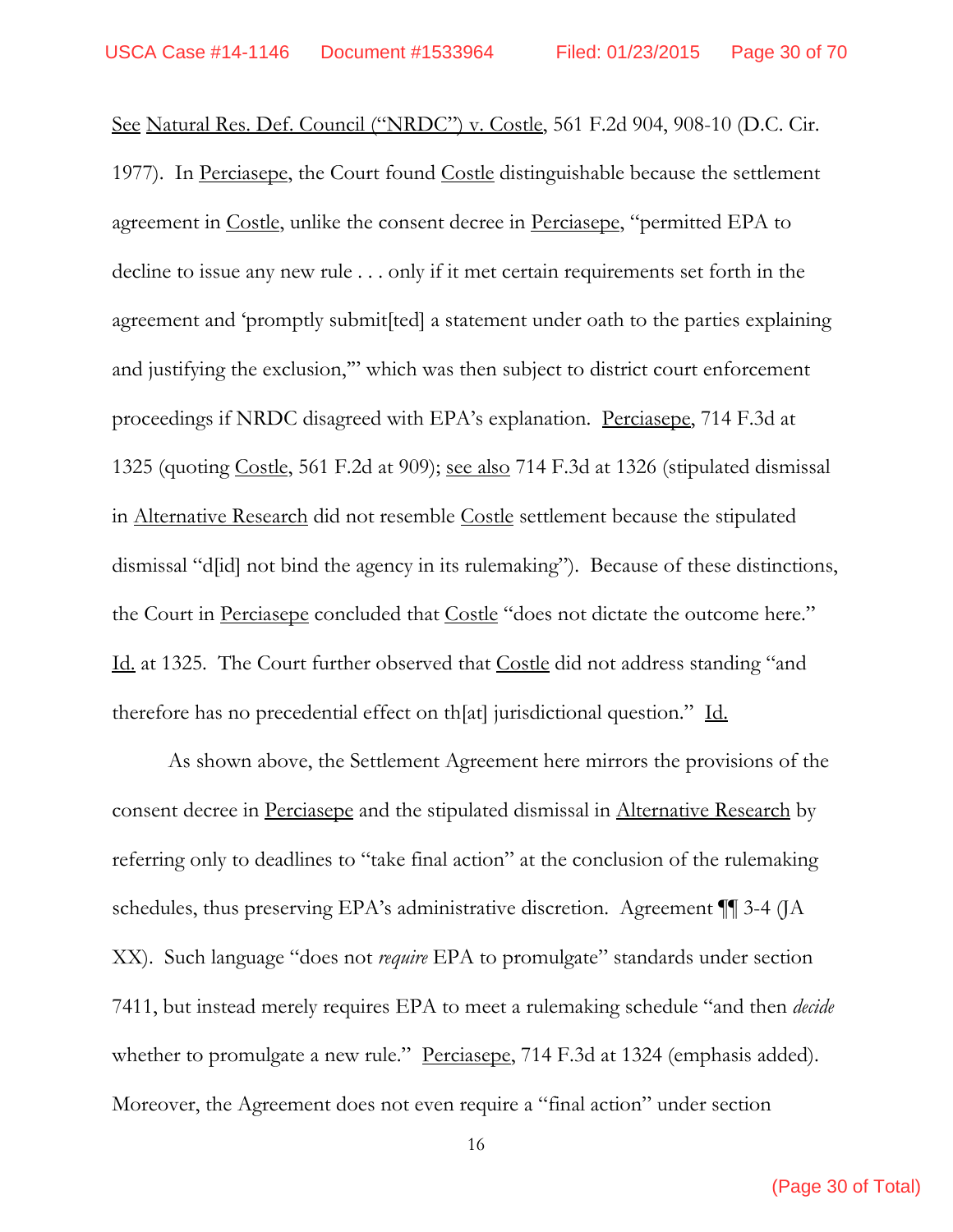7411(d) unless EPA, in its discretion, "finalizes standards" under section 7411(b). Agreement ¶ 4 (JA XX). That the Agreement "prescribes a date by which regulation *could* occur does not establish Article III standing." Perciasepe, 714 F.3d at 1325 (emphasis added); accord Alternative Research, 262 F.3d at 411. Finally, because the Settlement Agreement contains no provision purporting to limit notice and comment requirements or otherwise alter any statutory procedures governing rulemaking, Petitioners "[are] not . . . precluded from participating in the rulemaking and, if [EPA] decides to issue a final rule, . . . [are] not precluded from challenging that rule." Alternative Research, 262 F.3d at 411; Envt'l Defense, 329 F. Supp. 2d at 68 (same).<sup>5</sup>

 Petitioners cite cases from other circuits where courts considered the merits of objections to a settlement or affirmed an order preliminarily enjoining implementation of a settlement. E.g., Pet.Br. 25, 27 n.4. But each of those settlements included provisions that immediately altered existing regulatory programs, unlike here.<sup>6</sup> Petitioners identify *no* authority recognizing a non-settlor's standing to attempt to block a settlement that merely establishes a rulemaking schedule.

<sup>5</sup> In contrast, granting the declaratory and injunctive relief Petitioners seek *would* impair the procedural rights of other stakeholders by preventing EPA from considering their comments and making a final decision that takes their comments into account.

<sup>6</sup> See Conserv. Nw. v. Sherman, 715 F.3d 1181, 1185-88 (9th Cir. 2013) (consent decree altered the "Survey and Manage Standard" of the Northwest Forest Plan without prior notice and comment); Minard Run Oil Co. v. U.S. Forest Serv., 670 F.3d 236, 245-46 (3d Cir. 2011) (settlement imposed immediately effective moratorium on oil and gas drilling in the Allegheny National Forest until completion of forest-wide environmental impact statement).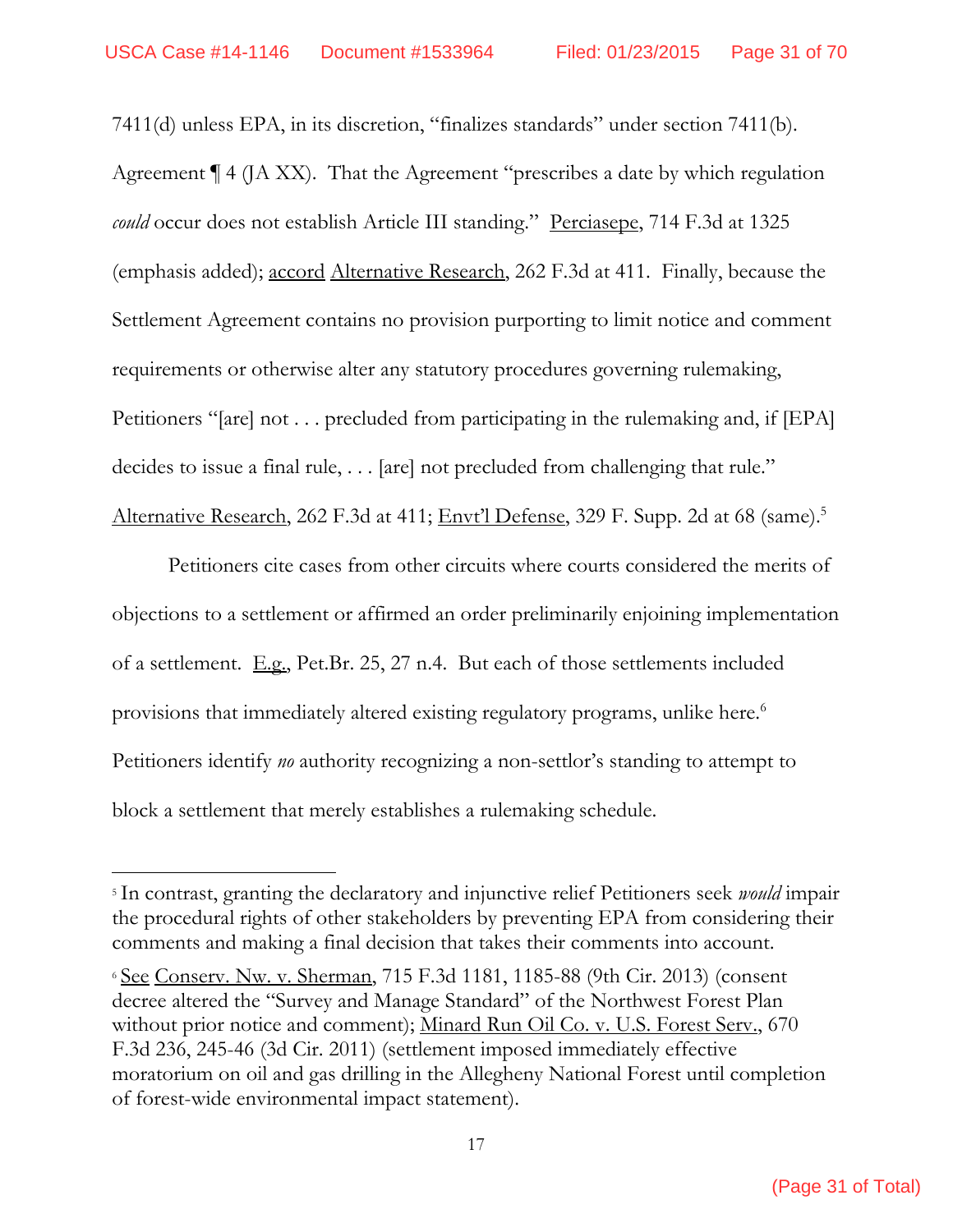### **B. Petitioners' Claims Of Injury From Publication Of The Proposed Rule Are Insufficient.**

Petitioners do not identify any "injury" that allegedly resulted directly from EPA's entry into the Settlement Agreement. Rather, Petitioners assert that they were injured by EPA's publication of the Proposed Rule because they "expended substantial state resources as a direct result of the proposal, including thousands of hours of employee time." Pet.Br. 26. Petitioners then assert that the Settlement Agreement was at least a "substantial factor" that "motivated" EPA to issue the proposal and that this alleged injury therefore is traceable to the Agreement. Pet.Br. 26-27. Petitioners also claim a second injury resulting from the "obligation to submit a State Plan after the [Proposed Rule] is final." Pet.Br. 28.7 Neither of these claims establishes Article III standing.

 Addressing Petitioners' second asserted injury first, the "obligation" to submit a State Plan after final standards are promulgated is only hypothetical. As even Petitioners acknowledge, it could only arise "*after* the Section 111(d) rule is final," Pet.Br. 28 (emphasis added) – in other words, it will only become an "obligation" if and when EPA *promulgates* a final rule. Speculation about possible future government action cannot meet the requirement of "concrete, particularized, and actual or imminent" injury. See Clapper, 133 S. Ct. at 1147-50; NAHB, 667 F.3d at 13. Moreover, despite Petitioners' belief that promulgation of the Proposed Rule is

<sup>7</sup> Petitioners do not allege any "procedural injury." See Perciasepe, 714 F.3d at 1323.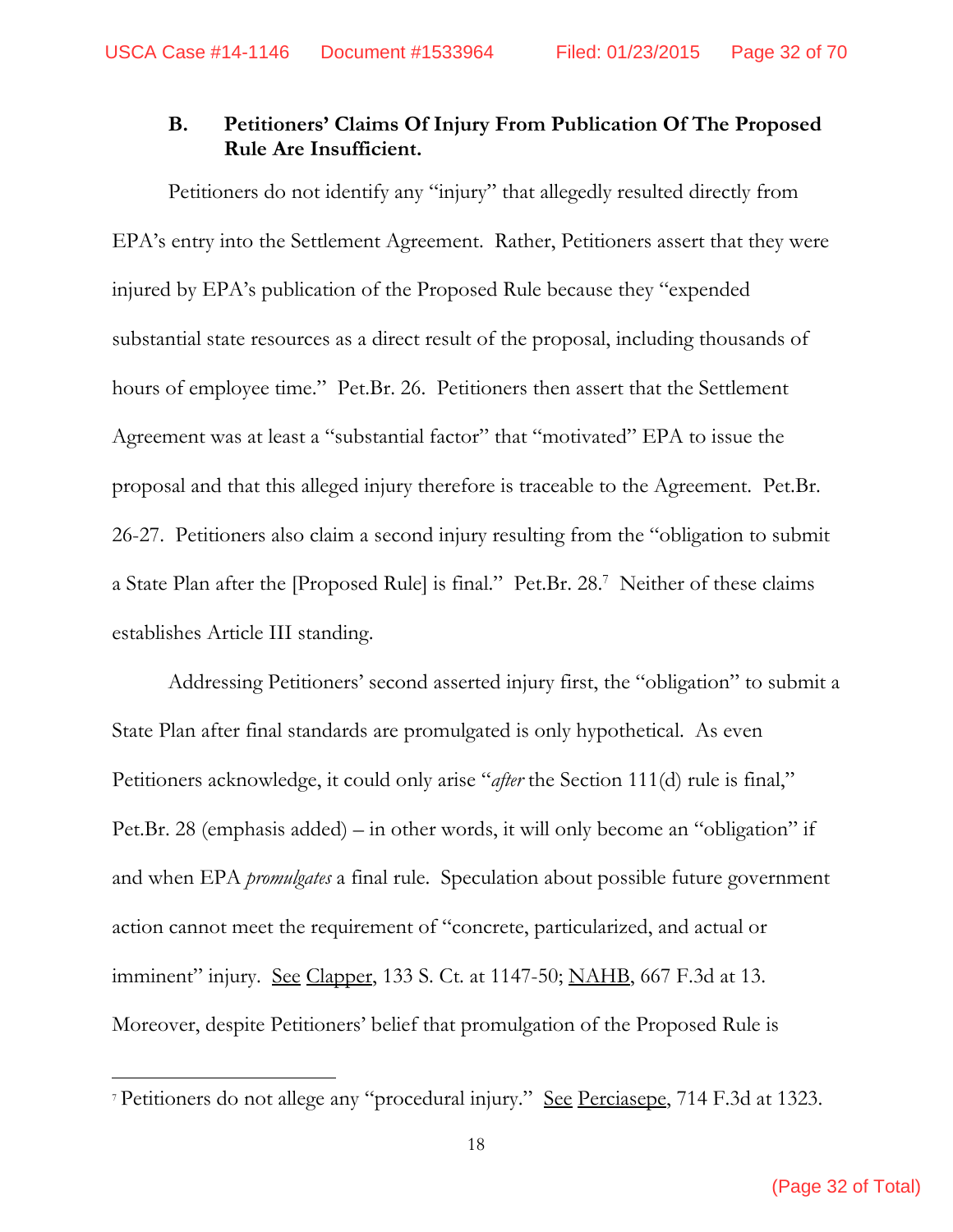inevitable, recent experience demonstrates that EPA does not always finalize its rulemaking proposals. See, e.g., 79 Fed. Reg. 1352 and 79 Fed. Reg. 1430 (Jan. 8, 2014) (withdrawing proposed rule addressing  $CO<sub>2</sub>$  emissions from new power plants and publishing a new proposal based on a different legal theory).

 Petitioners' other asserted injury – the staff time and resources expended in advance preparation for meeting possible future state planning requirements – cannot be considered "traceable" to any EPA action because neither the Settlement Agreement nor the Proposed Rule *requires* any state to conduct such efforts. Rather, only a final rule promulgating the proposal could require such action by states.<sup>8</sup> To the extent Petitioners have voluntarily undertaken such efforts, their asserted injury is "self-inflicted" and, as such, "not fairly traceable to the challenged government conduct." Grocery Mfrs. Ass'n v. EPA, 693 F.3d 169, 177 (D.C. Cir. 2012), cert. denied, 133 S. Ct. 2880 (2013) (where final rule permitted but did not "force" or "require" manufacturers to use new alternative fuel, majority held that petroleum refiners and importers did not have Article III standing based on the alleged costs and liabilities associated with that fuel);  $cf. NAHB$ , 667 F.3d at 12 (organizational staff</u>

<sup>8</sup> The Administrator's statements *encouraging* advance planning (Pet.Br. 20) are not the same as a promulgated regulation imposing a binding deadline for submitting state plans, and no provision of the Agreement imposes such a deadline. See Perciasepe, 714 F.3d at 1325 n.7 (claimant "has the burden to establish that the consent decree – not EPA's throat-clearing – will cause the injury of which it complains").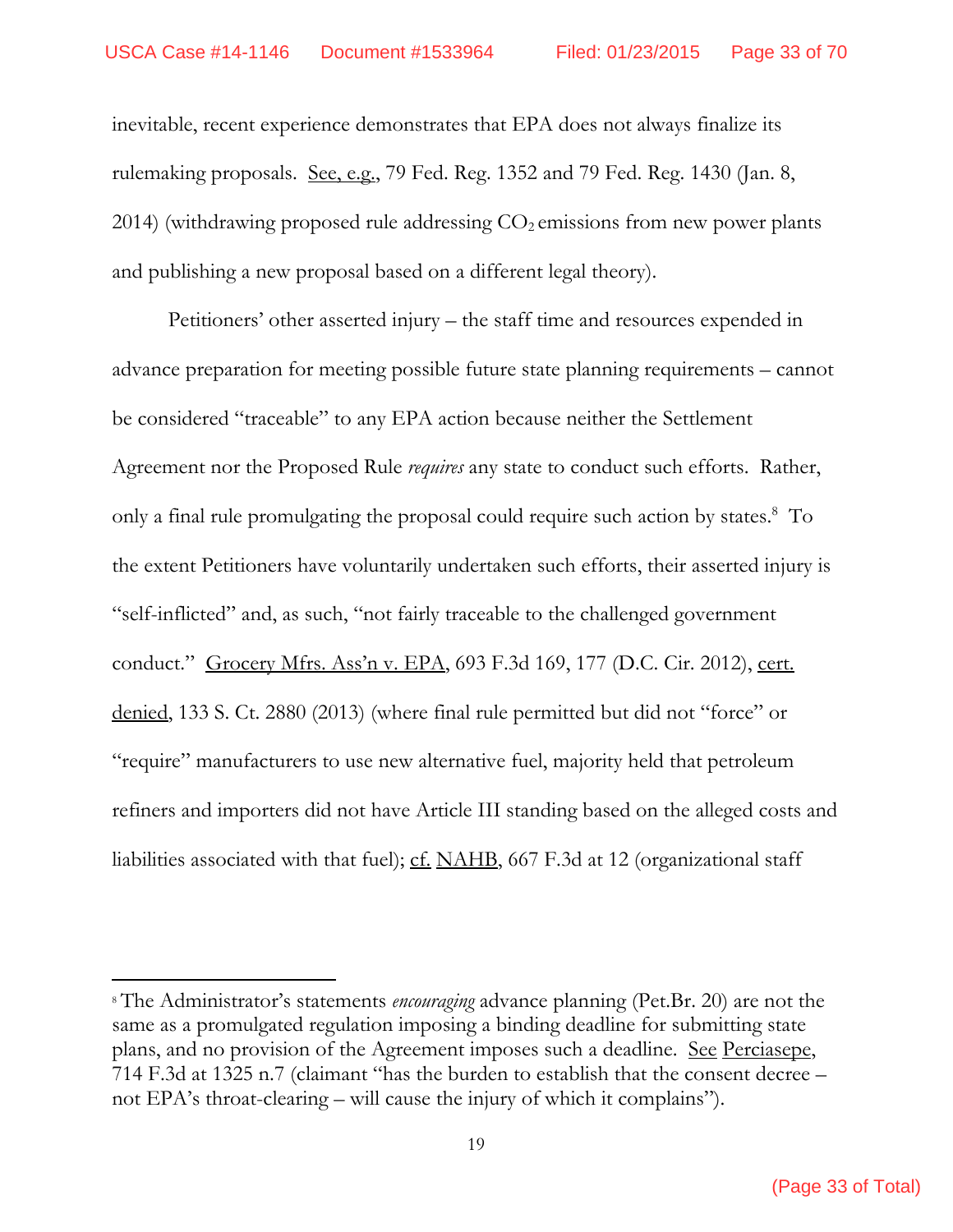time and money expended in response to Clean Water Act jurisdictional determination did not constitute injury-in-fact).9

This Court has acknowledged that *promulgated* air rules may cause an Article III "injury" by increasing a state's burden of developing an approvable plan or otherwise meeting implementation requirements; but, consistent with separation-of-powers principles, the Court has never suggested that a "proposed" rule could do so.  $E.g.,$ West Virginia v. EPA, 362 F.3d 861, 868 (D.C. Cir. 2004) (states had standing to seek review of EPA's promulgated " $NO<sub>X</sub>$  SIP Call" rule, which "direct[ed] each state to revise its SIP in accordance with EPA's  $NO<sub>x</sub>$  emissions budget"); Nat'l Ass'n of Clean Air Agencies v. EPA, 489 F.3d 1221, 1226-28 (D.C. Cir. 2007) (recognizing standing to challenge promulgated rule); Oklahoma Dep't of Envtl. Quality ("ODEQ") v. EPA, 740 F.3d 185, 189-90 (D.C. Cir. 2014) (same)<sup>10</sup>; compare with Alternative Research, 262 F.3d at 411 ("the initiation of a rulemaking" pursuant to settlement did not cause injury); Las Brisas Energy Ctr., LLC v. EPA, No. 12-1248 &

<sup>9</sup> Petitioners explain at length their concern that the Proposed Rule, if promulgated, would require planning efforts that a number of states believe cannot be achieved within the deadlines EPA has proposed. Pet.Br. 16-22. EPA sought rulemaking comments regarding, *inter alia*, the adequacy of the proposed planning deadlines, and many of the comments expressed that same concern. Thus, in addition to deciding as a threshold matter whether to promulgate the Proposed Rule, EPA will have to decide whether to make any changes to the planning deadlines in light of these comments.

<sup>&</sup>lt;sup>10</sup> Tozzi v. U.S. Dep't of Health & Human Servs., 271 F.3d 301 (D.C. Cir. 2001) (Pet.Br. 27, 29), also involved a genuinely final agency action taken after notice and comment, not a proposal. 271 F.3d at 306-07.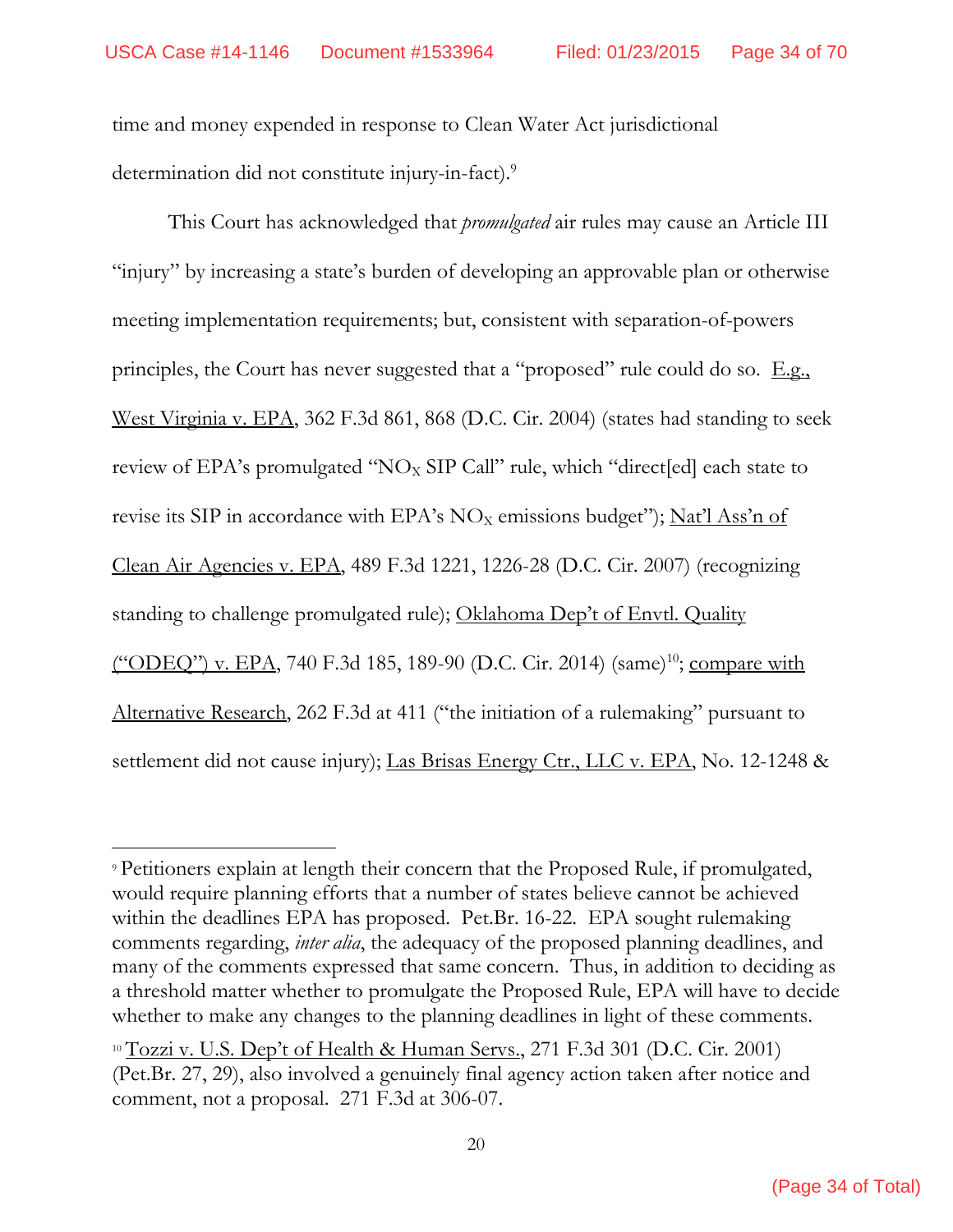consolidated cases (Order dated Dec. 13, 2012) (dismissing challenges to April 2012 proposed section 7411(b) rule on jurisdictional grounds) (Attach. A).

In Massachusetts, the Supreme Court likewise recognized a state's standing to challenge EPA's *final* action denying a rulemaking petition. See 549 U.S. at 526. The Court acknowledged a "special solicitude" in its standing analysis for a challenge brought by a state; it reasoned that Congress had "ordered EPA to protect [states] by prescribing standards applicable to the emission of any air pollutant . . . which in [the Administrator's] judgment cause, or contribute to, air pollution which may reasonably be anticipated to endanger public health or welfare," and, importantly, that Congress also "recognized a concomitant procedural right to challenge the rejection of [the state's] rulemaking petition as arbitrary and capricious." Id. at 519-20 (citing 42 U.S.C. §§ 7521(a)(1), 7607(b)(1)) (internal quotation omitted). The petition here, in contrast to Massachusetts, was filed in the midst of an *ongoing* rulemaking process, and essentially asks the judiciary to assume the administrative function Congress delegated to EPA by deciding issues that are the ongoing subject of public comments when EPA has yet to respond to those comments and has neither denied a rulemaking petition, nor promulgated a regulation. Unlike in Massachusetts, the Act supports no "procedural right" to a judicial order thwarting this statutory process. Such a claim, whether brought by states, regulated entities or other stakeholders, is not justiciable.

#### **C. Petitioners Fail to Show Redressability.**

Petitioners also fail to explain how their alleged injuries would be redressed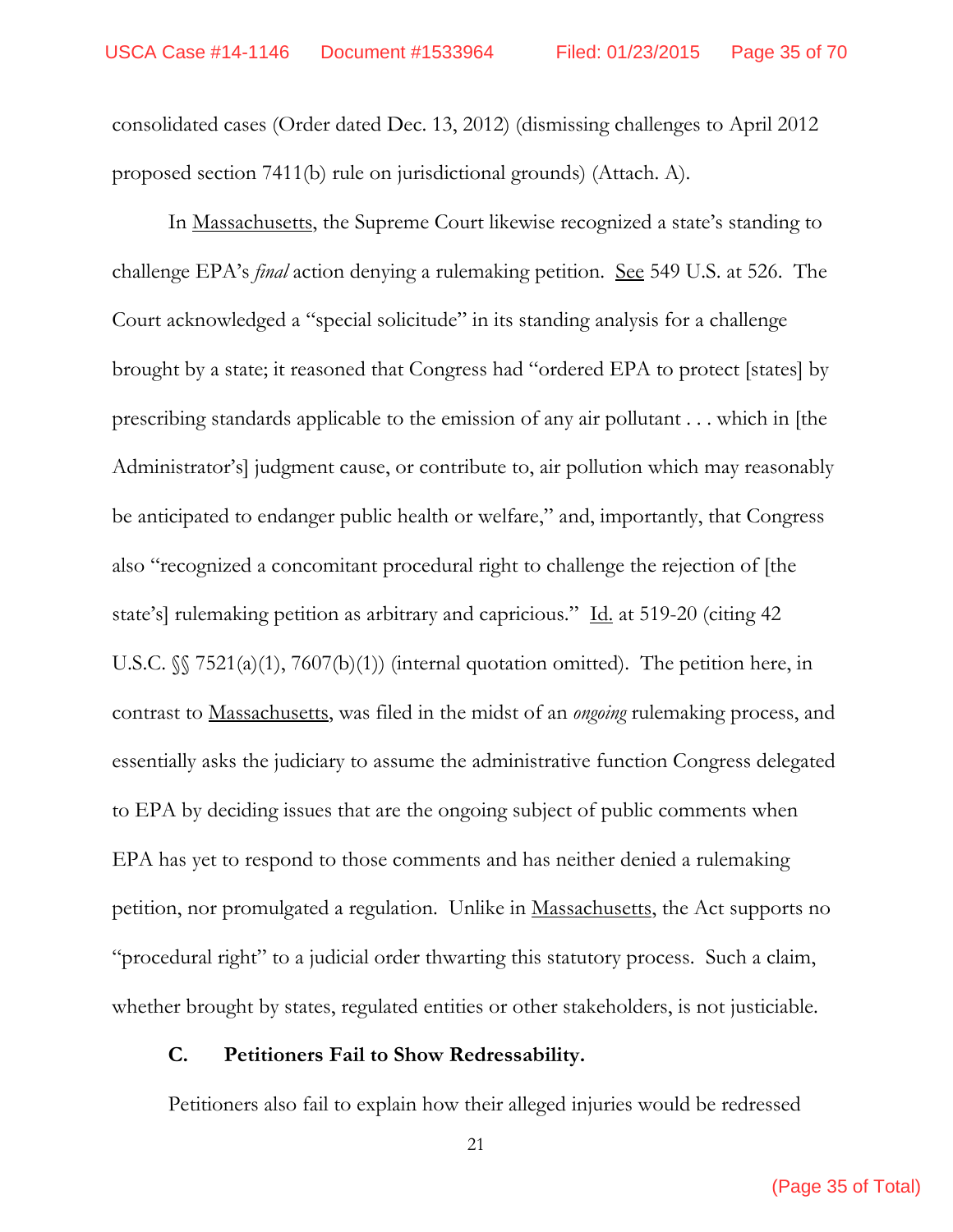if the Court "h[e]ld 'unlawful' and 'set aside' the settlement agreement's Section [74]11(d) provisions." Pet.Br. 59 (quoting 5 U.S.C.  $\sqrt{706(2)}$ (A)). The Agreement contains no provisions that purport to "determine" whether power plants should be subject to promulgated standards of performance for  $CO<sub>2</sub>$  emissions, and EPA's schedule for completing the rulemaking process was not derived from the Agreement. Indeed, the Proposed Rule was issued as part of the "Climate Action Plan," a major initiative by the current administration to address climate change. <u>See</u> 79 Fed. Reg. at 34,833/3 (identifying Climate Action Plan as impetus for Proposed Rule). EPA would have taken the step of proposing a section 7411(d) rule for power plants pursuant to the Act and the Climate Action Plan whether or not this Agreement existed, or were vacated.

#### **II. THE SETTLEMENT AGREEMENT IS NOT A "FINAL ACTION."**

Section 307(b)(1) of the Act, 42 U.S.C.  $\sqrt{7607(b)(1)}$ , governs judicial review of EPA's nationally applicable air regulations and is an exclusive remedy. See id. § 7607(e); <u>ODEQ</u>, 740 F.3d at 191. It lists specific, nationally applicable actions that are subject to judicial review – including action "*promulgating* . . . any standard of performance or requirement under [42 U.S.C. § 7411]" – along with "any other nationally applicable regulations *promulgated*, or *final action* taken, by the Administrator under this chapter." 42 U.S.C. § 7607(b)(1) (emphasis added).

"[T]he phrase 'final action' ... bears the same meaning in [section  $7607(b)(1)$ ] that it does under the Administrative Procedure Act" and, accordingly, is subject to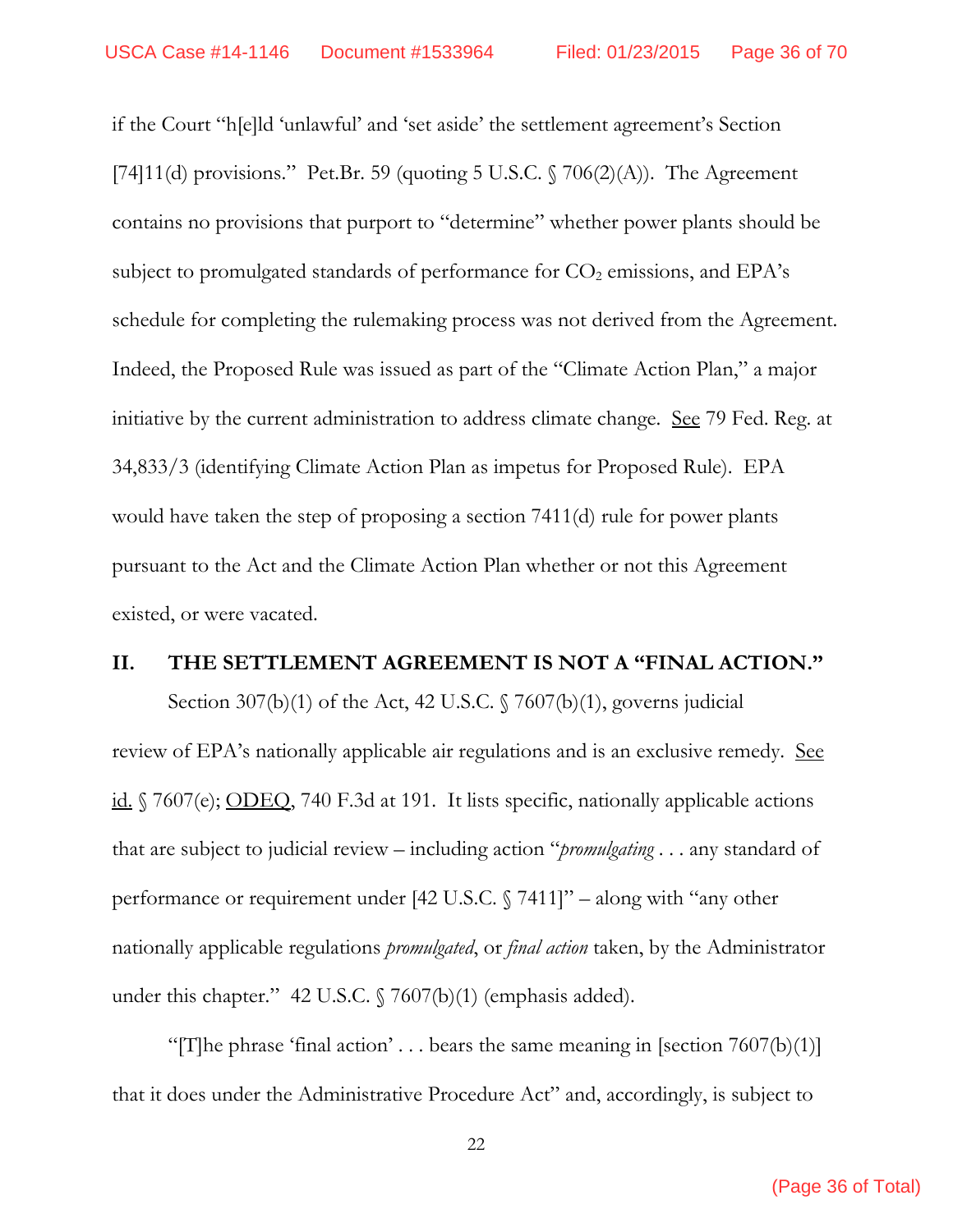the familiar standard articulated in Bennett v. Spear, 520 U.S. 154 (1997), to determine whether EPA actions taken under the Act are "final." Whitman v. American Truck Ass'ns, 531 U.S. 457, 478 (2001); see, e.g., Nat'l Envtl. Dev. Ass'n's Clean Air Project <u>("NEDA-CAP") v. EPA</u>, 686 F.3d 803, 808-09 (D.C. Cir. 2012), cert. denied, 133 S. Ct. 983 (2013). "As a general matter, two conditions must be satisfied for action to be considered 'final': First, the action must mark the 'consummation' of the agency's decisionmaking process . . . it must not be of a merely tentative or interlocutive nature." <u>Bennett</u>, 520 U.S. at 177-78 (internal citation omitted). "And second, the action must be one by which 'rights or obligations have been determined,' or from which 'legal consequences will flow."" Id. (internal citation omitted); see also Devon Energy Corp. v. Kempthorne, 551 F.3d 1030, 1040-41 (D.C. Cir. 2008) (action must impose "legal," not just "practical" consequences, and the change in legal rights must be "certain") (internal quotations and citations omitted).

The Settlement Agreement does not meet either of Bennett's criteria because, as shown above, it does not resolve what the final outcome of the rulemaking process will be and does not "determine" any "rights or obligations" of or impose any "legal" consequences" on Petitioners or any other non-settling entity.11 In short, the Agreement has no legally binding effect on any non-settlor that could render it a

<sup>&</sup>lt;sup>11</sup> Petitioners here do not argue that the Proposed Rule is a separate "final action." See Pet.Br. 52-54.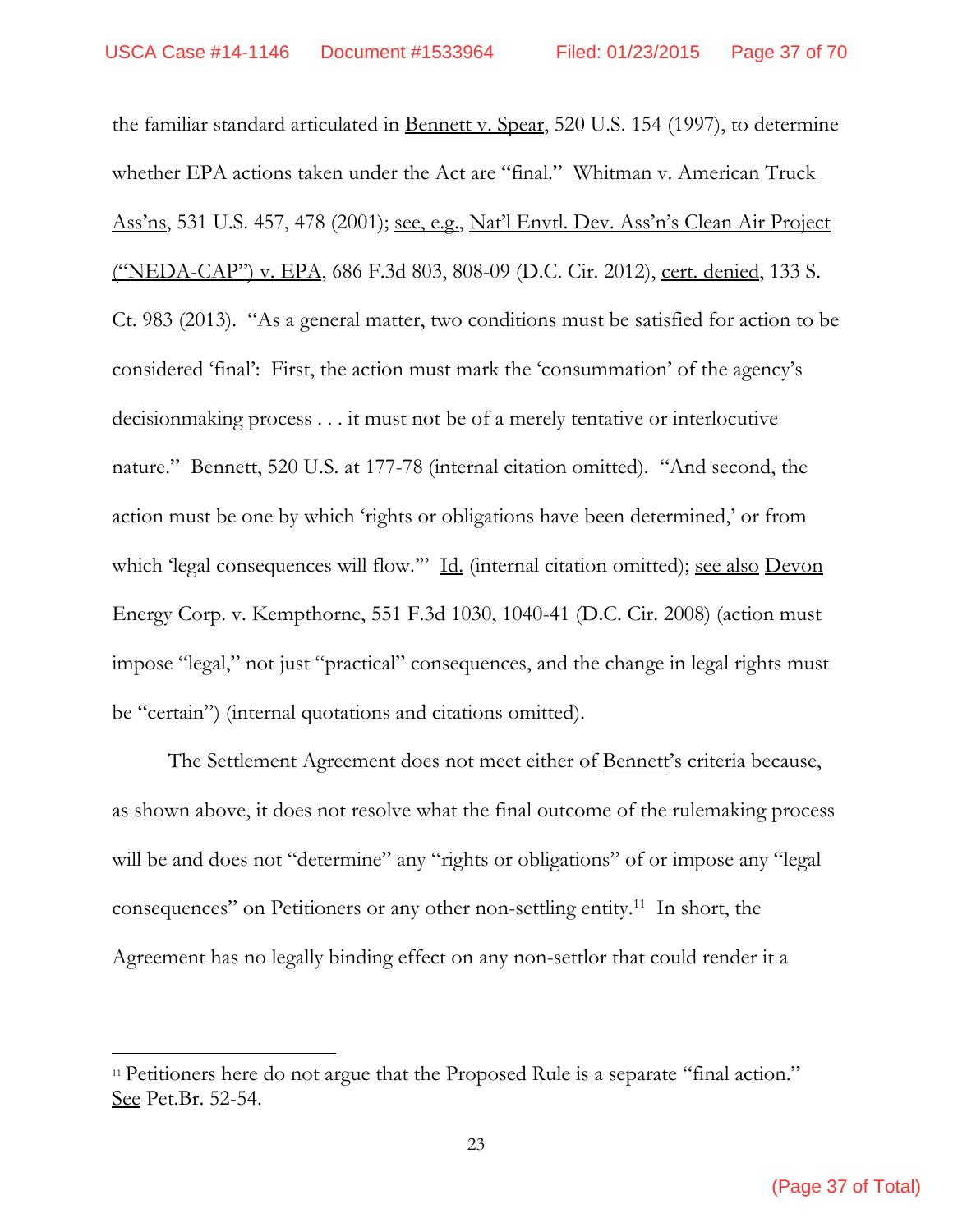"final action." See Ass'n of Irritated Residents v. EPA,  $494$  F.3d  $1027$ ,  $1034$  (D.C.) Cir. 2007) (consent agreement was not a "rule" subject to judicial review, as it did not "bind" EPA to a "substantive interpretation of the statute"); <u>see also NEDA-CAP</u>, 686 F.3d at 809 (preamble statements describing anticipated future implementation plans for revised NAAQS did not "impose[] definite requirements upon states or regulated industries" and thus were not final action).

 That the Settlement Agreement went through notice and comment under 42 U.S.C. § 7413(g) does not, by itself, establish finality. Pet.Br. 52-53 (citing Toilet Goods Ass'n v. Gardner, 387 U.S. 158, 162 (1967)).<sup>12</sup> In NEDA-CAP, for example, this Court held that a preamble statement concerning future implementation of a NAAQS was not reviewable although EPA had published the statement in the Federal Register following notice and comment. 686 F.3d at 808-09. Here, even if the Agreement represented the "consummation of EPA's decisionmaking" concerning whether and how to settle the threatened litigation regarding the timing of its response to the remand in New York v. EPA, Pet.Br. 53, that is not the *relevant* decisionmaking process in this case,<sup>13</sup> because Petitioners' claim is focused exclusively

<sup>&</sup>lt;sup>12</sup> Toilet Goods did not address whether a settlement agreement is judicially reviewable after going through notice and comment. Rather, the Court found that when a *regulation* is published following notice and comment, it represents the culmination of the rulemaking process – a point no one here contests.  $\underline{Id}$  at 162.

<sup>&</sup>lt;sup>13</sup> If Petitioners' view were correct, then *every* rulemaking settlement could constitute "final agency action," potentially subjecting the federal courts to a flood of collateral litigation challenging such settlements and leaving the United States with no effective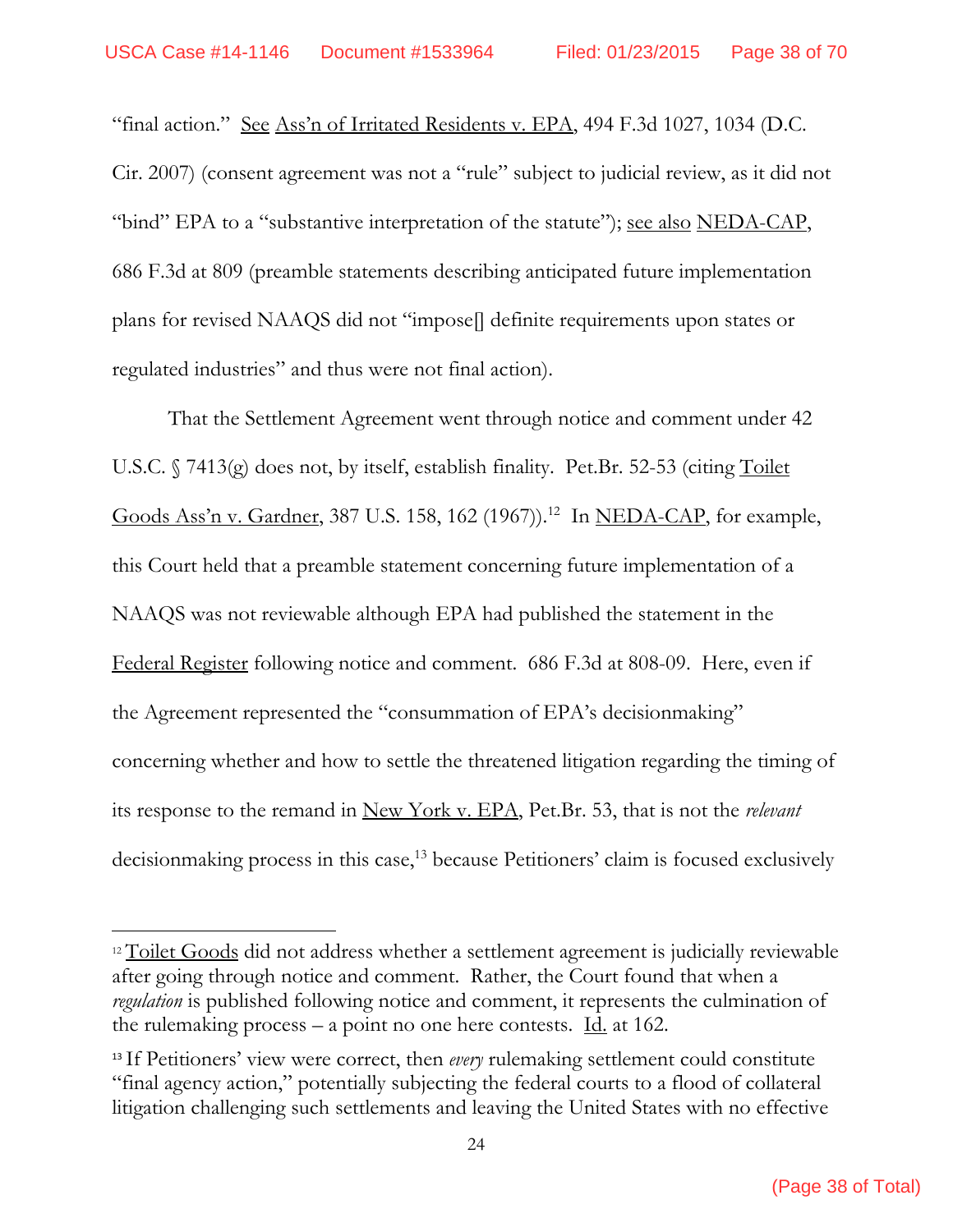on the scope of EPA's regulatory authority, not on the timeframe in which the rulemaking will be conducted. EPA has *not* concluded its process for deciding questions concerning its regulatory authority, as its solicitation of public comments on that very issue clearly demonstrates.

Petitioners' other cases are readily distinguishable. Pet.Br. 52-53. Makins v. District of Columbia, 277 F.3d 544 (D.C. Cir. 2002), was a suit brought to *enforce* a settlement agreement against a *settling* party. <u>Id.</u> at 545-47. The remaining cases involved settlements that imposed *immediate* legal consequences (not just hypothetical future legal consequences) on non-settlors. <u>See United States v. Carpenter</u>, 526 F.3d 1237, 1238-42 (9th Cir. 2008) (settlement authorized road repairs near federal wilderness area, thus allegedly impairing nearby residents' interest in preserving that area); Exec. Business Media, Inc. v. U.S. Dept. of Def., 3 F.3d 759, 761-64 (4th Cir. 1993) (business competitor challenged settlement that authorized contract award without going through competitive bidding).

#### **III. PETITIONERS' CHALLENGE TO THE AGREEMENT IS MOOT.**

For several reasons, this petition should be considered moot. <u>See generally</u> Daimler Trucks North Am. LLC v. EPA, 745 F.3d 1212, 1216 (D.C. Cir. 2013) (A case is moot "if events have so transpired that the decision will neither presently

means of settling suits alleging that it has failed to respond to a judicial remand or meet a statutory deadline for final regulatory action. Such an outcome is untenable and would be contrary to Firefighters. See 478 U.S. at 428-29.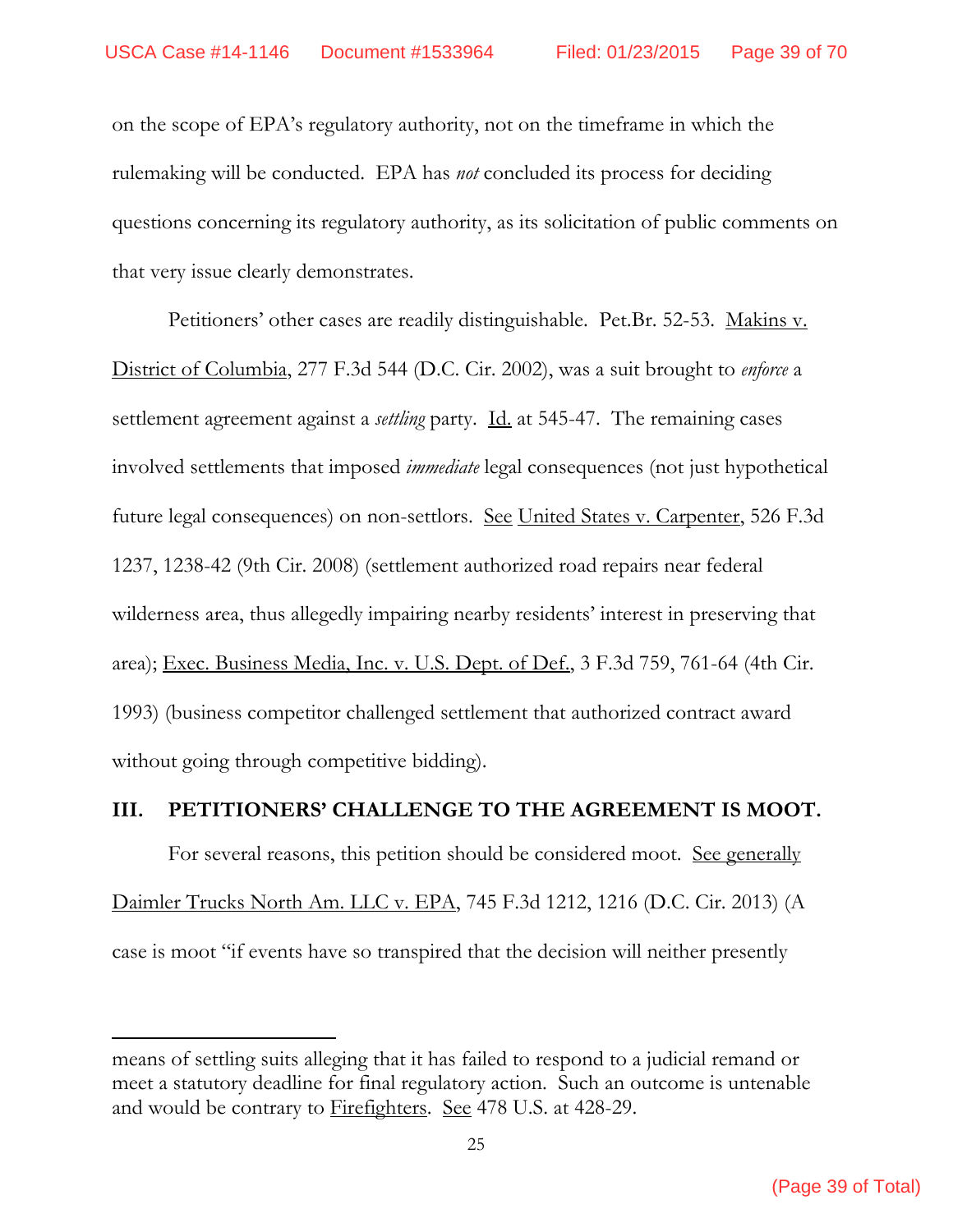affect the parties' rights nor have a more-than-speculative chance of affecting them in the future.") (internal quotation and citation omitted); Util. Air Reg. Group  $($ "UARG") v. EPA, 744 F.3d 741, 749-50 (D.C. Cir. 2014). First, the deadlines in the Settlement Agreement have long since passed. The Agreement called for EPA to take final action with respect to its proposal under section  $7411(d)$  – only if it elected to promulgate standards for power plants under section 7411(b) – by May 2012. Agreement ¶ 4 (JA XX); Modification Agreement ¶ 2 (JA XX). EPA took no such action by that deadline, and the settling parties have not pursued the limited remedy that the Agreement authorizes in the event of breach, which is to "file an appropriate motion or petition . . . seeking to compel EPA to take action responding to the Remand Order" in New York v. EPA, No. 06-1322. Agreement | 7 (JA XX).<sup>14</sup>

 Second, EPA has *already* published the section 7411(d) proposal, which is the only step EPA was *required* to take under the Settlement Agreement, since (1) the obligation to take final action under section 7411(d) was conditional on whether EPA promulgated section 7411(b) standards; and (2) EPA retained its discretion to make a

<sup>&</sup>lt;sup>14</sup> The Agreement contains no specific performance remedy, and it is not enforceable in Court. Id. ¶ 7. Petitioners' contrary arguments concerning the Agreement's "enforceability" (Pet.Br. 27  $\&$  n.4, 57-58) fail to address its language limiting the remedy for breach and rely on cases that did not involve similar contractual language. See, e.g., Am. Sec. Vanlines, Inc. v. Gallagher, 782 F.2d 1056, 1059 (D.C. Cir. 1986); Vill. of Kaktovik v. Watt, 689 F.2d 222, 228-30 (D.C. Cir. 1982); Minard Run, 670 F.3d at 247 n.4; see also Marks v. United States, 24 Cl. Ct. 310, 319 (Cl. Ct. 1991) ("[P]arties to a contract are free to limit remedies in accordance with their desire . . . at the time the contract is executed  $\dots$ .").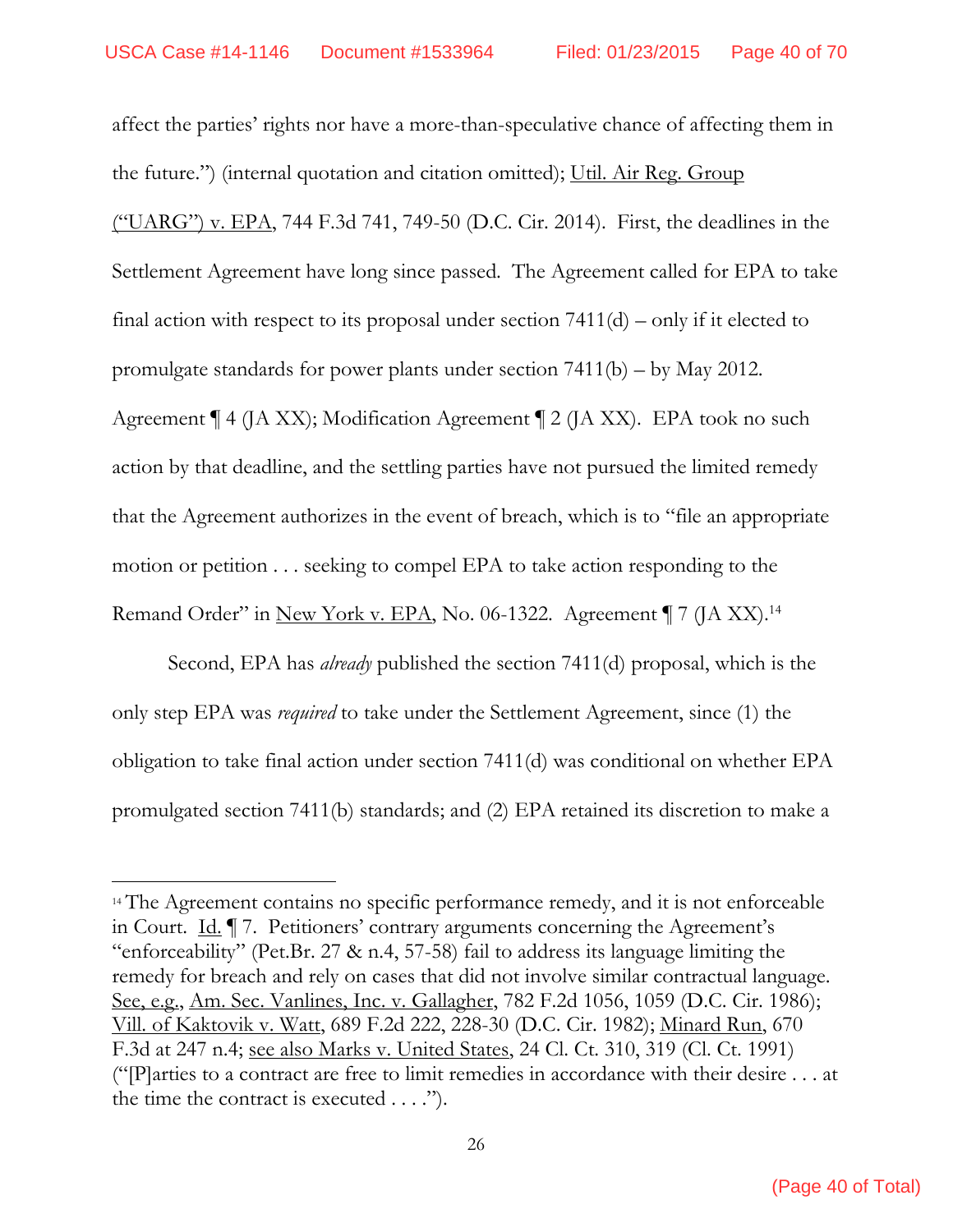final decision *not* to promulgate section 7411(d) standards. Granting judicial relief now would not "un-do" EPA's publication of the proposal.

#### **IV. THIS PETITION IS UNTIMELY.**

 A petition under 42 U.S.C. § 7607(b)(1) "shall be filed within sixty days from the date notice of [a final] promulgation, approval, or action appears in the Federal Register, except that if such petition is based solely on grounds arising after such sixtieth day," then it "shall be filed within sixty days after such grounds arise." Id.; see Utah v. EPA, 750 F.3d 1182, 1184 (10th Cir. 2014) ("grounds" means "a sufficient legal basis for granting the relief sought") (internal quotation and citation omitted). These time limits are jurisdictional. E.g., Med. Waste Inst. & Energy Recovery Council v. EPA, 645 F.3d 420, 427 (D.C. Cir. 2011); ODEQ, 740 F.3d at 191.15

Assuming that EPA's entry into the Settlement Agreement on March 2, 2011, did not immediately trigger the sixty-day filing period, as EPA did not publish a Federal Register notice at that time, that period began to run no later than April 3, 2012, when EPA published a Federal Register notice stating that it had "finalized" the Agreement. 77 Fed. Reg. at 22,404. On that date, the claims and arguments that Petitioners seek to assert in this case were available to them, because by then EPA: (1) had promulgated a final rule regulating power plants under section  $7412<sup>16</sup>$  which

<sup>&</sup>lt;sup>15</sup> But see Clean Water Action Council of Ne. Wis., Inc. v. EPA, 765 F.3d 749, 751 (7th Cir. 2014).

<sup>16</sup> 77 Fed. Reg. 9304.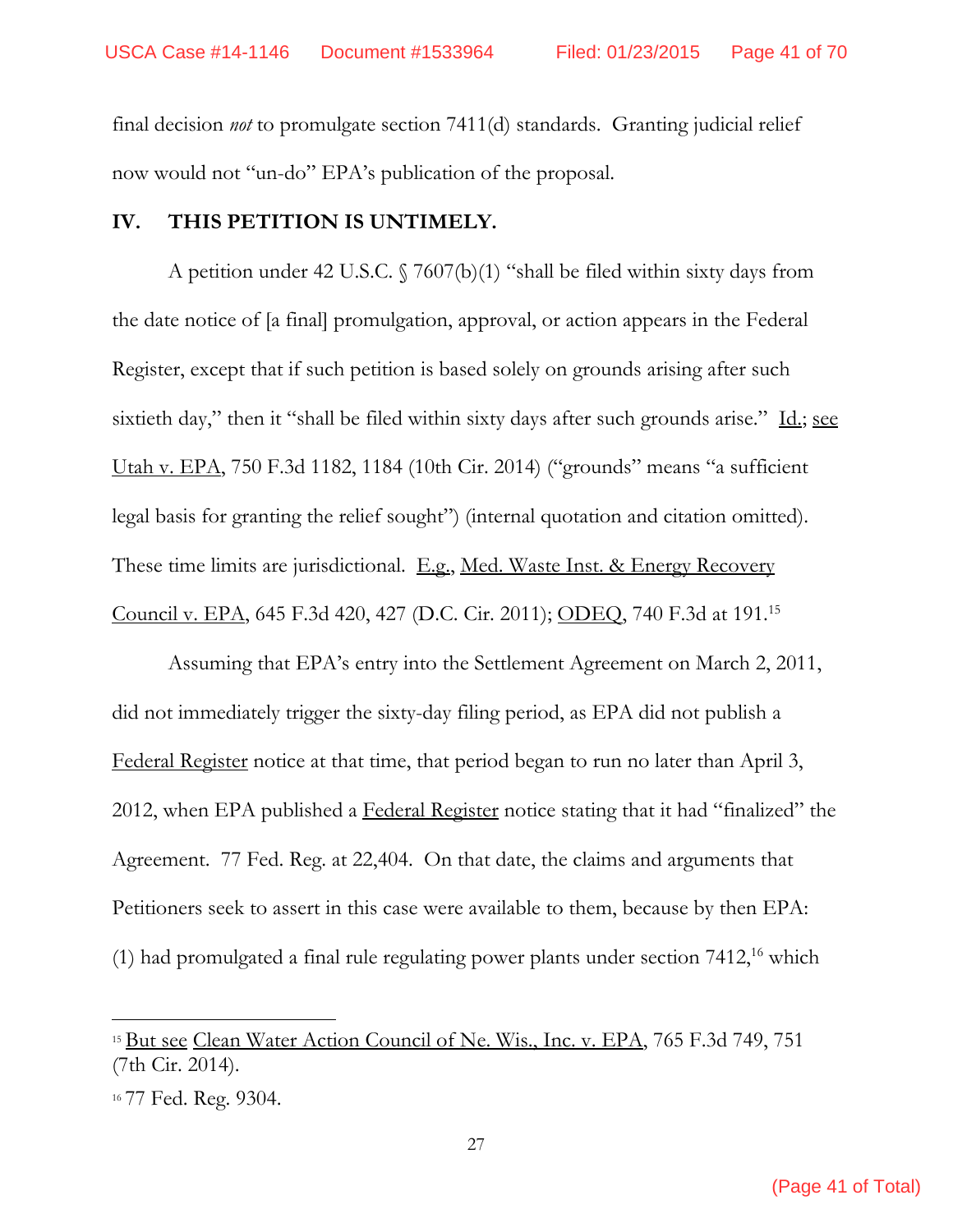according to Petitioners "prohibits EPA from requiring States to regulate [the same source category] under Section [74]11(d)," Pet.Br. 30; and (2) had *subsequently* announced in the Federal Register its finalization of the settlement setting deadlines for a section 7411(d) rulemaking for power plants. Thus, the legal dispute Petitioners wish to raise now already had crystallized, at the latest, by April 3, 2012, making the "arising after" exception inapplicable to this petition.

# **V. THE PENDENCY OF AN ONGOING RULEMAKING PROCESS RENDERS THIS PETITION UNRIPE FOR JUDICIAL REVIEW.**

Petitioners claim that this case became "fit for judicial decision" in June 2014 when EPA published the Proposed Rule and accompanying Legal Memorandum. Pet.Br. 55. EPA published those documents, however, for the specific purpose of obtaining public comments to help inform a rulemaking decision it has *not yet made*.

In assessing the ripeness of a case, this Court "focus[es] on two aspects: the 'fitness of the issues for judicial decision' and the extent to which withholding a decision will cause 'hardship to the parties.'" Am. Petroleum Inst. ("API") v. EPA, 683 F.3d 382, 387 (D.C. Cir. 2012) (quoting Abbott Labs. v. Gardner, 387 U.S. 136, 149 (1967)). "The fitness requirement is primarily meant to protect the agency's interest in crystallizing its policy before that policy is subjected to judicial review and the court's interest in avoiding unnecessary adjudication and in deciding issues in a concrete setting." API, 683 F.3d at 387 (internal quotation omitted).

To uphold these interests, the Court determines fitness by evaluating not just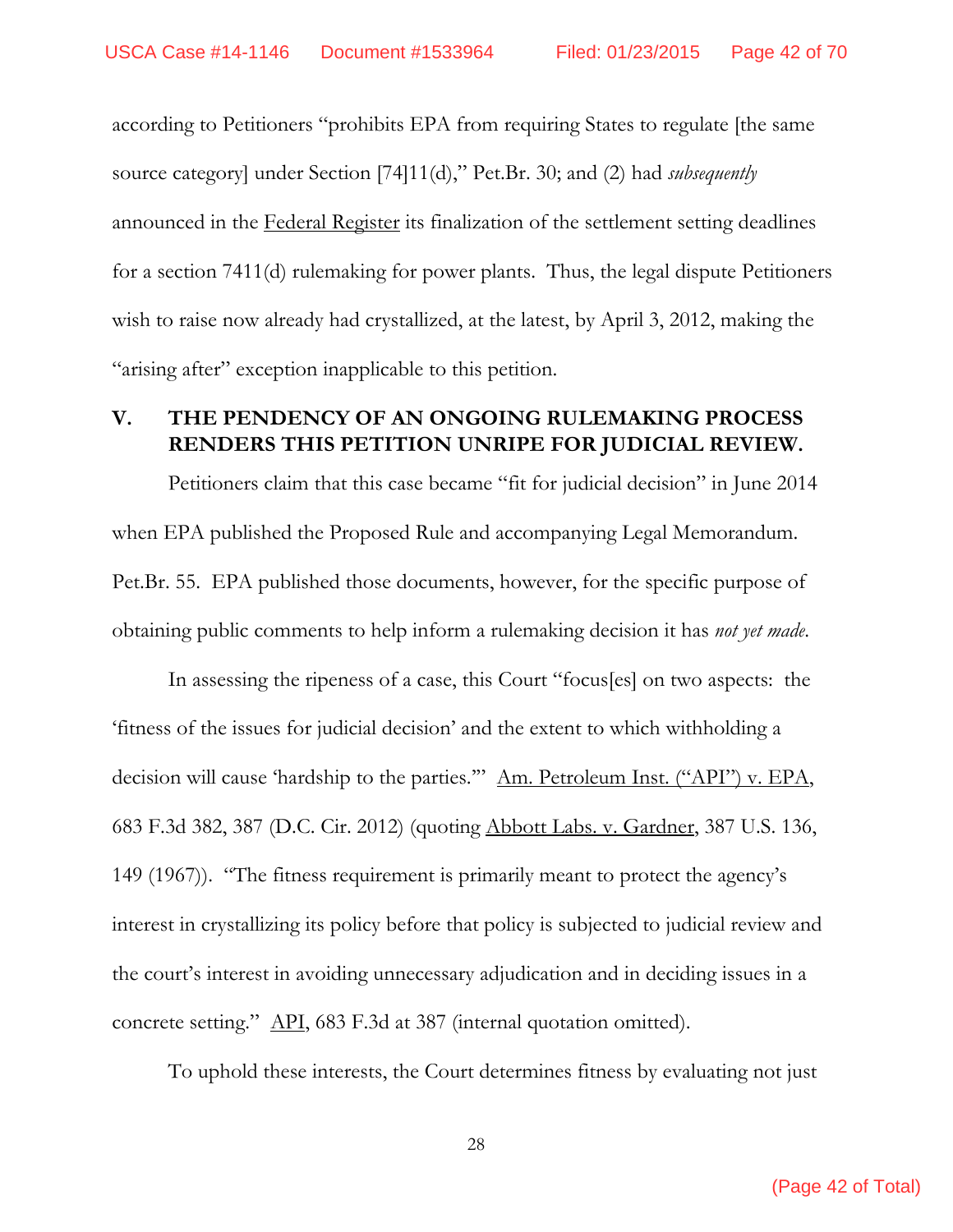whether an issue is "purely legal," but also "whether consideration of the issue would benefit from a more concrete setting, and whether the agency's action is sufficiently final." Id. (internal quotation omitted). "[E]ven purely legal issues may be unfit for review," and "a claim is not ripe . . . if it rests upon contingent future events that may not occur as anticipated, or indeed may not occur at all." Atlantic States Legal Found. v. EPA, 325 F.3d 281, 284 (D.C. Cir. 2003) (internal quotation omitted). "Courts decline to review tentative agency positions because," among other consequences, "the integrity of the administrative process is threatened by piecemeal review of the substantive underpinnings of a rule, and judicial economy is disserved because judicial review might prove unnecessary if persons seeking such review are able to convince the agency to alter a tentative position." API, 683 F.3d at 387 (quotation omitted).

 Reviewing the merits of this case, at this time, would lead the Court into the very pitfalls against which it warned in API. The legal analyses EPA set forth in the Legal Memorandum accompanying its Proposed Rule preamble are quite obviously "tentative," notwithstanding Petitioners' characterization of that document. Pet.Br. 55-56. The preamble made clear that EPA "solicits comment on all aspects of its legal interpretations, *including the discussion in the Legal Memorandum*." 79 Fed. Reg. at 34,853/2 (emphasis added). EPA also sought "public comment on all aspects of this proposal" including technical as well as legal issues.  $\underline{Id}$  at 34,835/2. The legal positions presented to this Court in Petitioners' brief have also been presented to EPA in the rulemaking; and many other stakeholders – often expressing *different*, and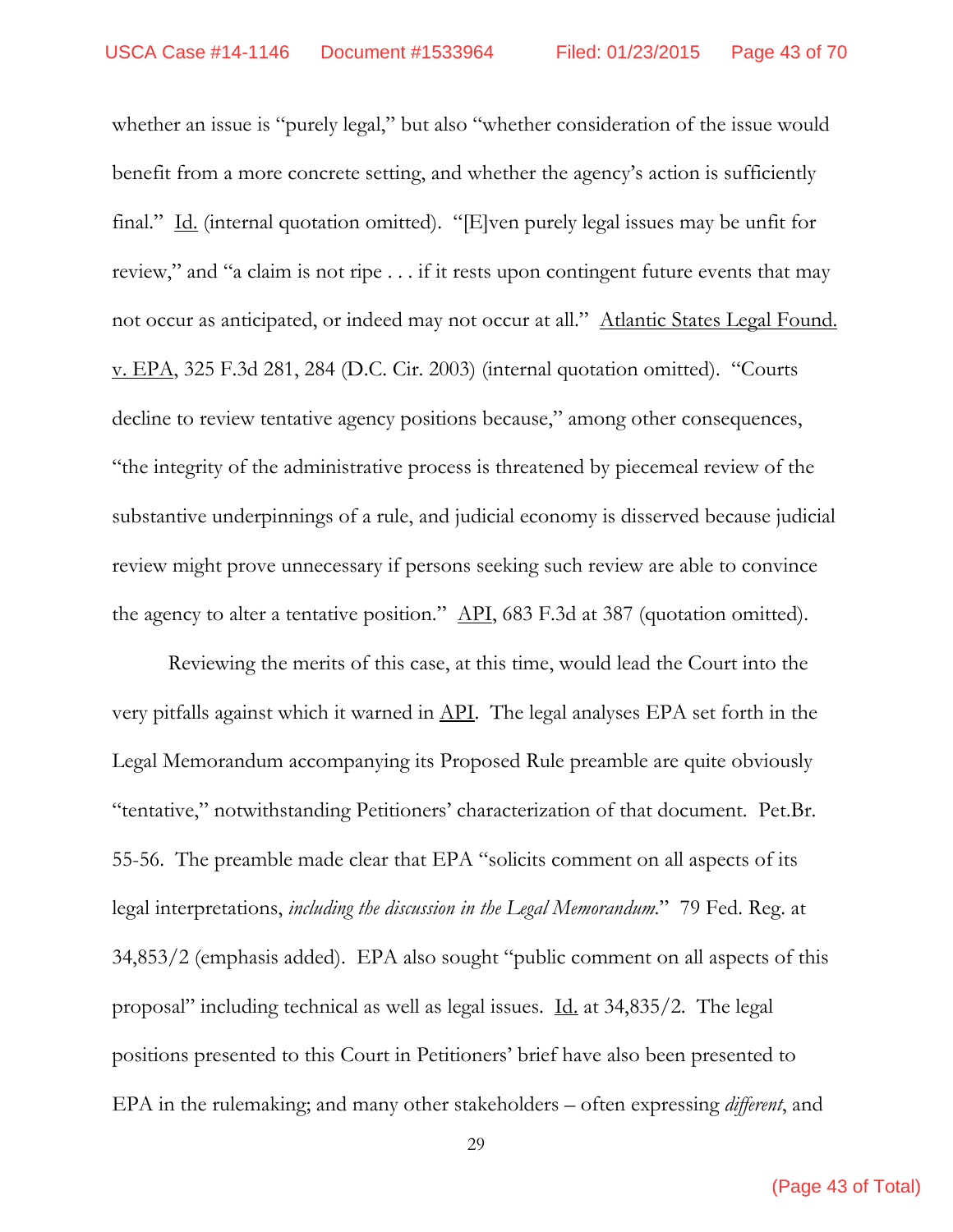in some cases diametrically opposed legal interpretations – have presented their comments as well. EPA had not yet had the opportunity, however, to complete its evaluation of these comments and determine what final action to take.

Importantly, the Act *requires* EPA to evaluate and respond to any significant written or oral comments on the proposal when taking final action. 42 U.S.C.  $\S$  7607(d)(6)(A)(ii). Indeed, if EPA attempted to treat the Legal Memorandum as a document that conclusively decided the legal issues of concern to Petitioners for purposes of this rulemaking, it would be subject to reversal for failure to respond to comments. See Ne. Md. Waste Disposal Auth. v. EPA, 358 F.3d 936, 950 (D.C. Cir. 2004). Thus, to say that EPA's legal interpretations are currently "tentative" is not an exercise in self-serving labelling; it is an accurate description of a rulemaking process that the Act *mandates* EPA follow before it decides whether to promulgate standards.

Furthermore, even if Petitioners' showing of "hardship" were sufficient to meet the second element of the ripeness test, $^{17}$  it could not overcome the demonstrable unfitness of the case for review at this time. "Although both the fitness and hardship prongs encompass a number of considerations, a dispute is not ripe if it is not fit  $\dots$  and  $\dots$  it is not fit if it does not involve final agency action." Holistic

<sup>17</sup> As discussed above, Petitioners have not demonstrated an "injury-in-fact" sufficient to establish Article III standing. Supra Argument I.A, B.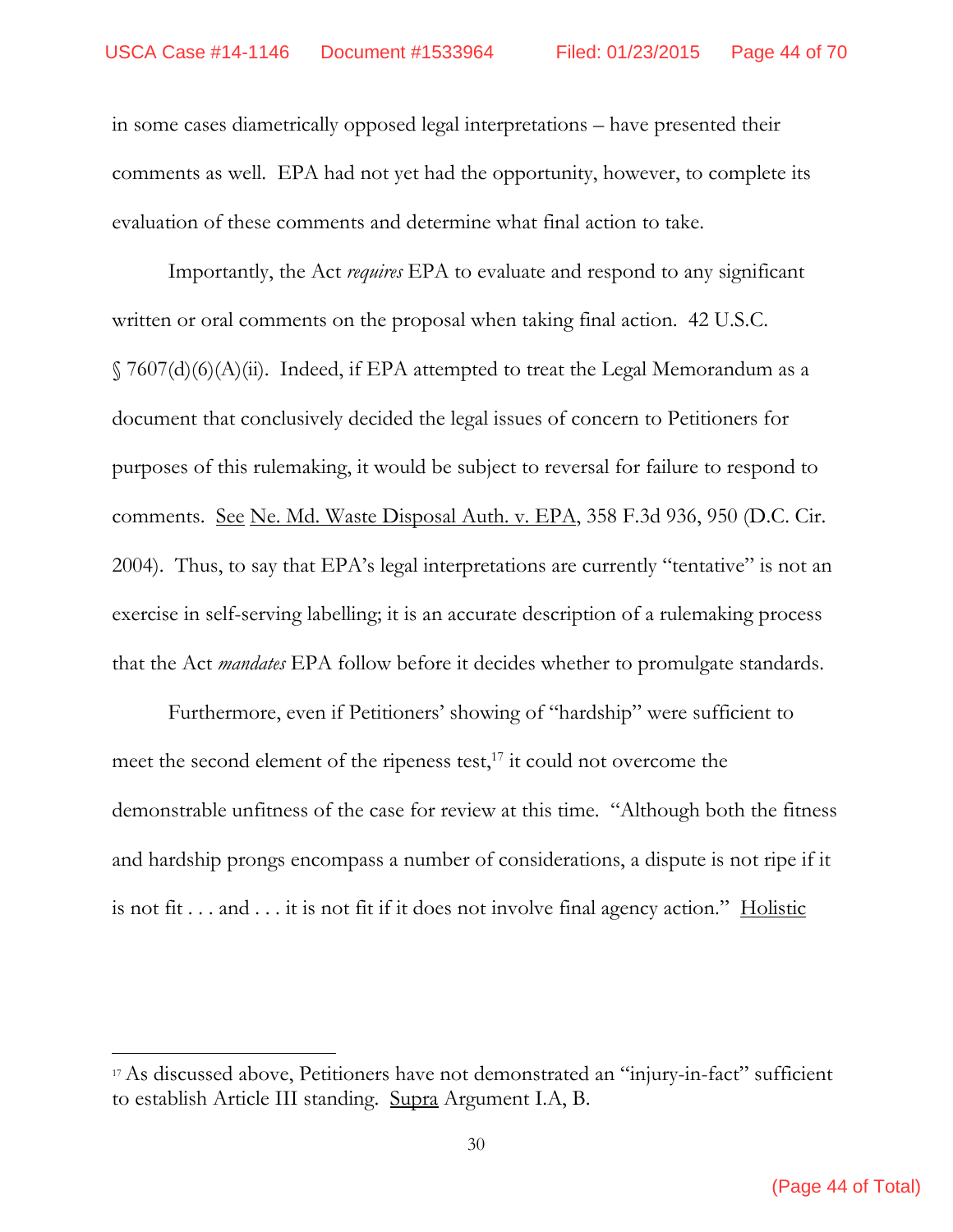Candlers and Consumers Ass'n v. Food & Drug Admin., 664 F.3d 940, 943 n.4 (D.C. Cir. 2012) (internal citations omitted).

Because fitness is so plainly lacking when a claimant seeks judicial review of a legal dispute that may be mooted by the outcome of a pending notice and comment rulemaking process, this Court historically has found such claims unripe. <u>See, e.g.</u>, API, 683 F.3d at 386; Atlantic States, 325 F.3d at 284; UARG v. EPA, 320 F.3d 272, 278-79 (D.C. Cir. 2003); Action on Smoking & Health v. Dep't of Labor, 28 F.3d 162, 165 (D.C. Cir. 1994). More recently, when confronted with petitions seeking review of the April 2012 proposed section 7411(b) rule, the Court summarily dismissed the petitions because the "proposed rule [was] not final agency action subject to judicial review." Las Brisas (Order dated Dec. 13, 2012) (Attach. A). EPA then withdrew the proposal, which only confirms that further judicial review at that time would have been a wasteful use of the Court's resources. See 79 Fed. Reg. at 1352.

Petitioners ask the Court to ignore the lessons of Las Brisas and exacerbate the premature intrusion of judicial review into the administrative rulemaking process by hearing this case now, when it would be more prudent to wait until EPA makes a final rulemaking decision. The Court should decline their request, and dismiss the petition.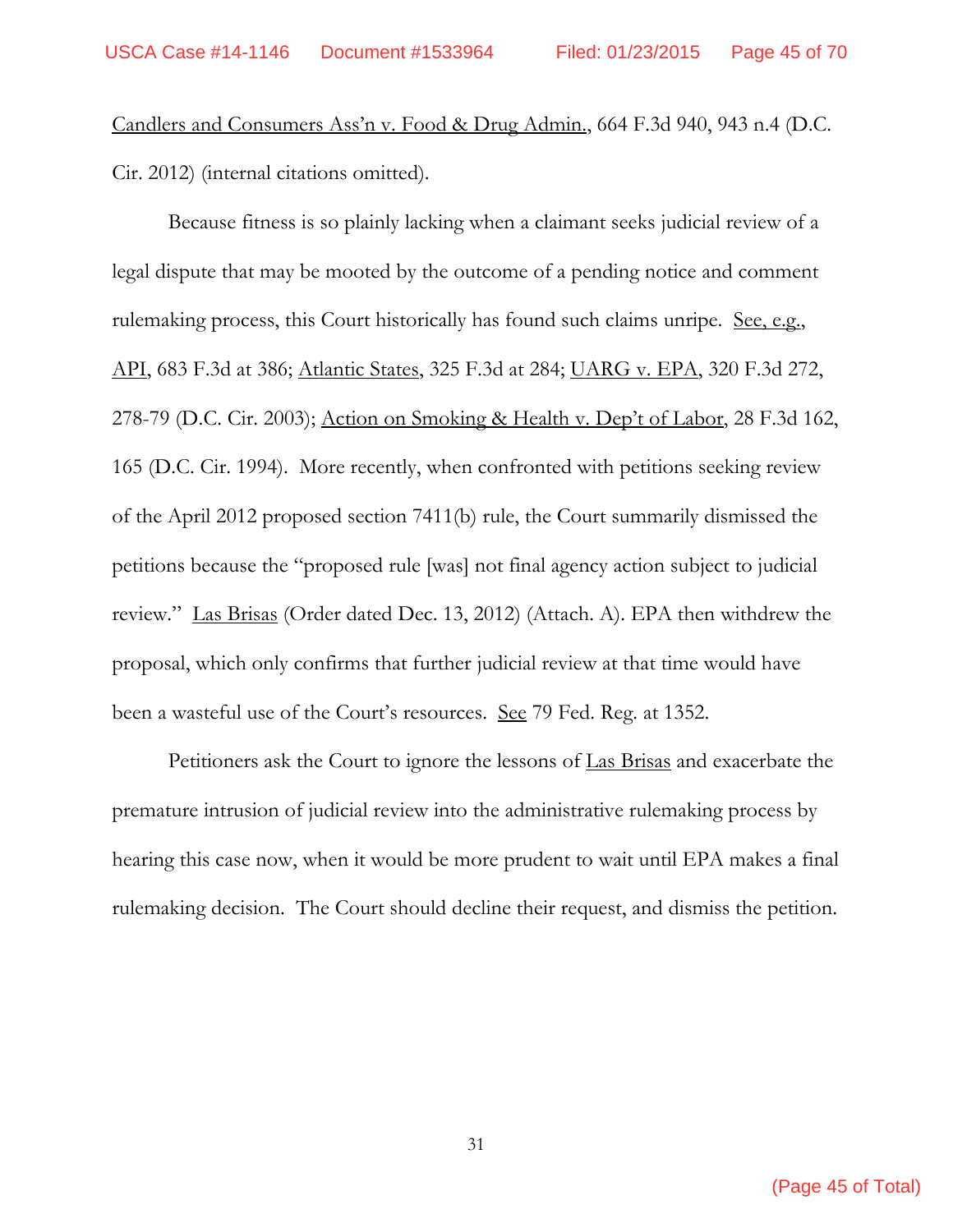#### **VI. PETITIONERS' CHALLENGE FAILS ON THE MERITS.**

Petitioners argue that, in 1990, Congress impaled EPA on the horns of a dilemma: EPA can regulate a source category's "hazardous" pollutant emissions under section 7412 of the Act, *or* it can regulate other dangerous emissions from the source category under section 7411(d), but not both. If correct, EPA would have to pick one set of health and environmental issues to address, while ignoring another.

Petitioners believe this pick-your-poison approach to regulation is mandated by a "literal reading" of section 7411(d) as set forth in the U.S. Code. Pet.Br. 23. But that convoluted text can be read "literally" multiple ways, leading to opposite conclusions regarding the scope of EPA's authority, and is replete with ambiguous terms. The textual ambiguity is compounded by the fact that two amendments to the relevant text were enacted into law in 1990, at least one of which would unquestionably allow EPA to regulate  $CO<sub>2</sub>$  emissions from existing power plants.

To prevail here, Petitioners must show that *no* reading of section 7411(d) other than the one they advance could possibly be reasonable. See Chevron, 467 U.S. at 837. They cannot. Given the many ambiguities in the text, along with supporting legislative history and statutory context, EPA could reasonably conclude that it has the authority to address power plant emissions of  $CO<sub>2</sub>$  under section 7411(d) so long as it has not regulated power plants' emissions of  $CO<sub>2</sub>$  under section 7412. Thus, if it reaches the merits, the Court's inquiry should end with the conclusion that Petitioners have not cornered the market on the meaning of section 7411(d).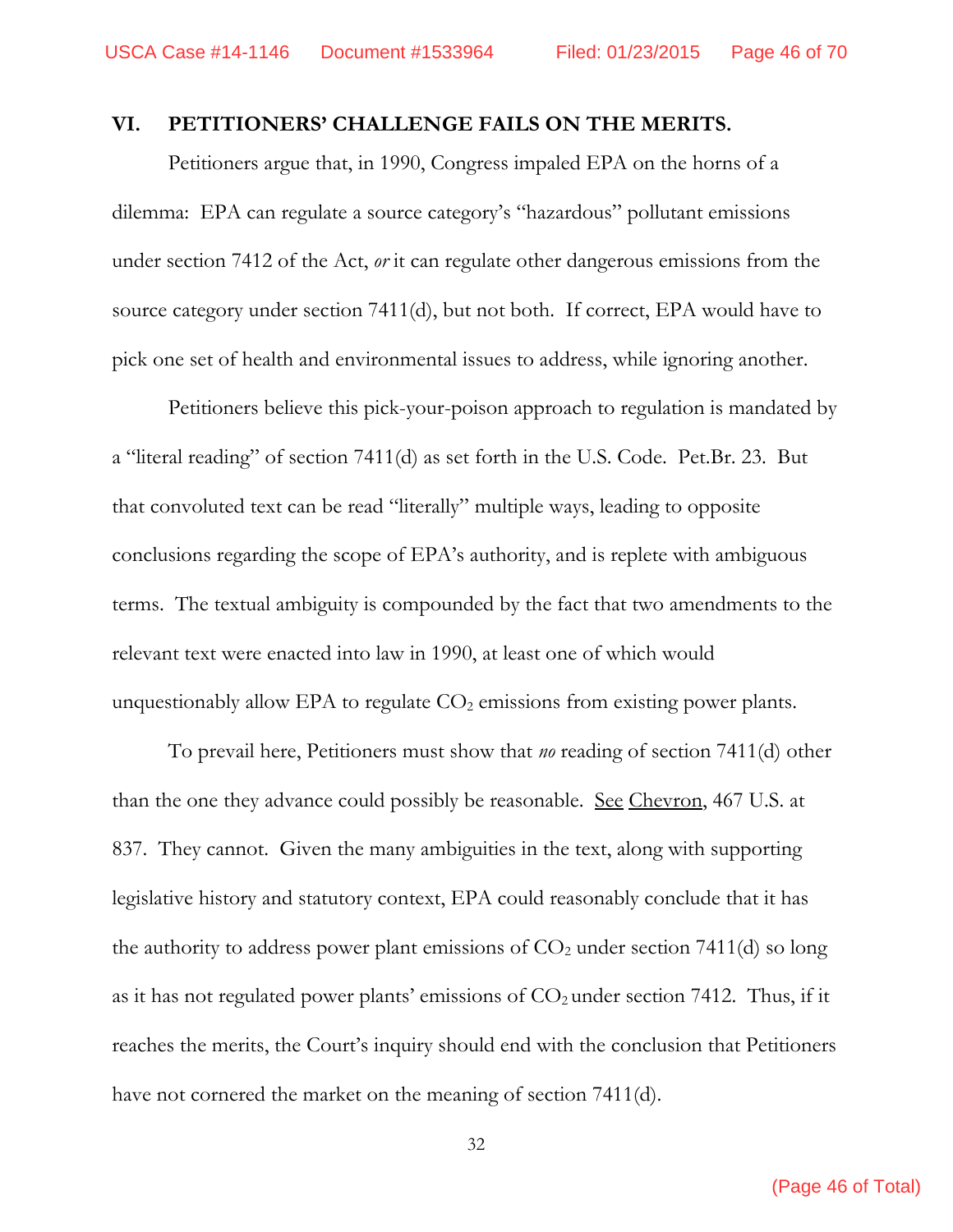# **A. The Text of § 7411(d) Does not Mandate Petitioners' Reading.**

Section 7411(d) is a grammatical mess. Overburdened with dependent clauses

and lacking in punctuation, the relevant *sentence* from the U.S. Code reads as follows:

The Administrator shall prescribe regulations which shall establish a procedure similar to that provided by section 7410 of this title under which each State shall submit to the Administrator a plan which (A) establishes standards of performance for any existing source for any air pollutant (i) for which air quality criteria have not been issued or which is not included on a list published under section 7408(a) of this title or emitted from a source category which is regulated under section 7412 of this title but (ii) to which a standard of performance under this section would apply if such existing source were a new source . . .

# 42 U.S.C. § 7411(d)(1).

Petitioners argue that this text (reflecting the House Amendment alone) is only capable of a single interpretation and *must* be read as barring regulation of any source category previously regulated under 42 U.S.C. § 7412, even if in regard to *different* pollutants. Because EPA regulated emissions of certain hazardous pollutants from certain coal- and oil-fired power plants in its 2012 MATS Rule,<sup>18</sup> the argument continues, EPA cannot now promulgate a section 7411(d) rule addressing power plant emissions of  $CO<sub>2</sub> -$  or any other nonhazardous pollutant from any fossil-fuel fired power plants (including natural gas-fired plants not regulated under MATS). This reading of section 7411(d) would largely eviscerate EPA's authority under that

<sup>&</sup>lt;sup>18</sup> Most of the State Petitioners are also challenging the legality of MATS, and that case is pending in the Supreme Court. Michigan v. EPA*,* S. Ct. No. 14-46 (cert. granted Nov. 25, 2014).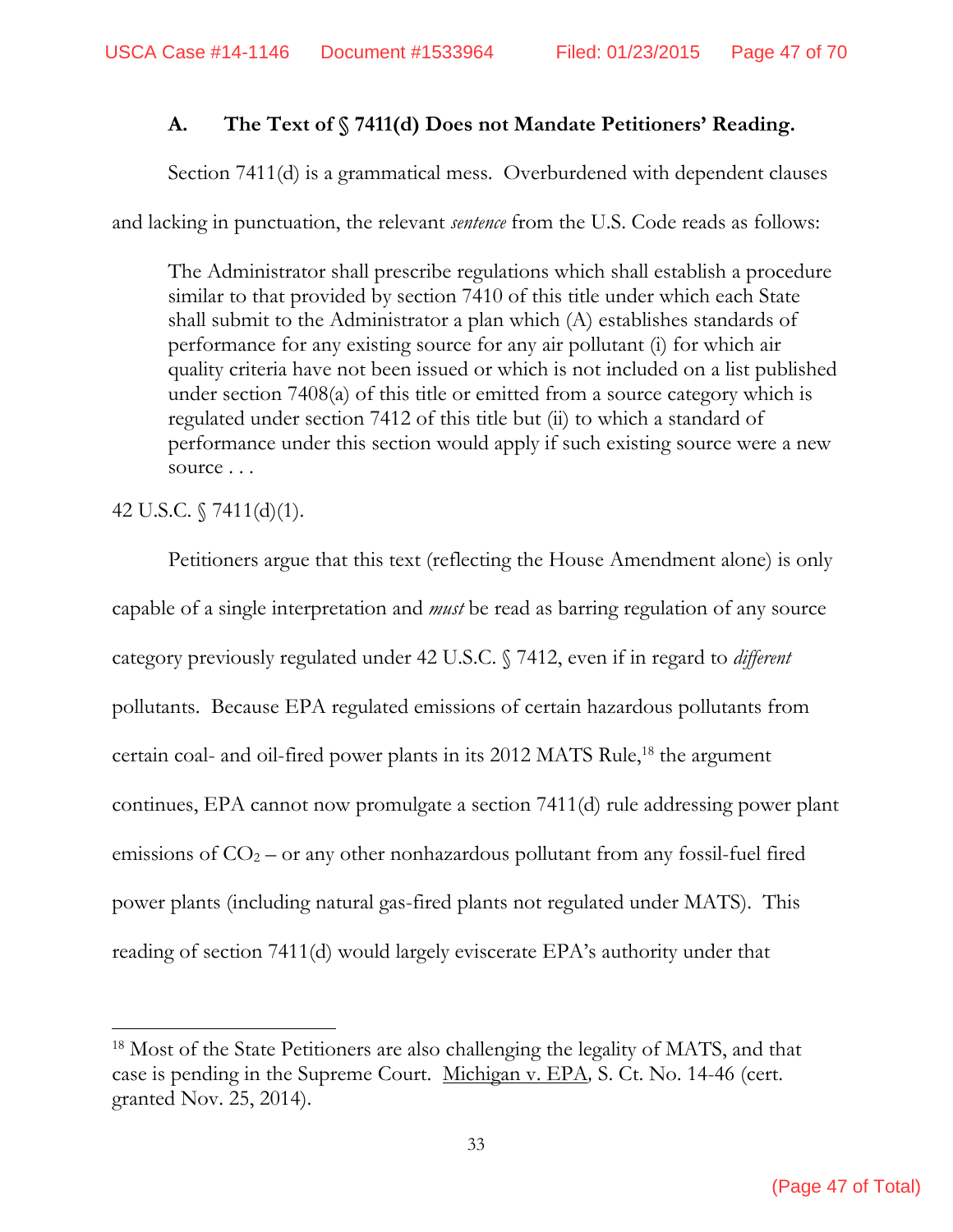provision, as 146 source categories have been regulated in regard to their hazardous emissions under section 7412.

Even if Petitioner's convoluted take on section 7411(d) is *a* possible interpretation of that text, it is hardly the *only* possible interpretation.<sup>19</sup> Rather, the text of 42 U.S.C. § 7411(d) lends itself to multiple "literal" readings and is rife with ambiguous terms. The existence of two different amendments to section 7411(d) in the Statutes at Large further complicates the task of interpreting that provision. Thus,

<sup>&</sup>lt;sup>19</sup> Petitioners and amici claim that the Supreme Court has read the text as they do. Pet.Br. 23; Br. of Amici Trade Ass'ns et al. ("Trade Amici") at 8, 13. It has not. In a footnote in Am. Elec. Power Co. ("AEP") v. Connecticut, the Court stated: "EPA may not employ  $\sqrt{7411(d)}$  if existing stationary sources of the pollutant in question are regulated under . . . the 'hazardous air pollutants' program," essentially paraphrasing section 7411(d) as set forth in the U.S. Code. 131 S. Ct. 2527, 2537 n.7  $(2011)$ . But Petitioners' argument here was not raised or briefed in  $\overline{\text{AEP}}$ . The actual holding in AEP – issued *after* EPA had already proposed the MATS Rule – was that section 7411 "speaks directly to emissions of  $[CO_2]$  from the defendants' plants," and therefore preempts state law nuisance claims. Id. at 2537. That holding undercuts Petitioners' position. Indeed, at oral argument in AEP – a month *after* the MATS proposal – counsel for industry petitioners (now counsel for Trade Amici) assured the Court that EPA could regulate greenhouse gas emissions under section 7411(d). Transcript, 2011 WL 1480855, at \*16-17 ("We believe that the EPA can consider, as it's undertaking to do, regulating existing . . . sources under section 111 of the Clean Air Act, and that's the process that's engaged in now. . . . Obviously, at the close of that process there could be APA challenges on a variety of grounds, but we do believe that they have the authority to consider standards under section 111."). Likewise, industry petitioners averred in their brief that "EPA may . . . require States to submit plans to control" greenhouse gases under 42 U.S.C. § 7411(d). Brief for Pet's, No. 10- 174, 2011 WL 334707, at \*6-7. All of this demonstrates that Petitioners' reliance on the <u>AEP</u> footnote is misplaced.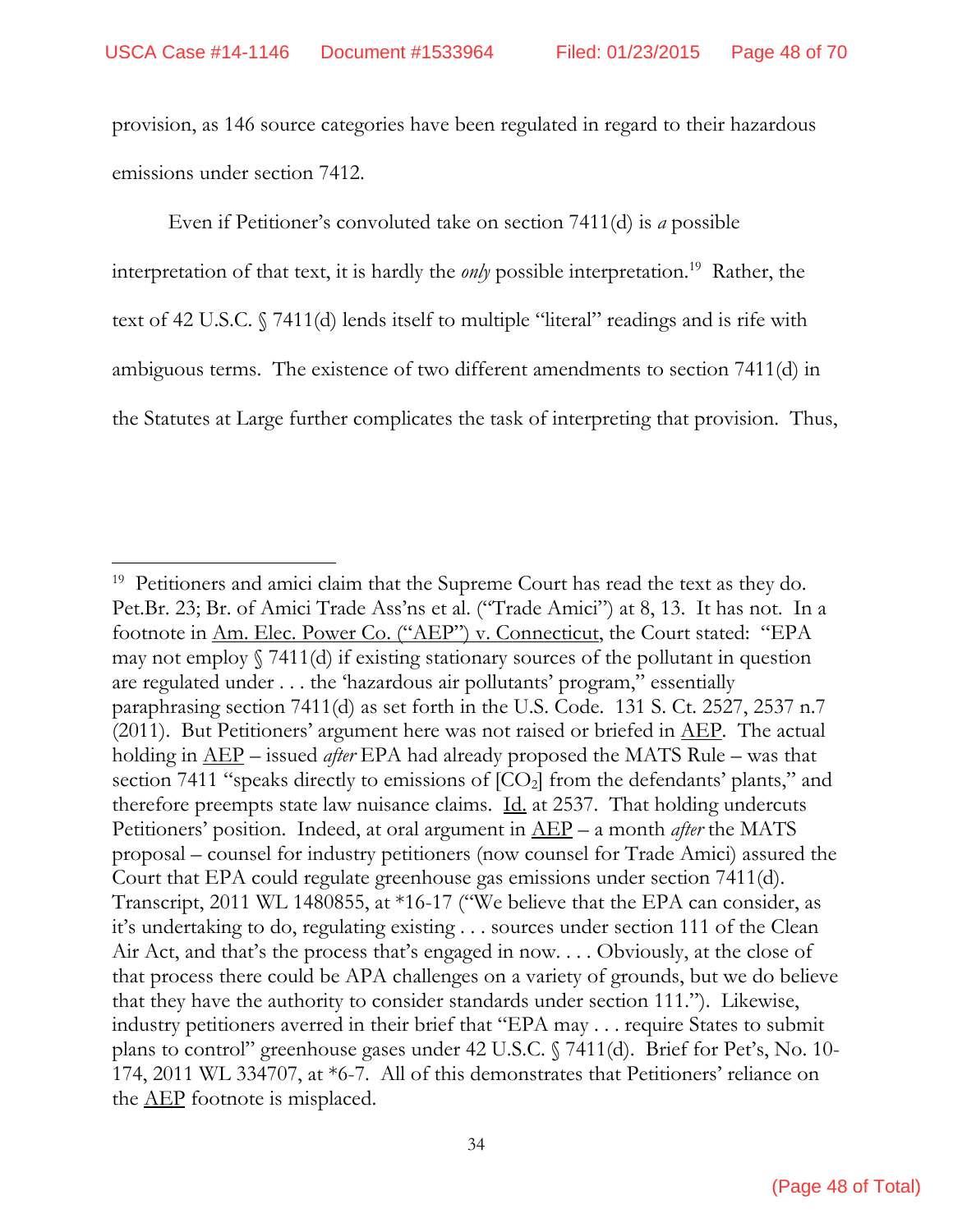42 U.S.C. § 7411(d) can be interpreted a number of ways, and Petitioner's way is the *least* consistent with legislative history and statutory context.

#### 1. There are multiple "literal" readings of 42 U.S.C. § 7411(d)*.*

 In addition to Petitioners' proposed reading of section 7411(d), which emphasizes certain portions of the text in order to reach a certain conclusion, there are at least two other "literal"20 readings of that text that would compel an opposite conclusion. The existence of multiple contradictory ways to read the same text shows that the text is neither plain nor unambiguous.

 First, because Congress used the conjunction "or" rather than "and," the string of qualifying clauses set forth in subsection  $(d)(1)(A)(i)$  could be read as alternatives, rather than requirements to be imposed simultaneously. Numbering these clauses and highlighting the conjunctive term "or," the provision reads:

The Administrator shall prescribe regulations . . . under which each State shall submit to the Administrator a plan which establishes standards of performance for any existing source for any air pollutant **[1]** for which air quality criteria have not been issued **or [2]** which is not included on a list published under section 7408(a) of this title **or [3]** emitted from a source category which is regulated under section 7412 of this title . . . .

<sup>&</sup>lt;sup>20</sup> Petitioners conflate "literal" with "unambiguous." But "literal" means "involving the ordinary or usual meaning of a word," or "giving the meaning of each individual word," while "unambiguous" means "clearly expressed or understood." Merriam-Webster Dictionary, <u>available at http://www.merriam-webster.com/</u>. A text can be read so as to give ordinary meaning to each word, but that does not mean it is clear.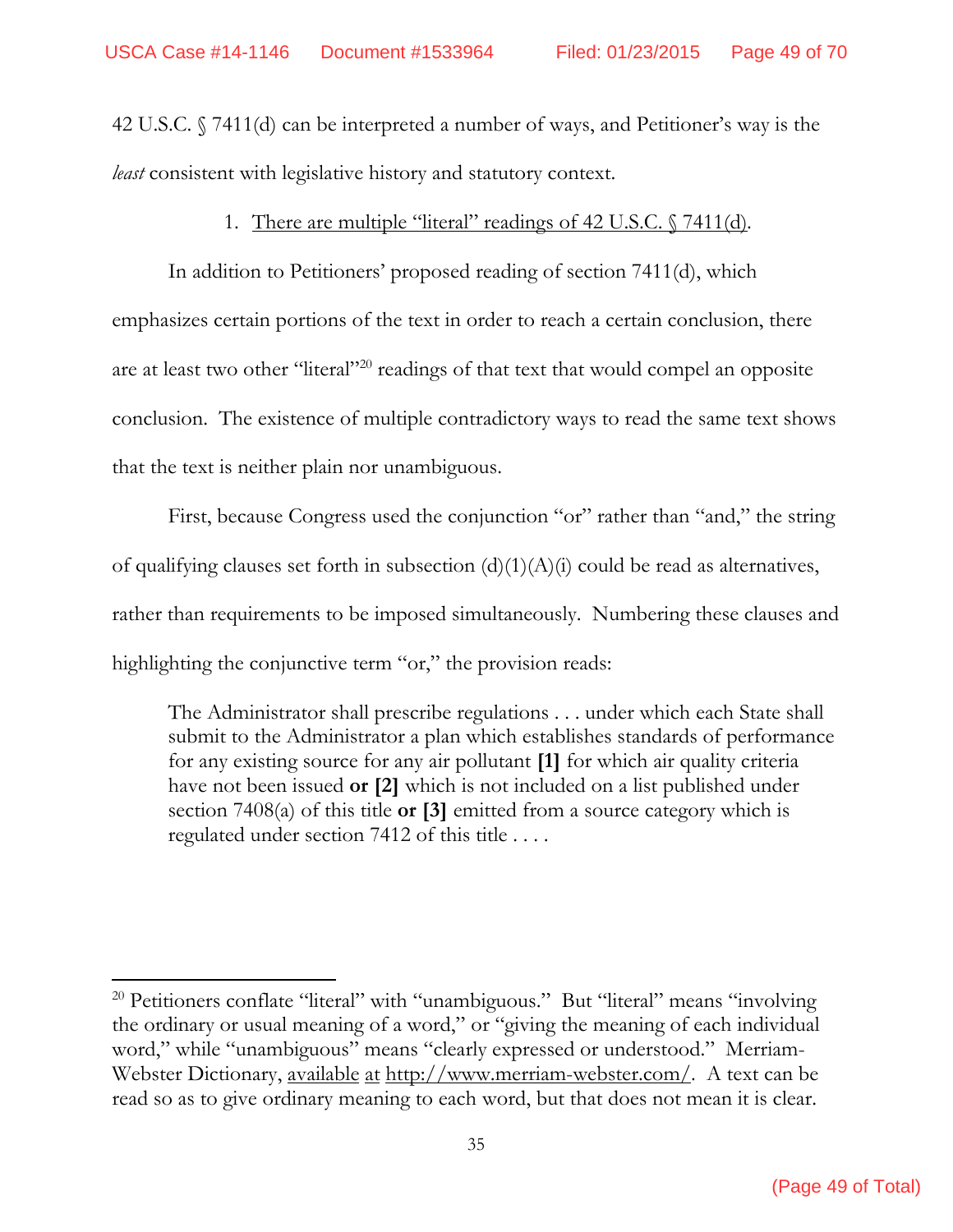42 U.S.C.  $\sqrt{7411(d)(1)}$ . Giving the term "or" its ordinary meaning, <sup>21</sup> section 7411(d) literally provides that the Administrator may require states to establish standards for an air pollutant so long as *either* air quality criteria have not been established for that pollutant, *or* one of the other remaining criteria is met. <u>See Reiter v. Sonotone Corp.</u>, 442 U.S. 330, 338 (1979) (rejecting a "construction [that] would have us ignore the disjunctive 'or'"). No air quality criteria have been issued for  $CO<sub>2</sub>$ , and  $CO<sub>2</sub>$  is not listed under Section 7408(a). Thus, under this "literal" reading, section 7411(d)(1) poses no bar to regulation of  $CO<sub>2</sub>$  emissions.<sup>22</sup>

Petitioners argue that "'when an exclusion clause contains multiple disjunctive subsections, the exclusion applies if any one of the multiple conditions is met." Pet.Br. 37-38 (internal quotation omitted). As discussed below, it is debatable whether the relevant text should be considered an "exclusion clause." And unlike Petitioners' example of a landlord seeking a tenant "who is not a smoker or a pet

<sup>21</sup> Merriam Webster defines "or" as "a function word [used] to indicate an alternative <coffee *or* tea> <sink *or* swim>". At http://www.merriamwebster.com/dictionary/or.

<sup>&</sup>lt;sup>22</sup> Trade Amici criticize this as a "new position" concocted by "litigation counsel," and argue that EPA must be tied to the "reasoning supplied by the [agency] itself in its rulemaking." Trade Amici at 12-13. But the rulemaking is ongoing; there is no final "agency reasoning" until EPA issues a final rule supplying such. Trade Amici are simply wrong to suggest that EPA may not revisit its interpretation of section 7411(d) in the context of an *ongoing* rulemaking.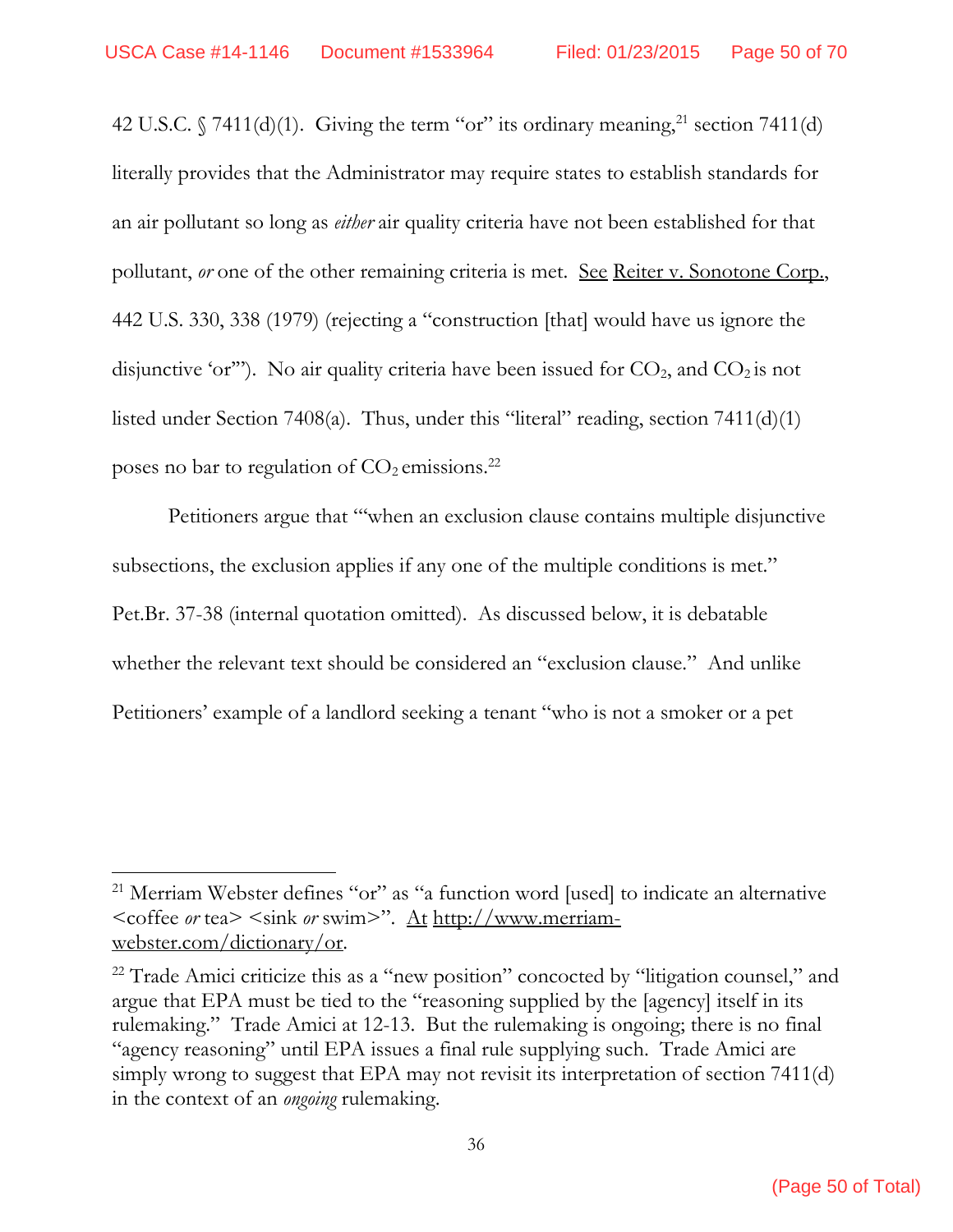owner or married"  $(id. at 38)$ ,<sup>23</sup> the text at issue is not one clause with three direct objects, but rather a string of three clauses, each with its own internal grammatical structure. The disjunctive "or" plays a different role in that context.

 Next, although Petitioners want to read 42 U.S.C. 7411(d) "literally," they ignore that the third clause differs from the first two in that it does not contain a negative. Rather, Petitioners presume that the negative from the second clause was intended to carry over, and would implicitly rewrite the statute as follows:

[EPA must require states to submit plans establishing standards for] for any existing source for any air pollutant (i) for which air quality criteria *have not* been issued or *which is not* included on a list published under section 7408(a) of this title or [*which is not*] emitted from a source category which is regulated under section 7412 of this title but (ii) to which a standard of performance under this section would apply if such existing source were a new source . . . . . . .

42 U.S.C. § 7411(d)(1) (emphasis added). Without the addition of the bracketed language, the text can be read to say that, once EPA has regulated a source category under section 7411(b), it must require states to establish standards for that source category under section 7411(d) if that source category *is* regulated under section 7412 – the exact opposite of what Petitioners argue. <u>See</u> 42 U.S.C.  $\sqrt{7411(d)(1)}$  (EPA must

<sup>23</sup> In fact, Petitioners' example would be more correctly written as: The landlord advertised for a tenant who is not a smoker, a pet owner, or married. See Strunk & White, The Elements of Style, p.3 (The Penguin Press, 2003).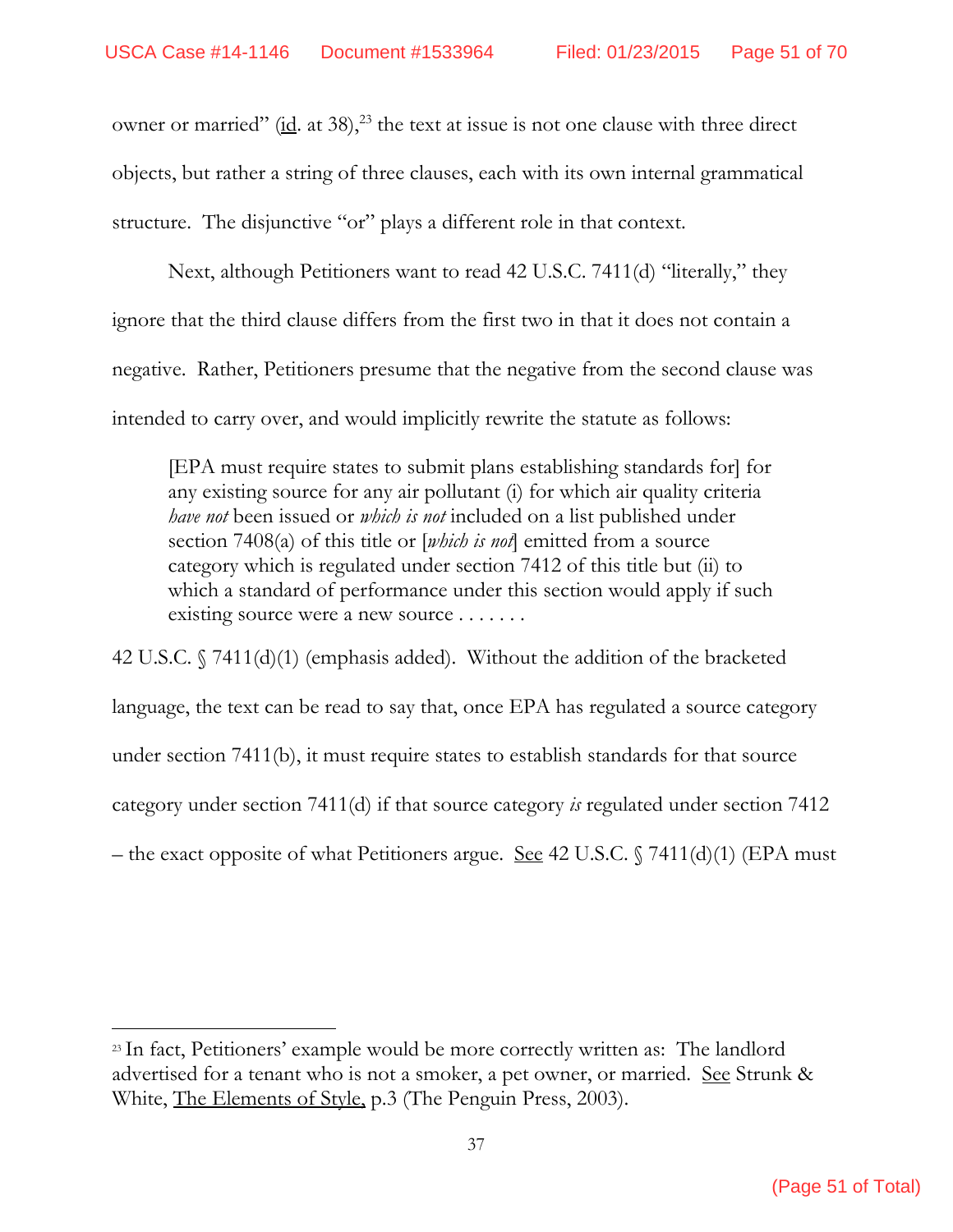require state standards for "any air pollutant . . . emitted from a source category which is regulated under section 7412").<sup>24</sup>

 All of these "literal" readings (including Petitioners') must be considered in light of the structure, history, and purpose of the Act, as well as common sense, and EPA may conclude that none of them are reasonable in light thereof. The point here is simply that there is more than one way to read the convoluted – and ambiguous – text of section 7411(d), and EPA must have the opportunity to consider all of them.

2.  $42 \text{ U.S.C. }$   $\sqrt{7411}$ (d) is replete with ambiguous terminology.

 In addition to being subject to multiple literal readings, section 7411(d) contains ambiguous terminology, which EPA must have the opportunity to interpret.

 For example, the clause "emitted from a source category which is regulated under section 7412" modifies the phrase "any air pollutant." 42 U.S.C. § 7411(d). As the Supreme Court recently noted, the phrase "any air pollutant" is routinely given a "context-appropriate meaning." Util. Air Regulatory Group v. EPA ("UARG"), 134 S. Ct. 2427, 2439 (2014). Here, context suggests that the phrase "any air pollutant" "emitted from a source category which is regulated under section 7412" should be

<sup>&</sup>lt;sup>24</sup> Petitioners argue that this reading would render third clause superfluous. Pet.Br. 37. But that clause would then reinforce that EPA must comprehensively address all harmful pollutants a regulated source category emits, regulating hazardous pollutants under section 7412 and other dangerous pollutants under section 7411. This would be consistent with 42 U.S.C.  $\sqrt{7412}$  (c)(1), which instructs EPA to list source categories consistently as between sections 7411 and 7412.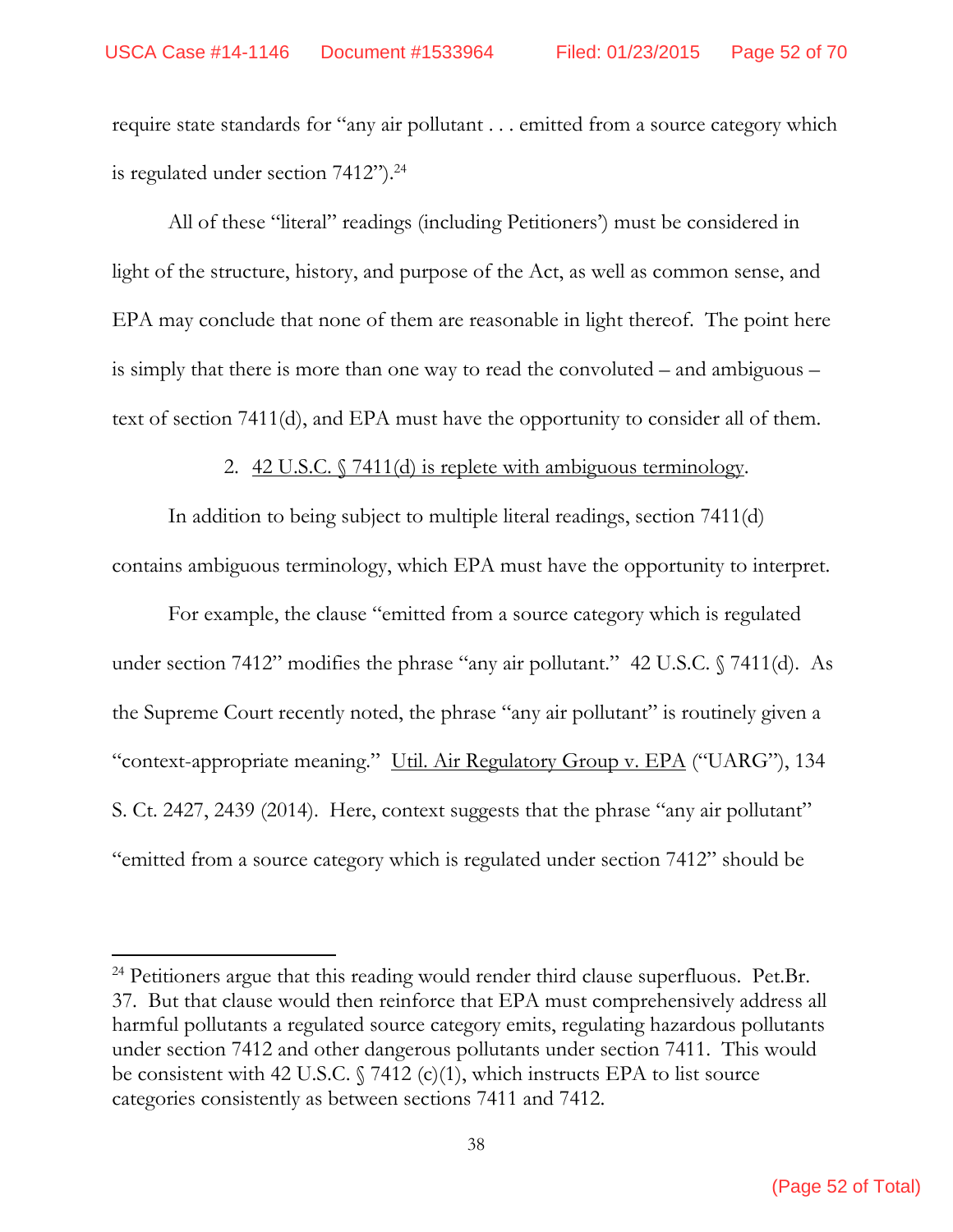understood as referring only to any *hazardous* air pollutants, since hazardous pollutants are what the section 7412 program addresses.

 Furthermore, the phrase "which is regulated under section 7412" could be reasonably interpreted as modifying both the immediately-preceding term "source category" *and* the further antecedent term "air pollutant." "As enemies of the dangling participle well know, the English language does not always force a writer to specify [to what] . . . a modifying phrase relates." Young v. Cmty. Nutrition Inst., 476 U.S. 974, 980-81 (1986) (concluding that FDA's interpretation of a complex provision therefore gets Chevron deference). So interpreted, regulation under section 7411(d) would be barred only where the subject source category is already regulated under section 7412 *for the same pollutant EPA seeks to regulate under section 7411(d)*.

Moreover, as pointed out by commenters,<sup>25</sup> the ambiguous term "regulated" can, on its own, be reasonably interpreted as hazardous-pollutant specific. As the Supreme Court has explained, when interpreting that term, an agency must consider *what* is being regulated. See Rush Prudential HMO, Inc. v. Moran, 536 U.S. 355, 366 (2002) (It is necessary to "pars[e]  $\dots$  the 'what" of the term "regulates."); <u>UNUM</u> Life Ins. Co. of Am. v. Ward, 526 U.S. 358, 363 (1999) (the term "'regulates insurance' . . . requires interpretation, for [its] meaning is not plain.") Here, the

<sup>&</sup>lt;sup>25</sup> See, e.g., Environmental Defense Fund's Comments at 88 (JA XX) ("A source category is 'regulated' under section 112 not in the abstract, but with respect to particular pollutants.").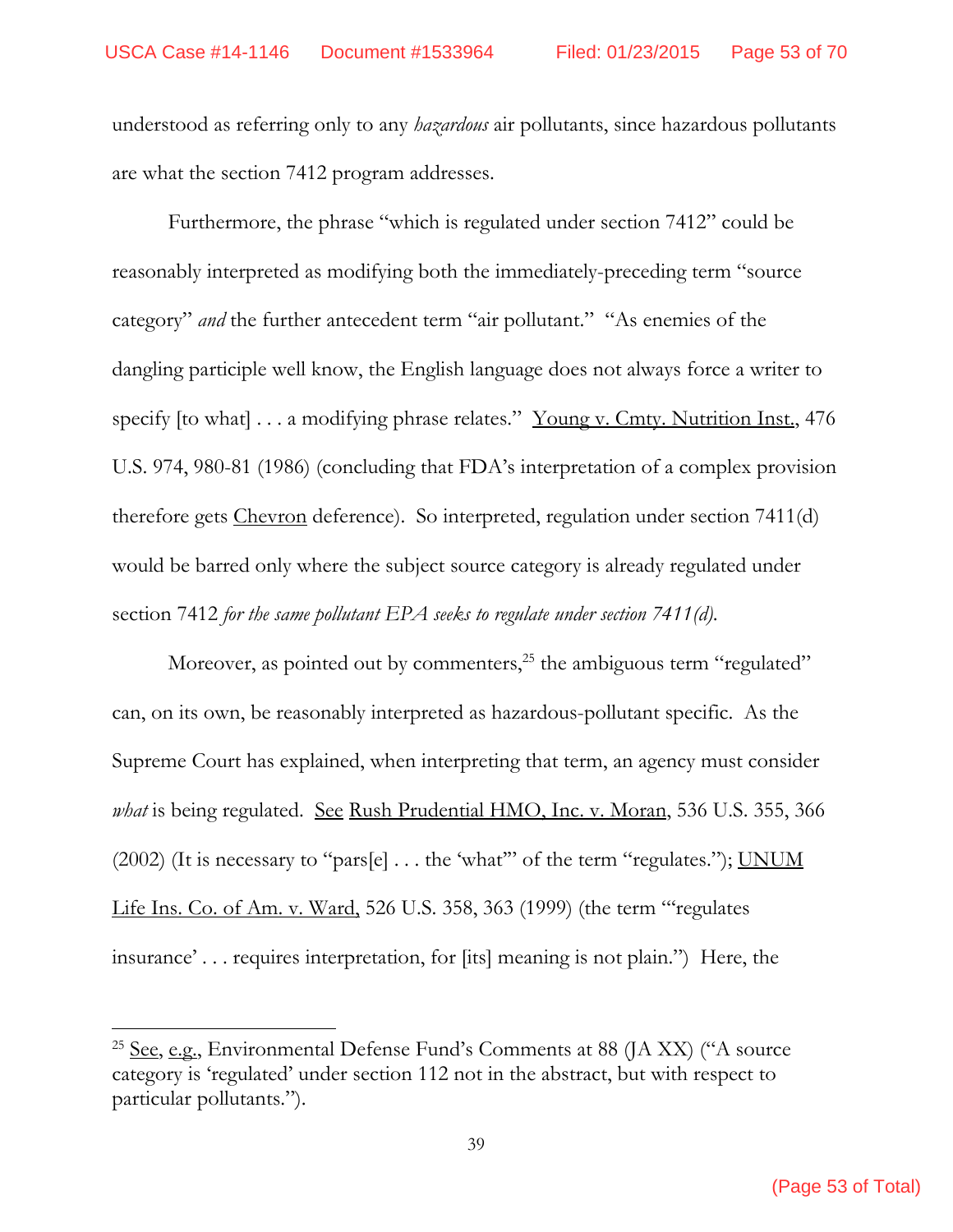"what" being "regulated under section 7412" is a source category's emission of one or more specific hazardous pollutants. Thus, EPA could reasonably conclude that it is only precluded from regulating sources in regard to a particular pollutant under section 7411(d) if those sources are already "regulated under section 7412" *with respect to that same (hazardous) pollutant.* This is again precisely the sort of "reasonable, context-appropriate meaning" that the Supreme Court has directed EPA to give such ambiguous statutory terms. UARG, 134 S. Ct. at 2440.

#### 3. The Senate Amendment compounds the ambiguity.

Contrary to Petitioners' argument, it is also appropriate to consider that two competing amendments to section 7411(d) were enacted into law in 1990 in the same public law. Unlike the ambiguous House text, the Senate's amendment is straightforward. If implemented alone, it authorizes regulation:

for any existing source for any air pollutant for which air quality criteria have not been issued or which is not included on a list published under section 7408(a) or section 7412(b) . . .

 See Pub. L. No. 101-549, § 302(a), 104 Stat. 2399, 2574 (1990). This text would undisputedly allow regulation of a source category under section 7411(d) so long as *the same pollutant* is not regulated under section 7412. The Senate's clear intent in this regard must be considered when interpreting section 7411(d).

 Petitioners' primary argument for ignoring the Senate amendment is that it was placed under the heading "Conforming Amendments." Pet.Br. 41-44. But the Supreme Court has cautioned that parties should not "place[] more weight on the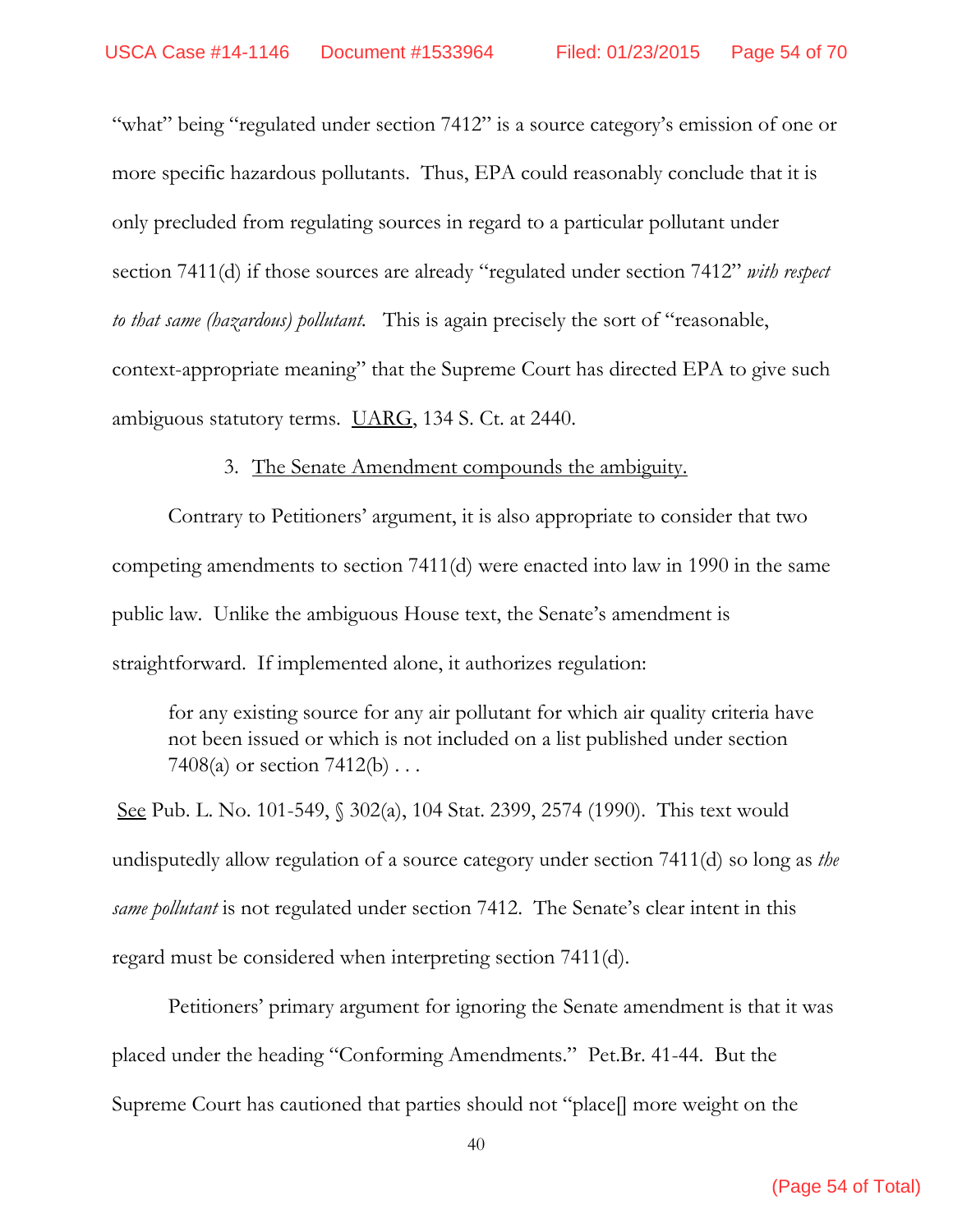'Conforming Amendments' caption than it can bear," as that heading does not mean that the provision is not "substantive." Burgess v. United States, 553 U.S. 124, 135 (2008). This Court has acted accordingly.<sup>26</sup> Washington Hosp. Ctr. v. Bowen, 795 F.2d 139, 149 (D.C. Cir. 1986) (giving full effect to a "conforming" amendment, intended to conform one part of the statute to significant structural changes in another part, because "Congress has directly expressed its intentions").

 Moreover, Petitioners' premise that the House amendment is "substantive" while the Senate amendment is "conforming" is a fallacy. As noted in Burgess, "conforming" amendments may be "substantive" in nature. 553 U.S. at 135. And based on the Petitioners' own definition of "conforming amendments" as "amendments . . . necessitated by the substantive amendments of provisions of the bill," see Pet.Br. 42 (citing Senate Legislative Drafting Manual  $\{126(b)(2)\}$ , the House amendment also qualifies as "conforming." Section 7411(d) was amended because it cross-referenced a soon-to-be nonexistent provision of section 7412, and the text replaced by both houses was that cross-reference alone. Thus, like the Senate

<sup>26</sup> Petitioners cite Am. Petroleum Inst. v. SEC, 714 F.3d 1329, 1336 (D.C. Cir. 2013), as suggesting otherwise. Pet.Br. 44. It does not. In that case, the Court rejected the assertion that Congress' failure to update a statutory cross-reference when enacting the 2010 Dodd-Frank Wall Street Reform Act suggested that Congress might have also forgotten to add a cross-reference into another provision. 714 F.d at 1336-37. Thus, the Court did not ignore a conforming amendment; rather, it refused to act based on a non-existent conforming amendment. Further, it reminded the petitioners of the "basic interpretive canon that a statute should be construed so that effect is given to all its provisions." Id. at 1334 (internal quotation omitted).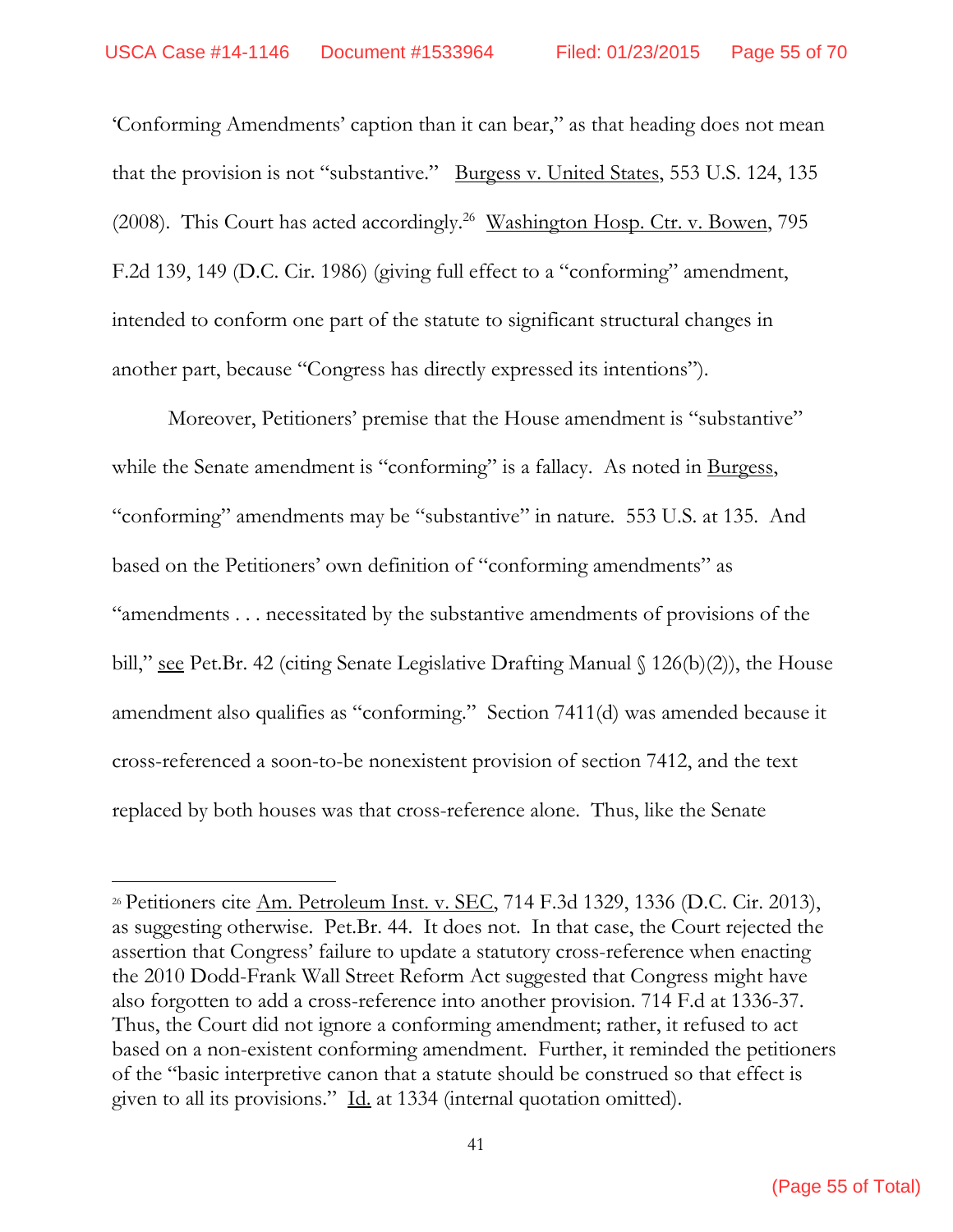amendment, the House amendment was also "necessitated by the substantive amendments of provisions of the bill." Id. Moreover, the heading under which the House amendment was enacted – "Miscellaneous Guidance" – no more indicates substantive import than the Senate's "Conforming Amendments" heading.

 Petitioners also assert that the Senate amendment was a mere "clerical error." Pet.Br. 41. The legislative history indicates otherwise. First, a Senate bill introduced in mid-1989 contained the same text to replace the obsolete cross-reference as the House bill. S. 1490 § 108 (July 27, 1989). But that text was removed in late 1989, and the new bill provided that "112(b)(1)(A)" should be changed to "112(b)." S.1630, as reported (Dec. 20, 1989). Later in the process, the House deleted the Senate amendment, but it was added back into the final bill in conference. Compare S. 1630, 101st Cong. (passed by the House on May 23, 1990) with Pub. L. No. 101-549, § 302(a), 104 Stat. 2399, 2574 (1990). This history strongly indicates that the Senate consciously chose not to adopt the House's language.

 Petitioner's suggestion that the Court should give weight to the fact that the House's Office of Law Revision Counsel did not execute the Senate amendment when publishing the U.S. Code (Pet.Br. 46) is also misguided. That office does not make law. On its website, the Office describes its job as simply to "prepare[] and publish[] the United States Code."<sup>27</sup> It has no authority to decide between competing

<sup>27</sup> At http://uscode.house.gov/about/info.shtml.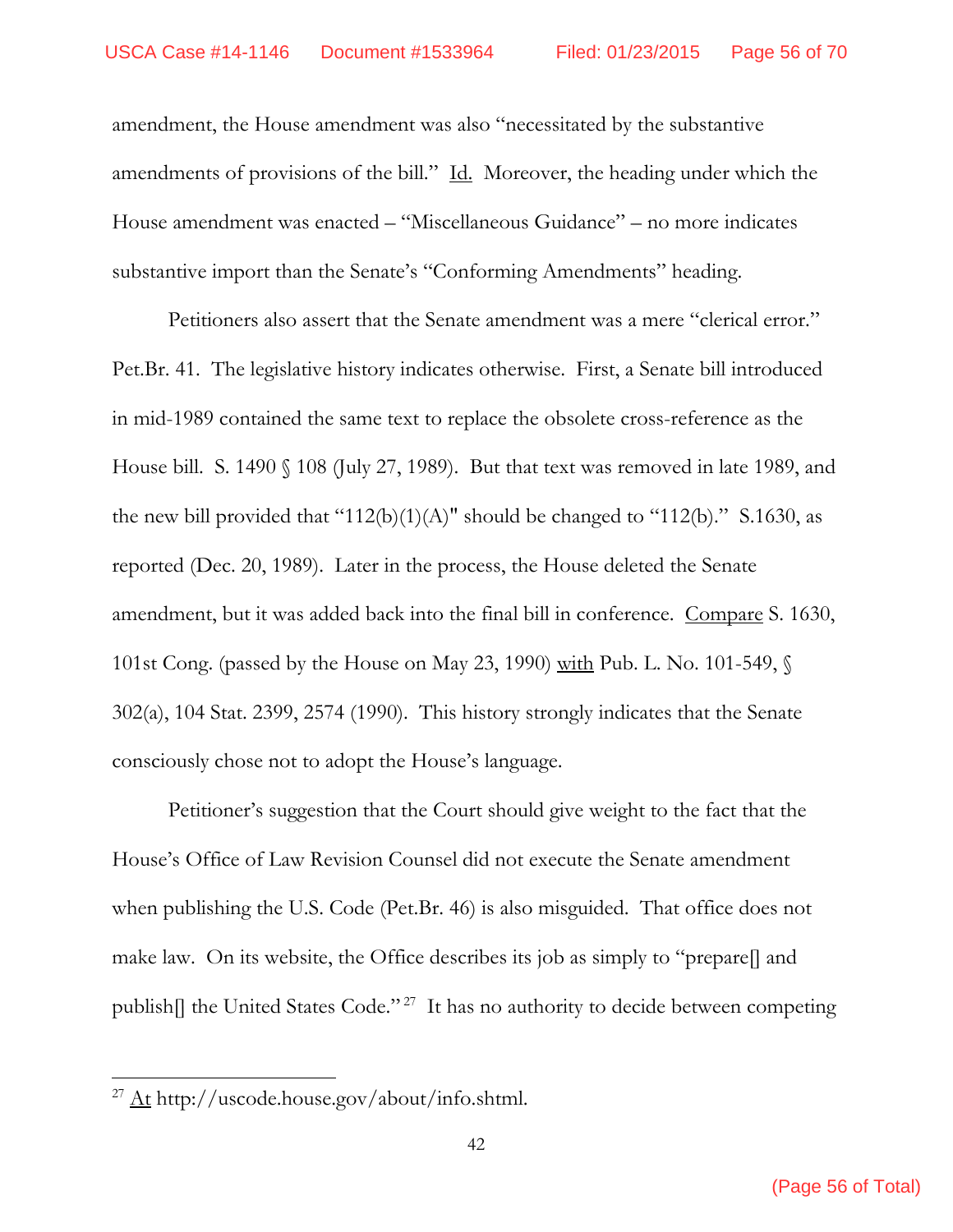amendments to a provision that may have significantly different implications for the meaning of the text, and its mechanical decisions not to execute one amendment where it is functionally impossible to incorporate both into the U.S. Code are entitled to "no weight." United States v. Weldon, 377 U.S. 95, 98 n.4 (1964).<sup>28</sup>

 Rather, if dueling amendments to a bill may have meaningfully different results, they should be interpreted – first by the agency to which administration of the statute has been delegated, subject to judicial review – to reconcile them if possible. See Citizens to Save Spencer Cnty. v. EPA, 600 F.2d 844, 872 (D.C. 1979) (where Congress "drew upon two bills originating in different Houses and containing provisions that, when combined, were inconsistent in respects never reconciled in conference  $\dots$  it was the greater wisdom for [EPA] to devise a middle course."); see also Scialabba v. Cuellar de Osorio. 134 S. Ct. 2191, 2203 (2014) (where "internal

<sup>28</sup> Petitioners claim to have identified twelve instances where the Office addressed competing amendments to the same bill. Pet.Br. 43 & n.10. In eleven of those examples, the amendments were either duplicative (e.g., Revisor's Note, 11 U.S.C.  $\mathcal{S}$ 101 (amendment substituting a period for a semicolon could not be executed because another amendment had already done so)); very different in scope (e.g., Revisor's Note, 26 U.S.C. § 1201 (one amendment replaced a cross-reference but the other deleted the subparagraph)); or there was an obvious error (e.g., Revisor's Note, 21 U.S.C. § 355 (language amended did not exist)). The remaining instance is distinguishable because while two amendments deleted the same text, only one of those amendments replaced the deleted text, so there was no conflict. See Revisor's Note, 42 U.S.C. § 9874. Indeed, instances in which competing amendments have meaningfully different implications that require reconciliation will necessarily be rare, and courts can address the question of how to interpret the statute in such rare instances without creating "disruptive result[s]." Pet.Br. 48.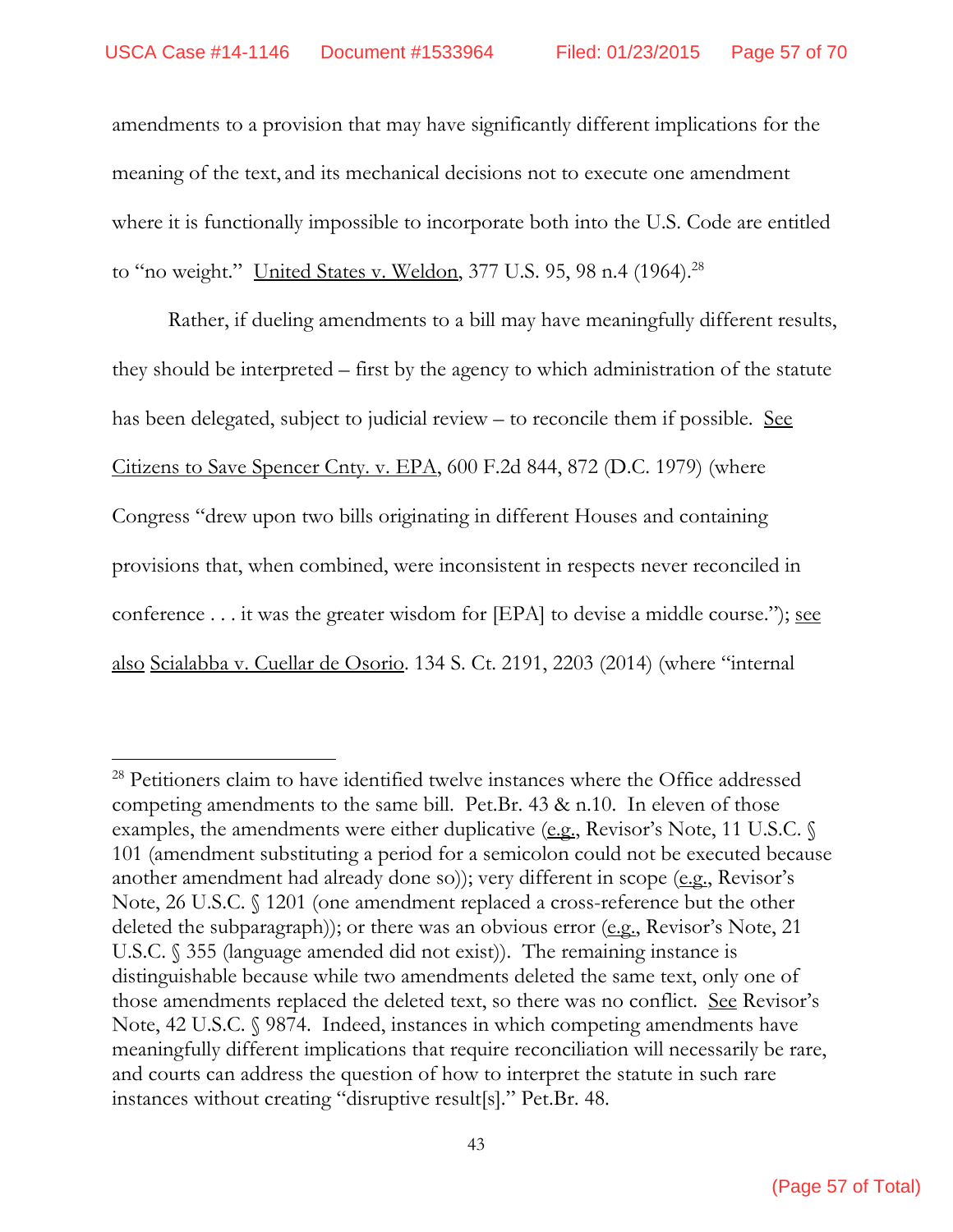tension" in provision "makes possible alternative reasonable constructions, . . . Chevron dictates that a court defer to the agency's . . . expert judgment about which interpretation fits best with, and makes the most sense of, the statutory scheme.") (Kagan, J, plurality); id. at 2228 ("before concluding that Congress has legislated in conflicting and unintelligible terms," "traditional tools of statutory construction" should be used to "allow [the provision] to function as a coherent whole") (Sotomayor, J. dissenting).

 Petitioners argue that, if the Senate amendment is given effect, the two amendments should be interpreted "additively," so as to exclude from regulation under section 7411(d) all source categories previously regulated under section 7412 (per Petitioners' reading of the House amendment), *and* all hazardous pollutants (per the Senate amendment). See Pet.Br. 48-50. This even more restrictive interpretation of section 7411(d) is no reasonable "middle course" (Spencer Cnty., 600 F.2d at 872), and it does not "fit[] best with, and make[] the most sense of, the statutory scheme" (Scialabba, 134 S. Ct. at 2203), as it would leave a huge gap in the Act's coverage of harmful pollutants. Furthermore, it belies Petitioners' assertion that section 7411(d) can only be read one way.

 Here, EPA is still in the middle of the rulemaking process; it has not yet determined how best to reconcile the House and Senate amendments and otherwise interpret the ambiguous language in section 7411(d). But it is at least plausible that EPA could reach a reasonable final conclusion that the statute allows it to regulate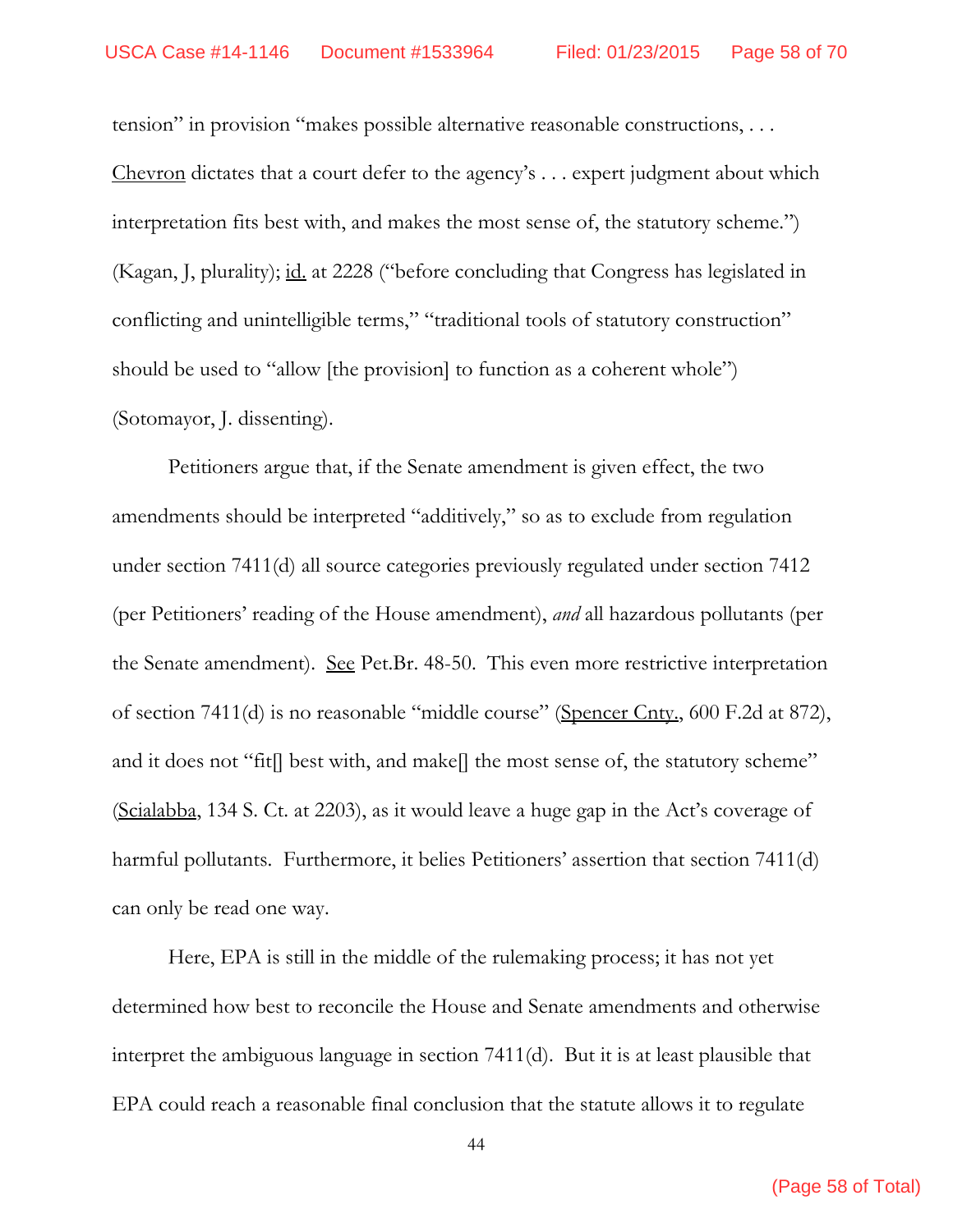CO2 emissions from power plants, whether because the House amendment should be interpreted as having the same effect as the Senate amendment, or because the two amendments can be reconciled, or for some other reason. Separation of powers principles require that EPA be given that chance.

#### **B. The Legislative History Does Not Support Petitioners' Reading.**

As discussed above,<sup>29</sup> in 1970 Congress provided comprehensive coverage of three groups of harmful pollutants (criteria, hazardous, and other) under three different programs (the NAAQS program, the section 7412 program, and the section 7411(d) program). There is not a scintilla of evidence in the legislative history supporting Petitioners' proposition that, in 1990, Congress intended to strip EPA of most of its authority to regulate under the third of those programs. To the contrary, Congress consistently expressed its desire to expand EPA's authority under the Act.

#### 1. Congress sought to broaden EPA's authority in 1990, not narrow it.

The legislative history of the 1990 Amendments is replete with language indicating that Congress sought to expand EPA's regulatory authority, compelling the Agency to regulate more pollutants, under more programs, more quickly

Expediting the regulation of hazardous pollutants under section 7412 was a key focus. See S. Rep. No. 101-228 at 133 ("There is now a broad consensus that the program to regulate hazardous air pollutants . . . should be restructured to provide

<sup>29</sup> *Supra* p. 3.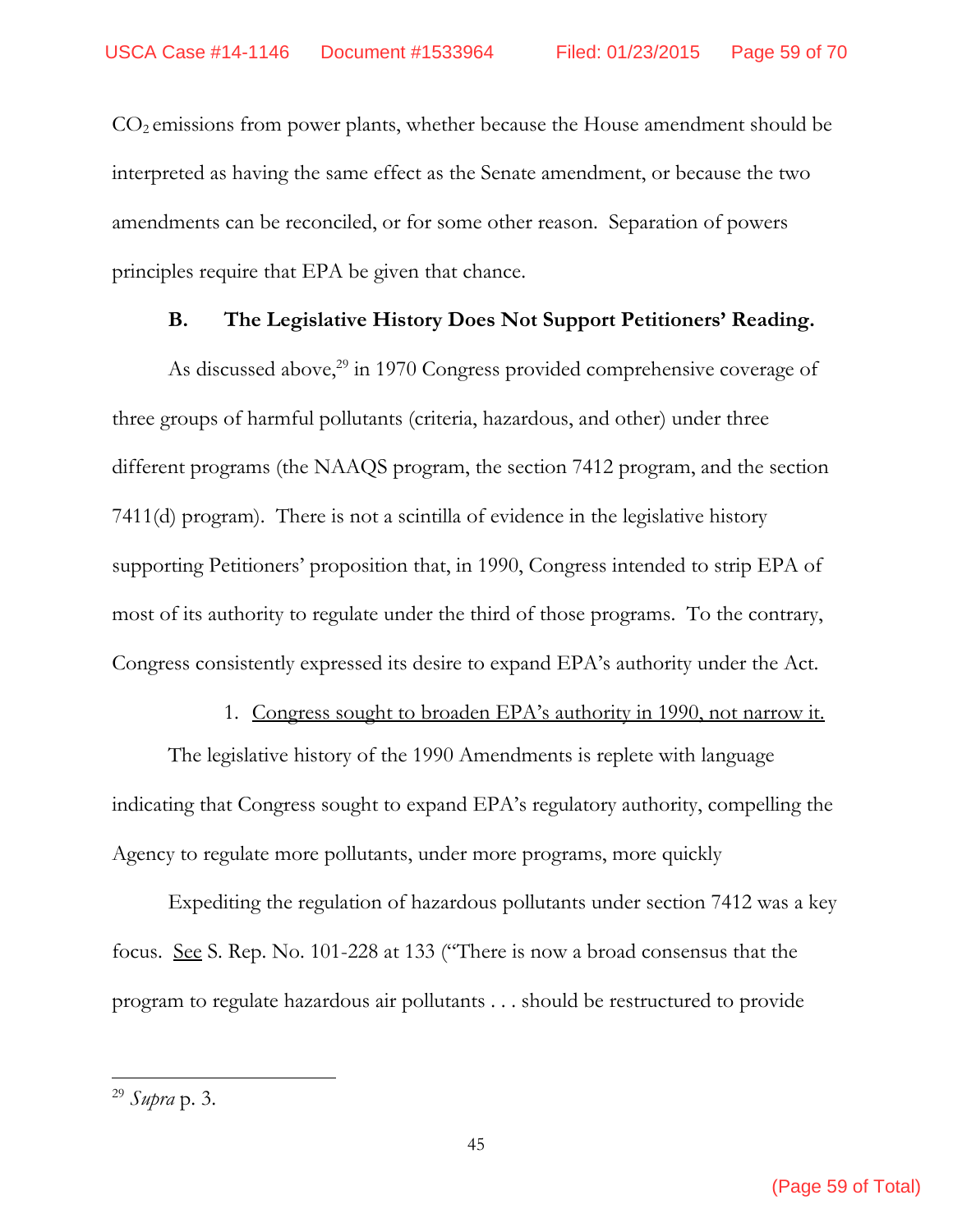EPA with authority to regulate industrial and area sources of air pollution . . . in the near term"), reprinted in 5 A Legislative History of the Clean Air Act Amendments of 1990 ("Legis. Hist.") 8338, 8473 (Comm. Print 1993). But Congress also enhanced EPA's authority under other programs, such as the NAAQS, Title V, and mobile source programs, and established new programs, such as the stratospheric ozone, chemical accident prevention, and acid rain programs. See H.R. Rep. No. 101-952 at 335, reprinted in 5 Legis. Hist. at 1785 (summarizing bill as "includ[ing] provisions addressing attainment and maintenance of ambient air quality standards, mobile sources of air pollution, toxic air pollution, acid rain, permits, enforcement, stratospheric ozone protection, miscellaneous provisions, and clean air research.").<sup>30</sup>

In contrast, the standards of performance program was *not* a focal point of the 1990 Amendments. There is no mention of it in the Conference Committee's summary of the bill. See id. And Petitioners have not identified a single statement in the legislative history showing Congressional intent to change – let alone dramatically reduce – the scope of section 7411(d). Petitioners would have the Court conclude that Congress made a major change to the existing source performance standards program *sub silentio*. But Congressional silence merits an opposite conclusion. See United States v. Neville, 82 F.3d 1101, 1105 (D.C. Cir. 1996).

<sup>&</sup>lt;sup>30</sup> See also S. Rep. No. 101-228 at 14 & 123, reprinted in 5 <u>Legis. Hist.</u> at 8354, 8463; H.R. Rep. No. 101-952 at 336, 340, 345 & 347, reprinted in 5 Legis. Hist. at 1786, 1790, 1795, & 1997.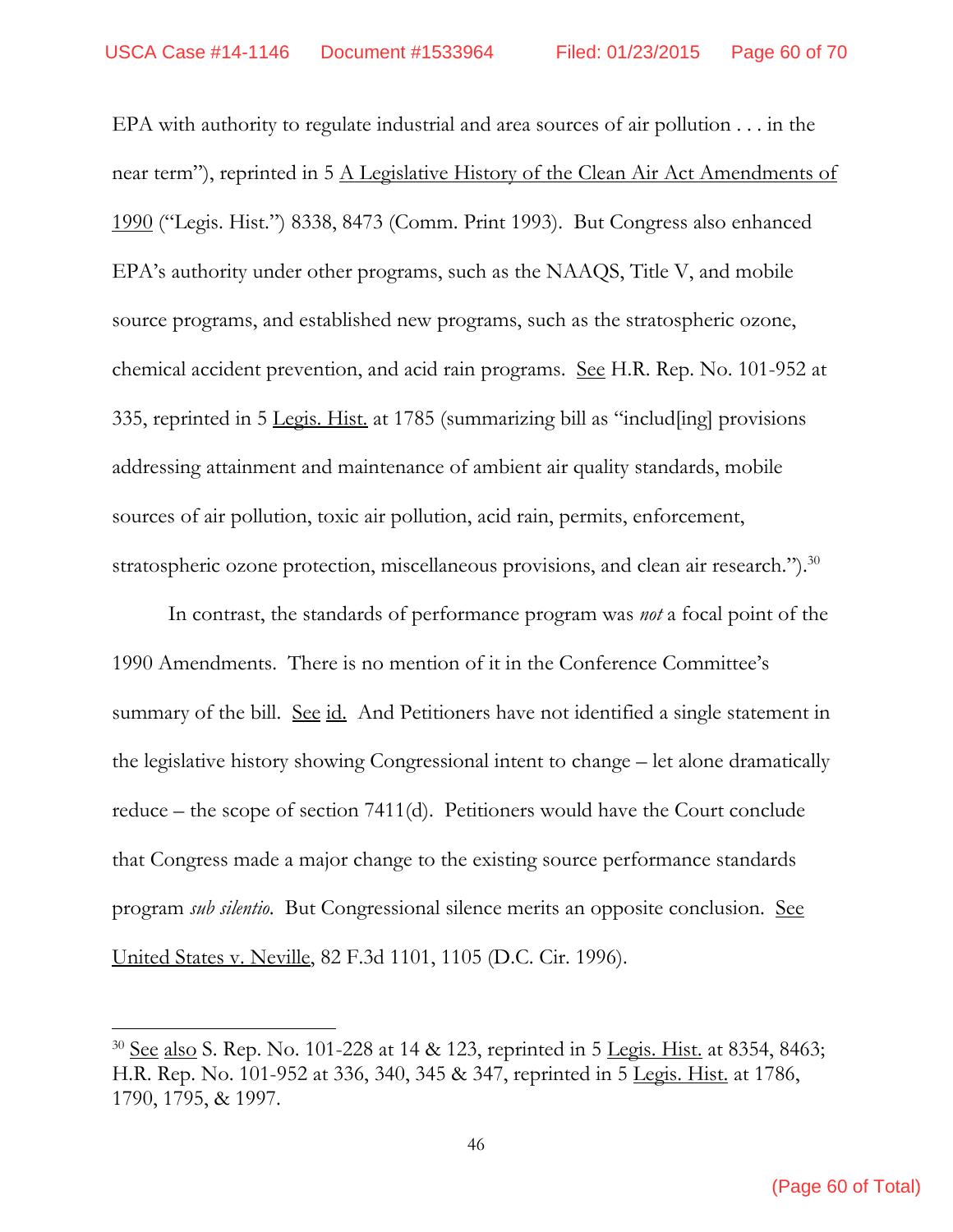2. The legislative history is far more consistent with an intent to preserve the scope of section 7411(d) – or to broaden it.

Given Congress' pervasive expression of its desire to have EPA address the emission of *more* pollutants, through *more* programs, than ever before, coupled with the absence of any evidence of an intent to reduce the scope of section 7411(d), the legislative history of the 1990 Amendments strongly suggests that both houses simply sought to edit section 7411(d) to reflect the structural changes made to section 7412; i.e., EPA's new mandate to list and regulate *source categories* of hazardous pollutants Congress itself had identified. See S. Rep. No. 101-228 at 133 (under restructured hazardous pollutant program, EPA should regulate "source categories of air pollutants (rather than the pollutants)"), reprinted at 5 Legis. Hist. at 8473.

 Viewed in this context, the House's insertion of the phrase "or emitted from a source category which is regulated under section 7412" in lieu of a bare crossreference to new section 7412 makes sense -- not because the House was trying to bar regulation of entire source categories in regard to all pollutants under section 7411(d), but because it was trying to reflect the fact that regulation under section 7412 would no longer proceed on a pollutant-by-pollutant basis, but instead on a source categoryby-source category basis. Indeed, analyzing the 1990 Amendments shortly after enactment, the Congressional Research Service characterized the House and Senate's dueling edits to section 7411(d) as "duplicative" amendments that simply "change the reference to section 112" using "different language." 1 Legis. Hist. at 46 n.1.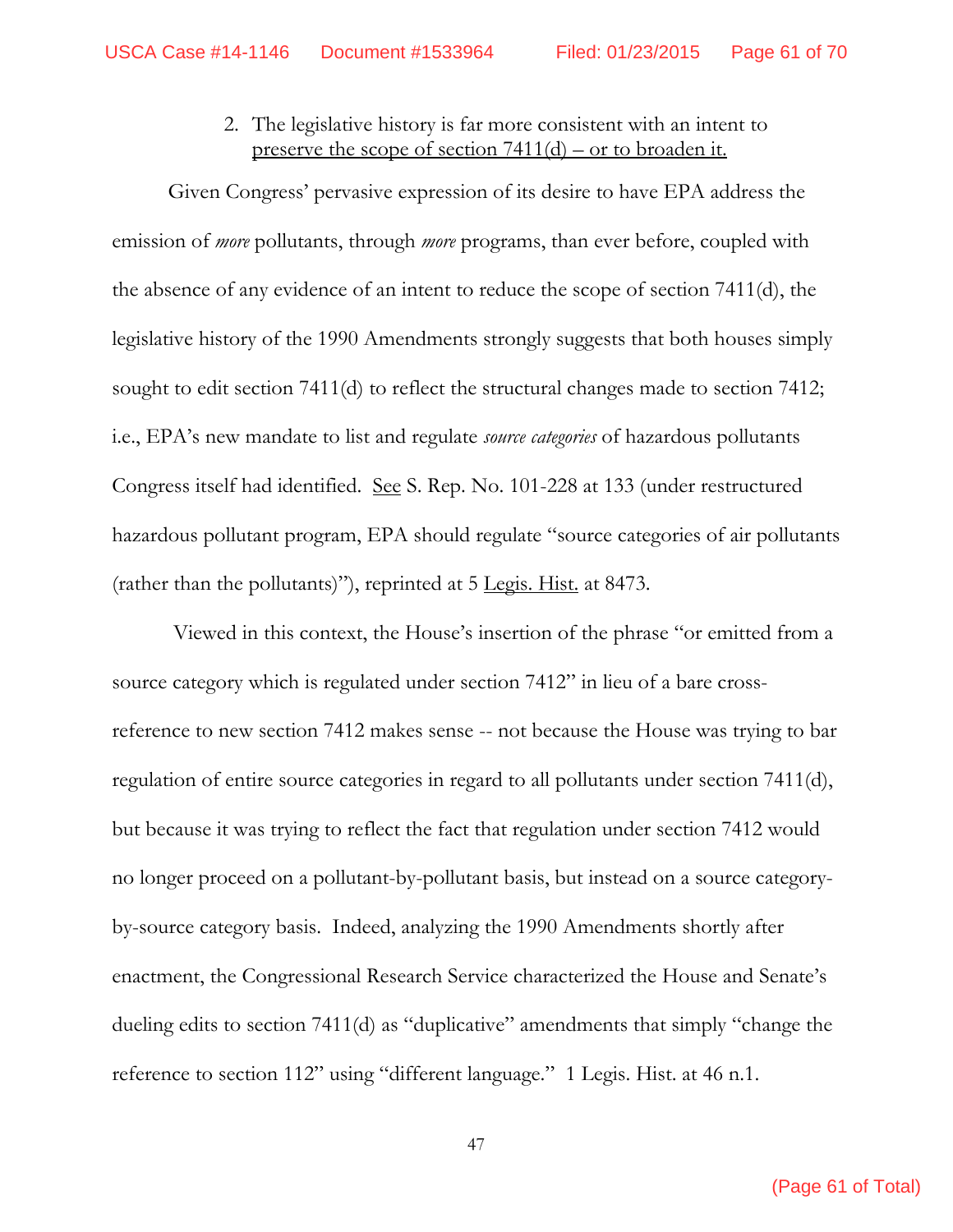Moreover, even if the Senate Amendment were considered subsidiary to the House Amendment as Petitioners argue, it is nonetheless "the most telling evidence of congressional intent." CBS, Inc. v. FCC, 453 U.S. 367, 381 (1981) (discussing import of contemporaneous conforming amendment). It is affirmative evidence supporting the conclusion that the 101st Congress, as a whole, did not intend to dramatically reduce the scope of section 7411(d). Petitioners, in contrast, have no such affirmative evidence supporting their contrary view of Congress' intent.

#### 3. Congress was not seeking to avoid "double regulation," and none results from regulating different pollutants under different programs.

Lacking historical evidence of – let alone explanation for – Congress' supposed desire to scale back section 7411(d), Petitioners theorize that Congress sought to avoid "double regulation." Pet.Br. 33. But no "double regulation" results from authorizing EPA to address *hazardous pollutants* emitted from a source under section 7412, and *non-hazardous pollutants* emitted from the source under section 7411(d).

Nor is there any evidence that Congress was preoccupied with eliminating any "double regulation" of source categories regulated under section 7412. To the contrary, Congress authorized states to require sources already regulated under section 7412 or other national standards to impose additional, *more stringent* state controls. 42 U.S.C. § 7416. Congress also expressly addressed the potential burdens on power plants from being subject to regulation under section 7412 *and* under other programs by prescribing a higher standard for regulation under section 7412. See 42 U.S.C. §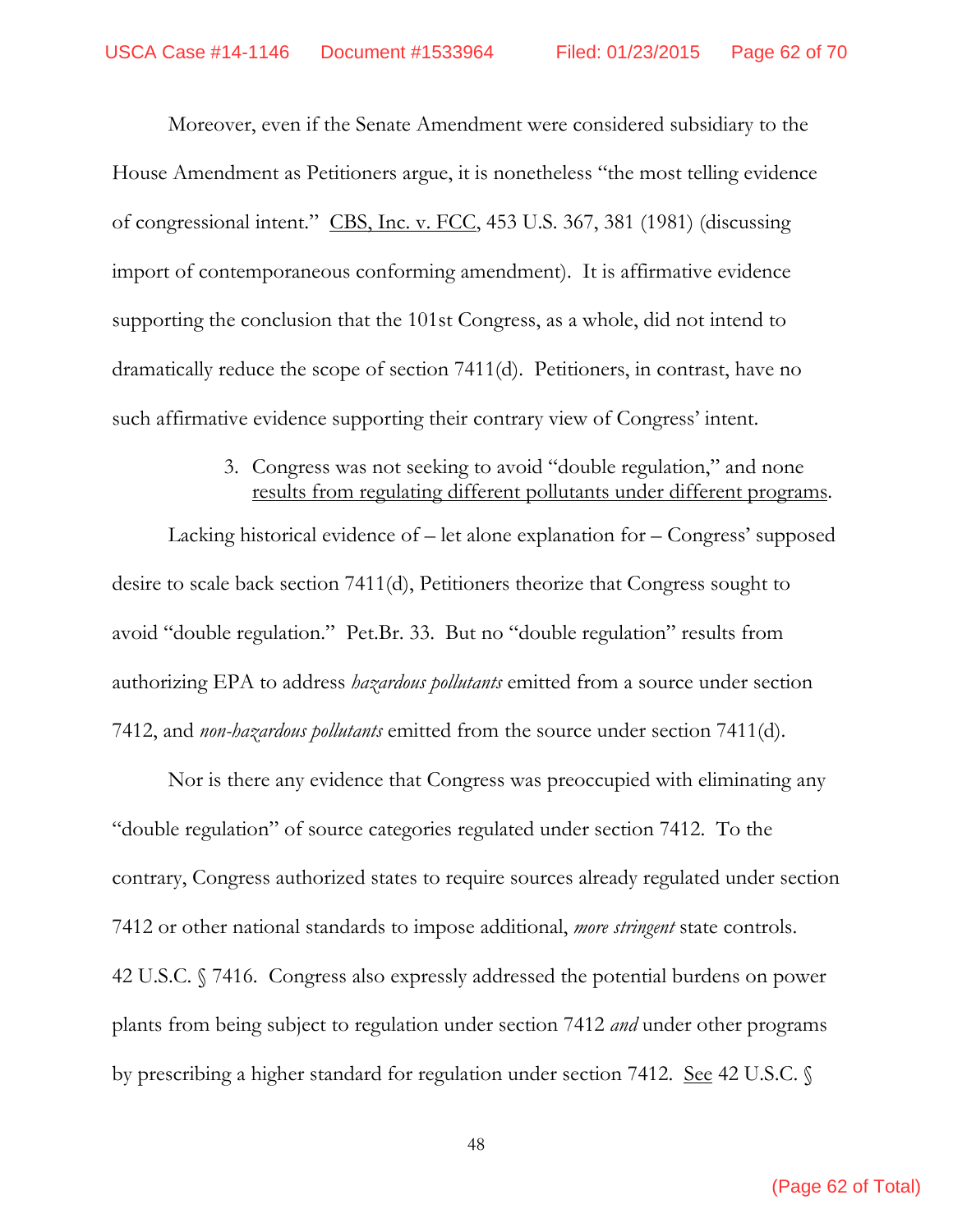7412(n)(1)(A) (EPA must conclude that regulation of power plants is "appropriate and necessary" after studying the hazards remaining *despite* the imposition of other programs). See also 42 U.S.C. § 7412(d)(7) ("[n]o emission standard or other requirement promulgated under [section 7412] shall be interpreted . . . to diminish or replace the requirements of a more stringent emission limitation or other applicable requirement established pursuant to section 7411 of this title"). Thus, Congress knew and intended that power plants might be subject to multiple regulatory programs.

Instead of avoiding "double regulation," 31 Petitioners' interpretation of section 7411(d) would open a yawning gap up in the Act's regulatory regime, leaving pollutants that are undisputedly dangerous, but not "hazardous" as defined in section 7412, outside of EPA's reach. That result is entirely inconsistent with the legislative history and goals of both the Act and the 1990 Amendments.

#### **C. The Statutory Context Does Not Support Petitioners' Theory**.

As the Supreme Court recently reminded EPA, a "reasonable statutory interpretation must account for both the specific context in which . . . language is used, and the broader context of the statute as a whole." UARG, 134 S. Ct. at 2442 (quotation omitted). Petitioners' reading of section 7411(d) accounts for neither.

<sup>&</sup>lt;sup>31</sup> Even under Petitioners' reading, double regulation is permissible under sections 7411(d) and 7412 so long as EPA regulates under section 7411(d) first.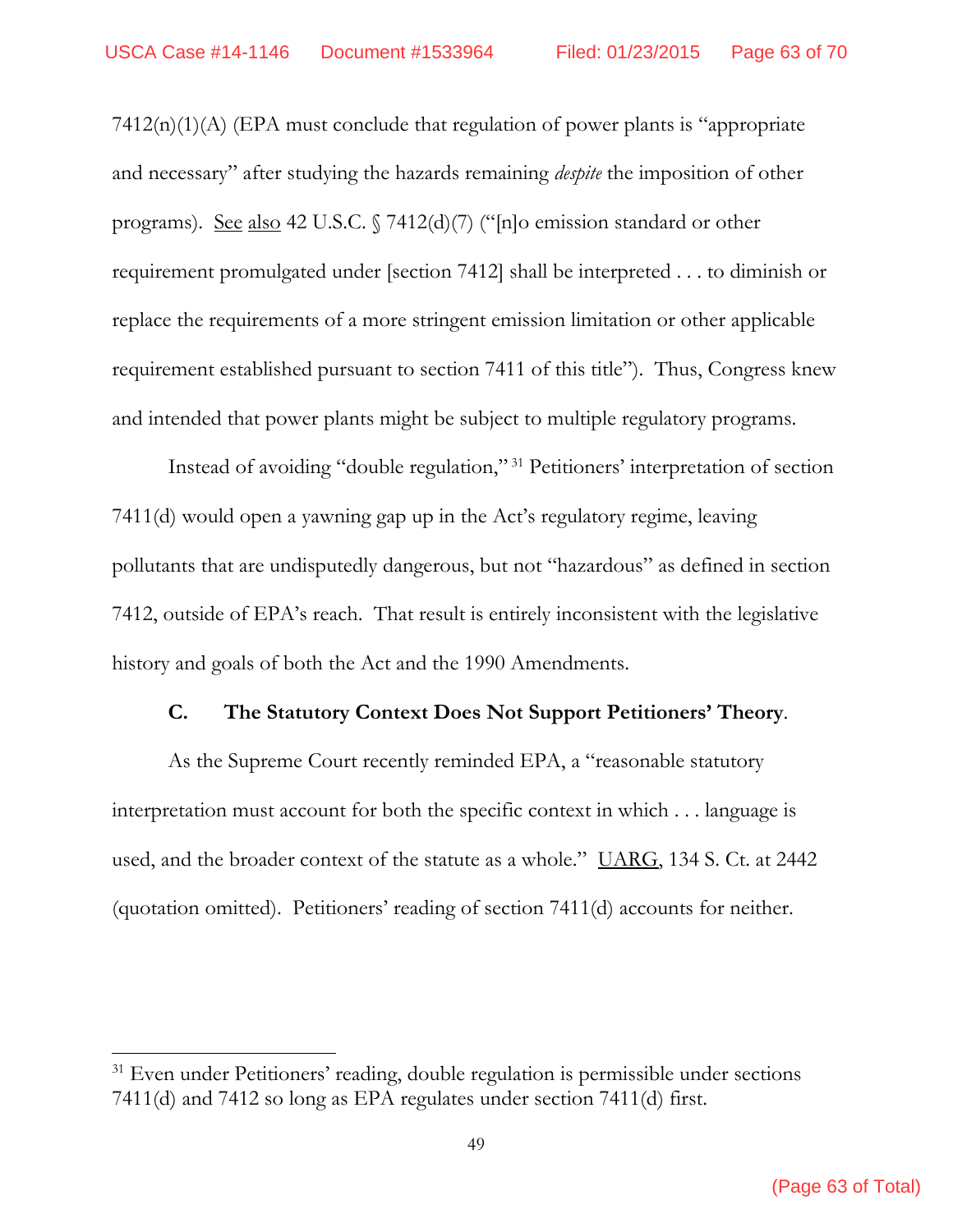First, Petitioners' interpretation is inconsistent with 42 U.S.C. § 7412(d)(7), which provides that "no emission standard or other requirement promulgated under this section shall be interpreted . . . to diminish or replace the requirements of a more stringent emission limitation or other applicable requirement established pursuant to section 7411 . . . ." This language reflects a clear intent that the section 7411 and 7412 programs are to operate additively, so as to address the full spectrum of dangerous emissions from a source. Under Petitioner's reading, section 7412 standards for hazardous pollutants would, in fact, effectively "diminish" (by eliminating) regulation of non-hazardous emissions from the subject source category under 7411(d). That result cannot be squared with the text of section 7412(d)(7).

Furthermore, Petitioners' interpretation of section 7411(d) is inconsistent with the broader scheme of the Act. As discussed above, supra p. 3, section 7411(d) was designed to work in tandem with the NAAQS and hazardous pollutant programs such that, together, the three programs comprehensively cover the full range of dangerous emissions from stationary sources. But under Petitioner's reading, there would be a gaping hole in that coverage, which would leave sources' emissions of certain dangerous pollutants outside the Act's scope. Such a result is entirely inconsistent with the comprehensive scheme designed by Congress in 1970 as well as the Act's purpose: to protect "public health and welfare." 42 U.S.C. § 7401(b)(1).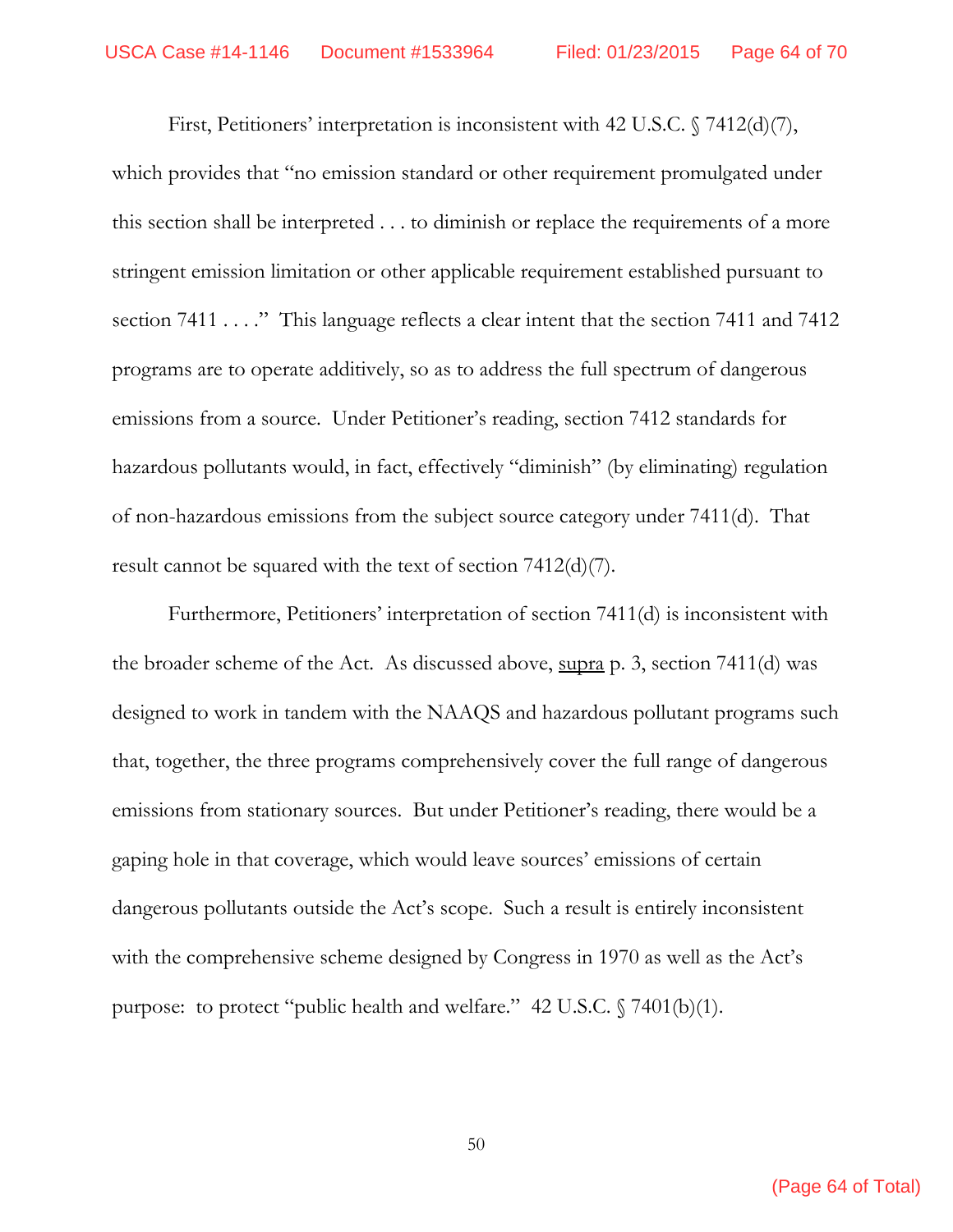#### **D. EPA Has Never Adopted Petitioner's Interpretation of § 7411(d).**

Petitioners argue that EPA has previously read section 7411(d) as they do, and is doing an "about face." Pet.Br. 36. As proof, Petitioners point to statements made by EPA in the context of a 2005 Rule ("the Mercury Rule"), Pet.Br. 8-9, that was vacated by this Court in New Jersey v. EPA, 517 F.3d 574 (2008).<sup>32</sup> But Petitioners are attempting to spin hay into gold, ignoring context and mischaracterizing EPA's statements while omitting mention of their own inconsistent position in that litigation.

To be clear, EPA has never reached the conclusion that Petitioners advance here: that 7411(d) should be read as barring regulation of *all* pollutants under that subsection where a source category has previously been regulated in regard to *hazardous* pollutants under section 7412. Rather, EPA's conclusion regarding how to interpret section 7411(d) in the Mercury Rule was the same as the interpretation EPA proposed in the Legal Memorandum accompanying the Proposed Rule at issue here: i.e., that section 7411(d) only bars regulation in regard to a source category's emissions

 $32$  Petitioners incorrectly characterize New Jersey as vacating the section 7411(d) portion of the Mercury Rule "because it violated the Section 112 Exclusion." Pet.Br. 37. The Court only stated that, having concluded that EPA improperly delisted power plants under section 7412, "under EPA's own interpretation" EPA could not regulate under 7411. 517 F.3d at 583. As explained above, EPA's conclusion in the Mercury Rule was only that it could not regulate a source category's *hazardous pollutant emissions* under both sections, and only hazardous air pollutants were at issue in New Jersey. See id. at 137 ("Before the court are petitions for review of two final rules . . . regarding the emission of hazardous air pollutants.")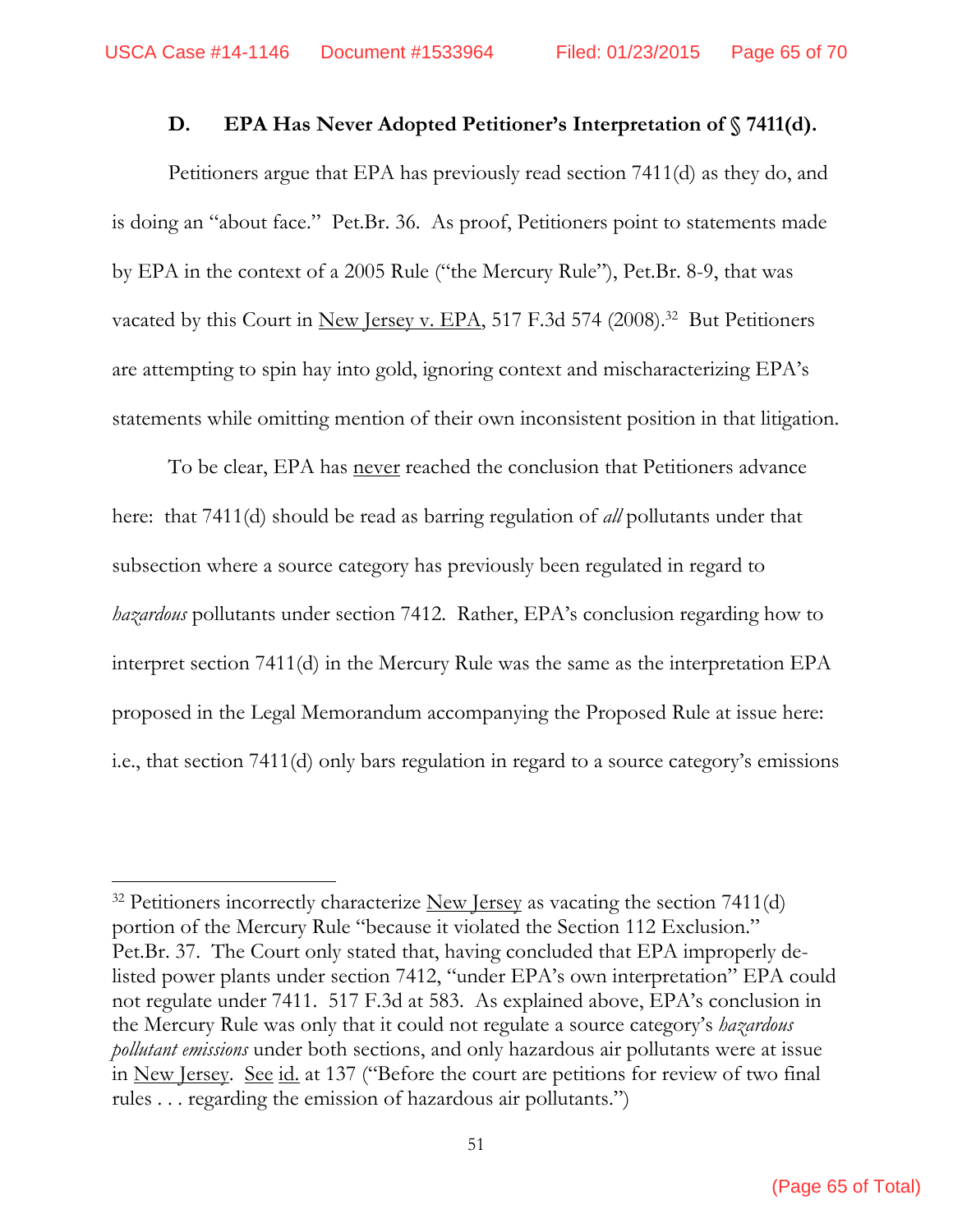of *hazardous pollutants* regulated under section 7412. *Compare* 70 Fed. Reg. 15,994, 16,029-32 (Mar. 29, 2005), *with* Mem. at 21-27 (JA XX-XX).

Critically, the question raised in the Mercury Rule, and addressed in briefing in New Jersey v. EPA, was a different one: whether section 7411(d) bars regulation of emissions of a pollutant only *listed* as hazardous under section 7412, as opposed to actually *regulated* under that section. EPA concluded that Congress intended the latter. 70 Fed. Reg. at 16,032. On the path to reaching that conclusion, EPA "note[d]" that "*a* literal reading"33 of the House Amendment "is that a standard of performance under section 111(d) cannot be established for any air pollutant – [hazardous] and non-[hazardous] – emitted from a source category regulated under section 112." 70 Fed. Reg. at 16,031 (emphasis added). But it concluded that such an interpretation of section 7411(d) was not the best interpretation, not only because of the Senate amendment, but also because:

Such a reading would be inconsistent with the general thrust of the 1990 amendments which, on balance, reflects Congress' desire to require EPA to regulate more substances, not to eliminate EPA's ability to regulate large categories of pollutants like non-[hazardous pollutants]. . . . We do not believe that Congress sought to eliminate regulation for a large category of sources in the 1990 Amendments and our proposed interpretation of the two amendments to section 111(d) avoids this result.

70 Fed. Reg. at 16,032.

<sup>&</sup>lt;sup>33</sup> "Literal" does not mean unambiguous, supra n.20, and thus EPA's use of "literal" does not mean that EPA believed that this was the only possible way to read the House amendment. To the contrary, EPA stated that it was "interpret[ing]" that amendment. 70 Fed. Reg. at 16,031.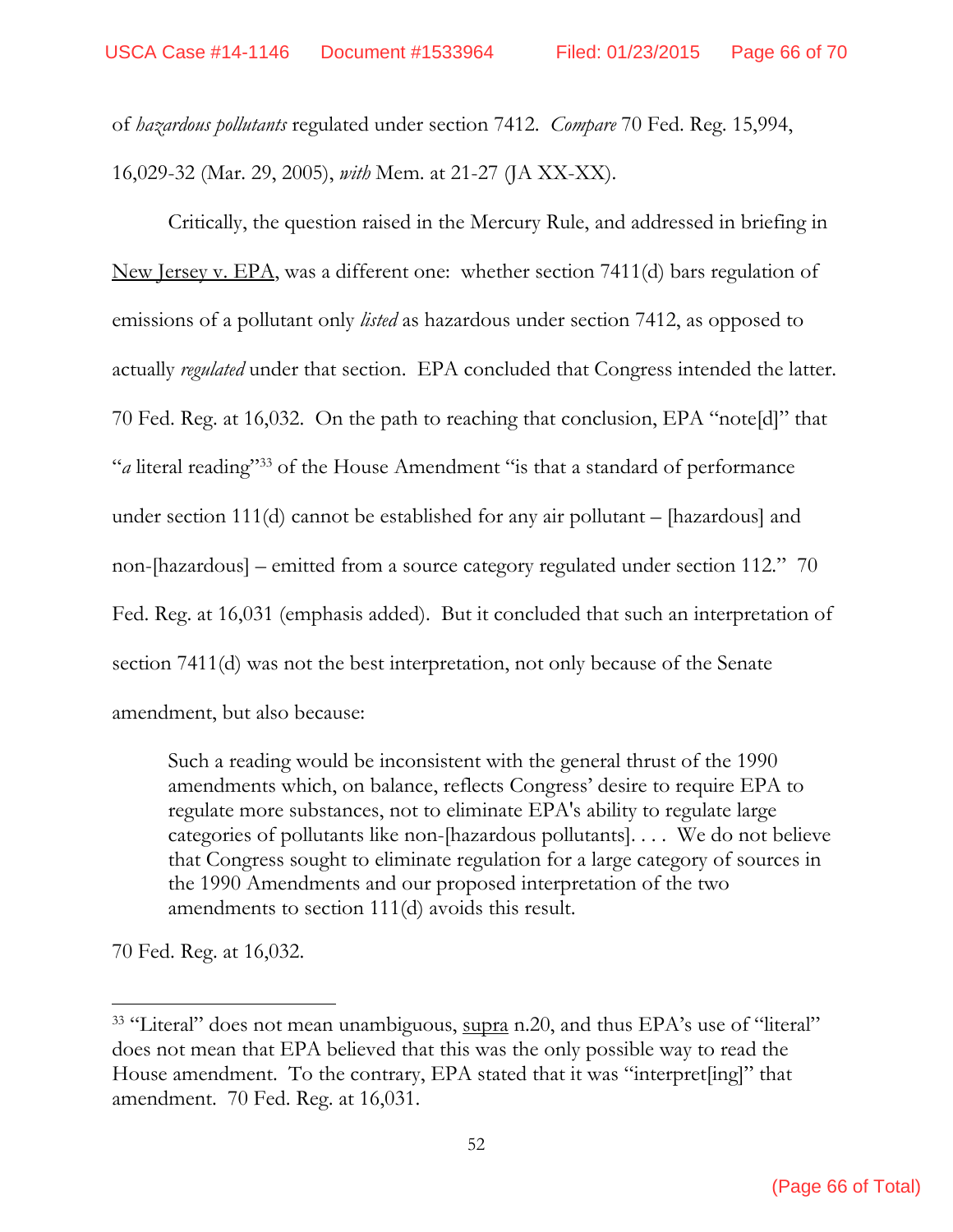EPA may or may not reaffirm the conclusion it reached in the context of the Mercury Rule, and even if it does, EPA may refine its thinking about how the House and Senate amendments should be interpreted. Contrary to Petitioners' suggestion, there is nothing inappropriate about that. Indeed, that is exactly what an agency is supposed to do through the rulemaking process.

While condemning EPA for revisiting its prior analysis of the House and Senate amendments, Petitioners fail to mention that, in their own brief in the Mercury Rule litigation, they *agreed* with EPA that section 7411(d) is ambiguous and that EPA can reasonably read it as barring regulation only in regard to hazardous pollutants actually regulated under section 7412. Joint Brief of State Respondent-Intervenors, New Jersey v. EPA, No. 05-1097, 2007 WL 3231261, at \*25 (D.C. Cir. Aug. 3, 2007) (JA XX) ("EPA developed a reasoned way to reconcile the conflicting language and the Court should defer to EPA's interpretation.").<sup>34</sup> That position is obviously inconsistent with Petitioners' argument here.

Petitioners – like EPA – may reasonably reconsider an issue when it is presented in a different context. But the fact that some of them previously adopted an opposite interpretation of the relevant text undermines their claim that the *only possible reading* of section 7411(d) is the one they currently advance, and therefore EPA

<sup>34</sup> The parties that filed this brief included Petitioners Alabama, Nebraska, West Virginia, and Wyoming.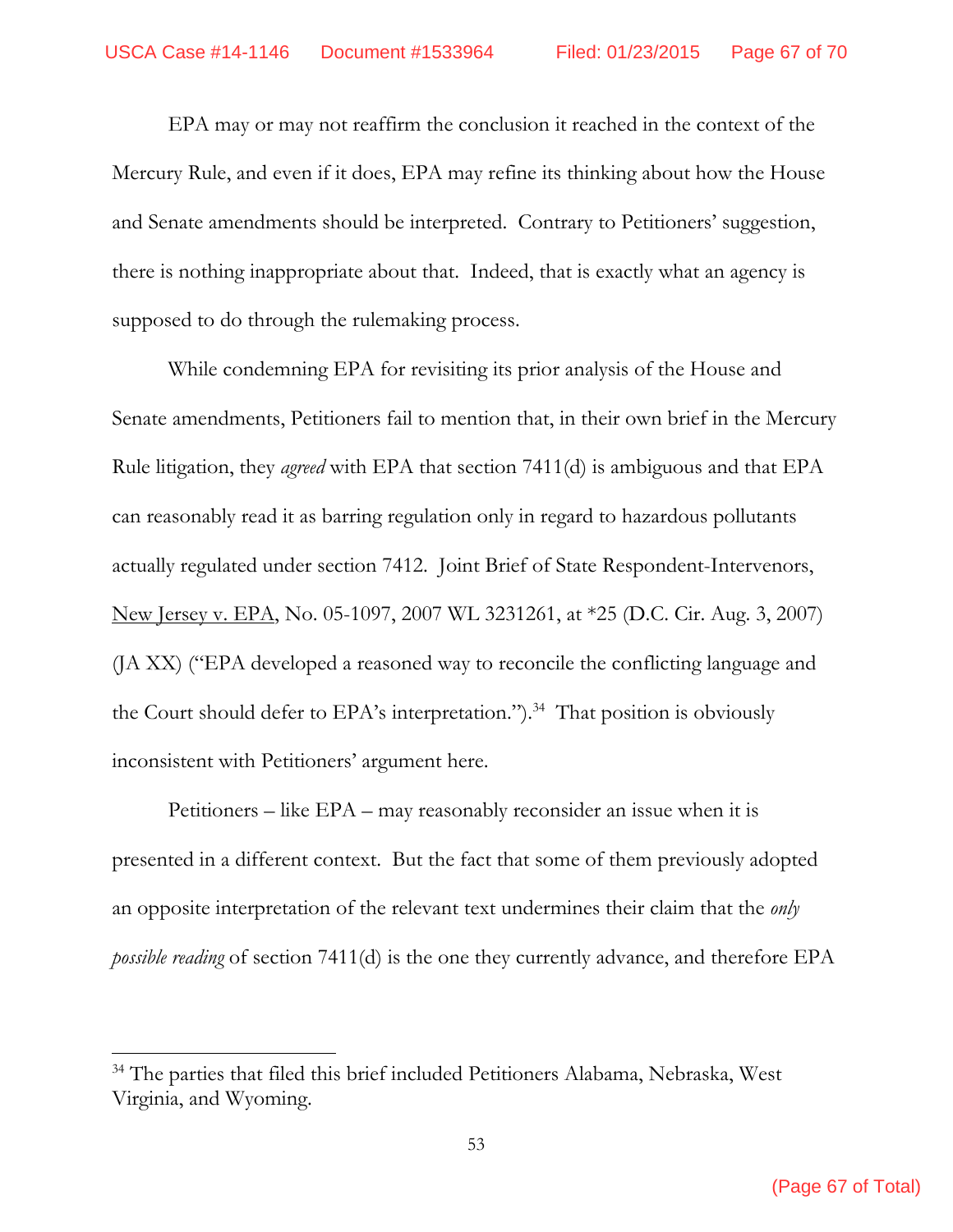should be prohibited from considering alternatives. Rather, EPA must be left to "develop a reasonable interpretation [of the statutory] provisions" (Whitman, 531 U.S. at 486) in regard to the question posed here: whether regulation of a source category's hazardous pollutant emission under section 7412 bars regulation of that source category's non-hazardous emissions under section 7411(d). Only then can EPA's interpretation be fairly subjected to judicial scrutiny, in accordance with the principles set forth in Chevron, to determine whether that interpretation is reasonable.

#### **Conclusion**

The Court should dismiss or deny the Petition for Review.

Respectfully submitted,

JOHN C. CRUDEN Assistant Attorney General

 s/ Amanda Shafer Berman AMANDA SHAFER BERMAN BRIAN H. LYNK U.S. Department of Justice Environmental Defense Section P.O. Box 7611 Washington, D.C. 20044 (202) 514-1950 (phone) E mail: amanda.berman@usdoj.gov

January 23, 2015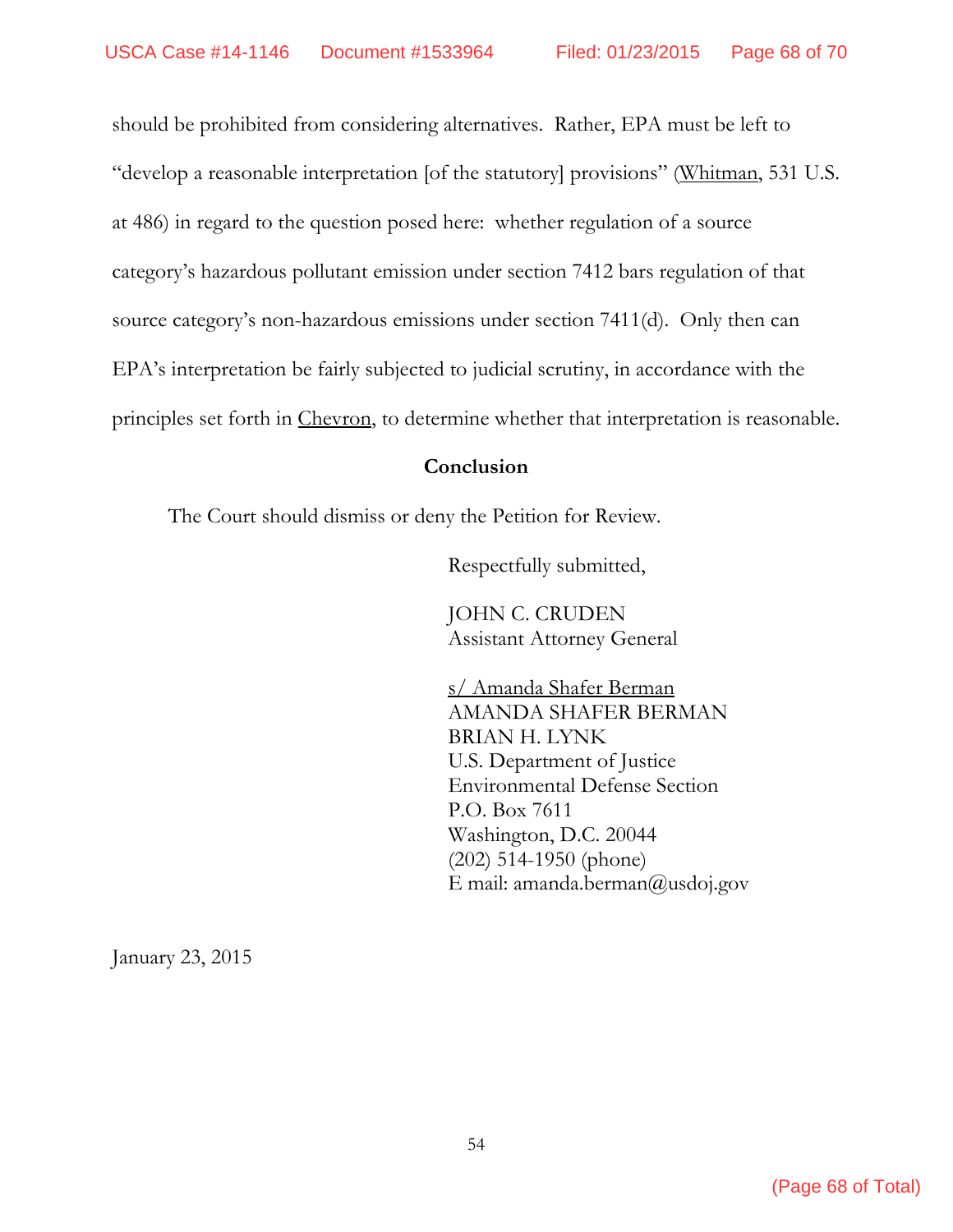## **Certificate of Compliance**

Pursuant to Fed. R. App. P. 32(a)(7), I hereby certify that:

1. This brief complies with the type-volume limitations of Fed. R. App. P.

32(a)(7)(B) because, as counted by the word count feature of Microsoft Office Word,

it contains 13,948 words, excluding the parts of the brief exempted by Fed. R. App. P.

 $32(a)(7)(B)(iii)$  and Circuit Rule  $32(a)(1)$ ; and

2. This brief complies with the typeface and type style requirements of Fed. R. App. P. 32(a)(5) because it was prepared using Microsoft Office Word 2013 in a proportionally spaced typeface, Garamond, in 14 pt. font.

> /s/ Amanda Shafer Berman Amanda Shafer Berman Counsel for Respondent EPA

Dated: January 23, 2015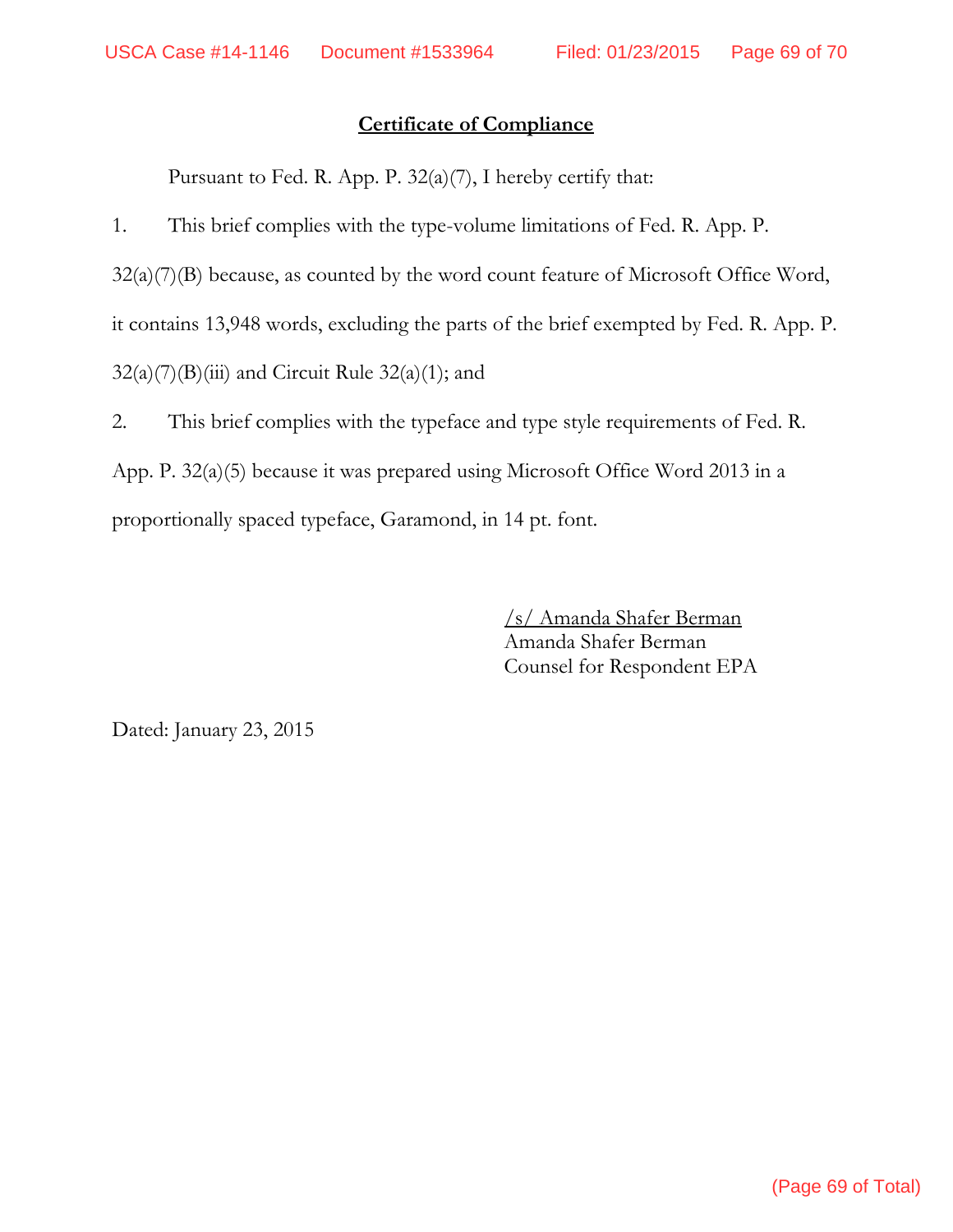### **Certificate of Service**

I certify that the Brief of Respondent EPA was electronically filed today with the Clerk of the Court for the United States Court of Appeals for the District of Columbia Circuit through the Court's CM/ECF system, and that, pursuant to Circuit Rule 31(b), five paper copies of the brief were delivered to the Court by hand.

I further certify that a copy of the foregoing Brief of Respondent EPA was today served electronically through the court's CM/ECF system on all registered counsel for Petitioners, Intervenors and Amici.

> /s/ Amanda Shafer Berman Counsel for Respondent

Dated: January 23, 2015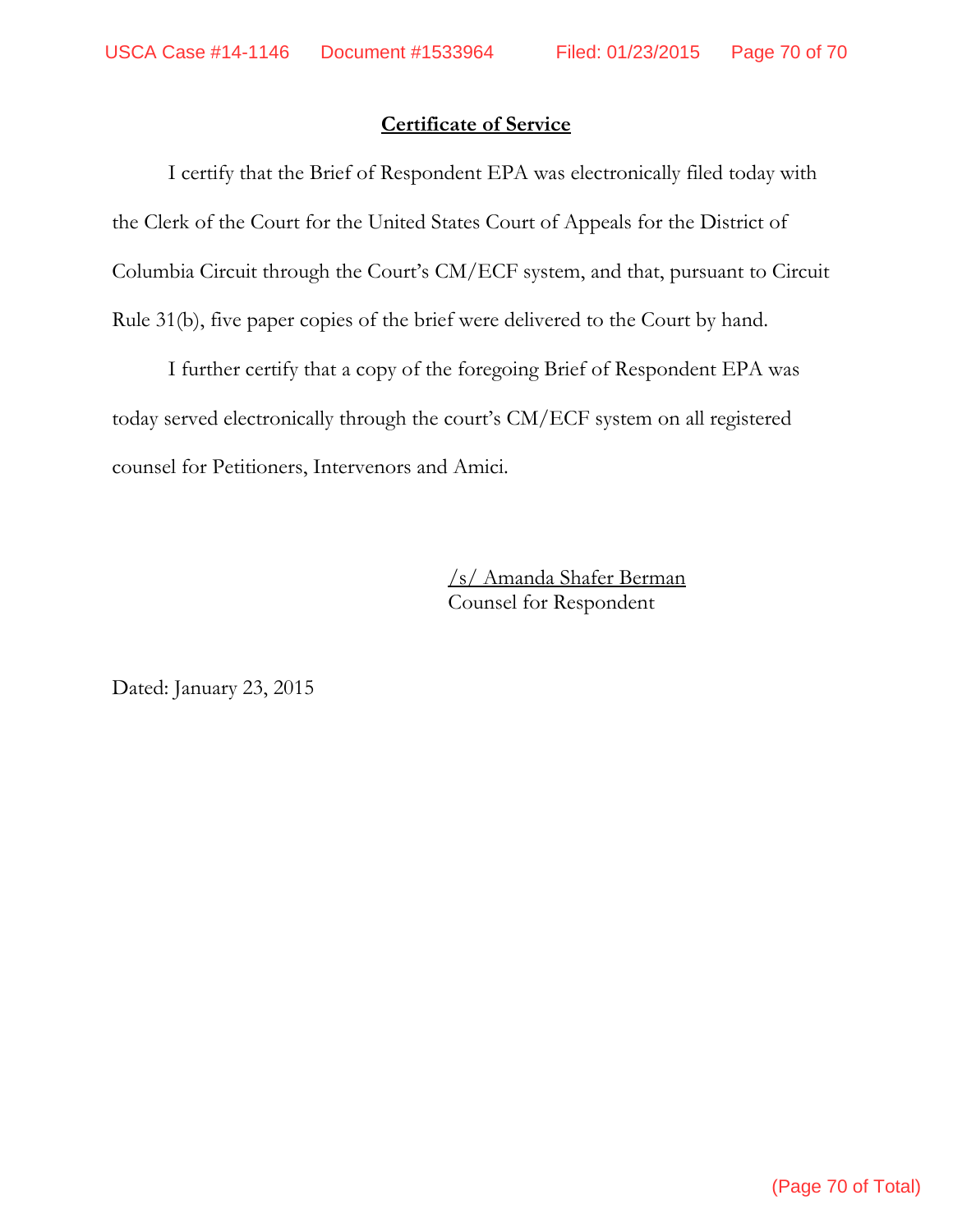**Attachment A**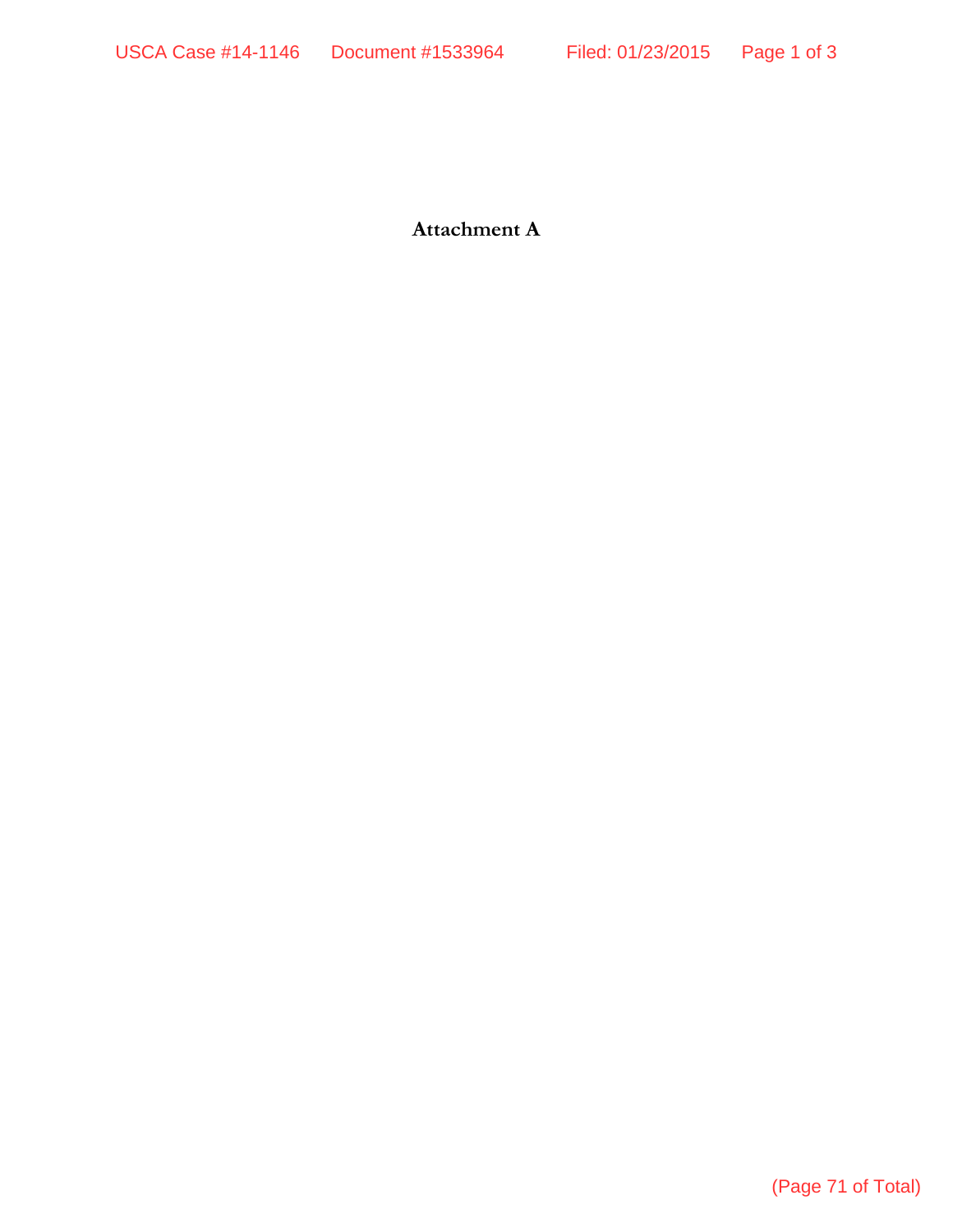# United States Court of Appeals

**FOR THE DISTRICT OF COLUMBIA CIRCUIT**  $\overline{\phantom{a}}$ 

# **No. 12-1248 September Term, 2012**

#### **EPA-77FR22392**

**Filed On:** December 13, 2012

Las Brisas Energy Center, LLC,

Petitioner

v.

Environmental Protection Agency and Lisa Perez Jackson,

Respondents

------------------------------

Conservation Law Foundation, et al., **Intervenors** ------------------------------

Consolidated with 12-1251, 12-1252, 12-1253, 12-1254, 12-1257

**BEFORE**: Rogers, Garland, and Brown, Circuit Judges

#### **O R D E R**

Upon consideration of the motions to dismiss, the oppositions thereto, and the replies; and the motion for declaratory relief, the oppositions thereto, and the replies, it is

**ORDERED** that the motions to dismiss be granted. The challenged proposed rule is not final agency action subject to judicial review. See 42 U.S.C. § 7607(b)(1); Bennett v. Spear, 520 U.S. 154, 177-78 (1997) (holding that final agency action "must mark the consummation of the agency's decisionmaking process" and "must be one by which rights or obligations have been determined, or from which legal consequences will flow") (internal quotations omitted). It is